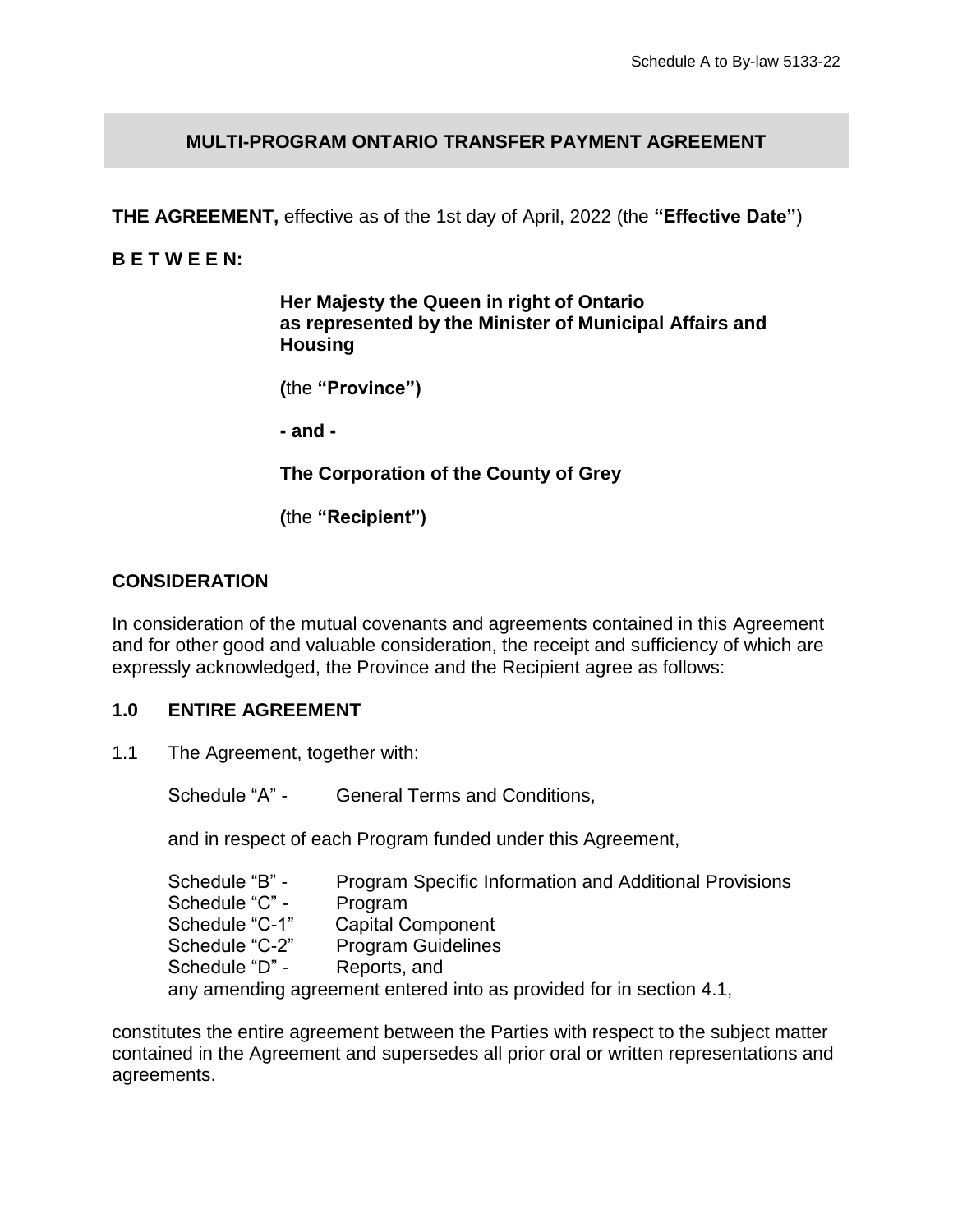# **2.0 CONFLICT OR INCONSISTENCY**

- 2.1 **Conflict or Inconsistency.** In the event of a conflict or inconsistency between the provisions in Schedule "A" and the provisions of any other Schedule, the following rules will apply:
	- (a) the Parties will interpret any other Schedule in so far as possible, in a way that preserves the intention of the Parties as expressed in Schedule "A"; and
	- (b) where it is not possible to interpret the other Schedule in a way that is consistent with the provisions in Schedule "A", the other Schedule will prevail over the provisions in Schedule "A" to the extent of the inconsistency.

# **3.0 COUNTERPARTS & E-SIGNATURES**

3.1 This Agreement may be executed and delivered in counterparts by electronic means, including by email transmission in PDF format, and the Parties may rely on such electronic execution as though it were an original hand-written signature.

## **4.0 AMENDING THE AGREEMENT**

4.1 The Agreement may only be amended by a written agreement duly executed by the Parties.

# **5.0 ACKNOWLEDGEMENT**

- 5.1 The Recipient acknowledges that:
	- (a) the Funds are to assist the Recipient to carry out the Programs and not to provide goods or services to the Province;
	- (b) the Province is not responsible for carrying out the Programs; and
	- (c) the Province is bound by the *Freedom of Information and Protection of Privacy Act* (Ontario) and that any information provided to the Province in connection with the Projects or otherwise in connection with the Agreement may be subject to disclosure in accordance with that Act.

The Parties have executed the Agreement on the dates set out below.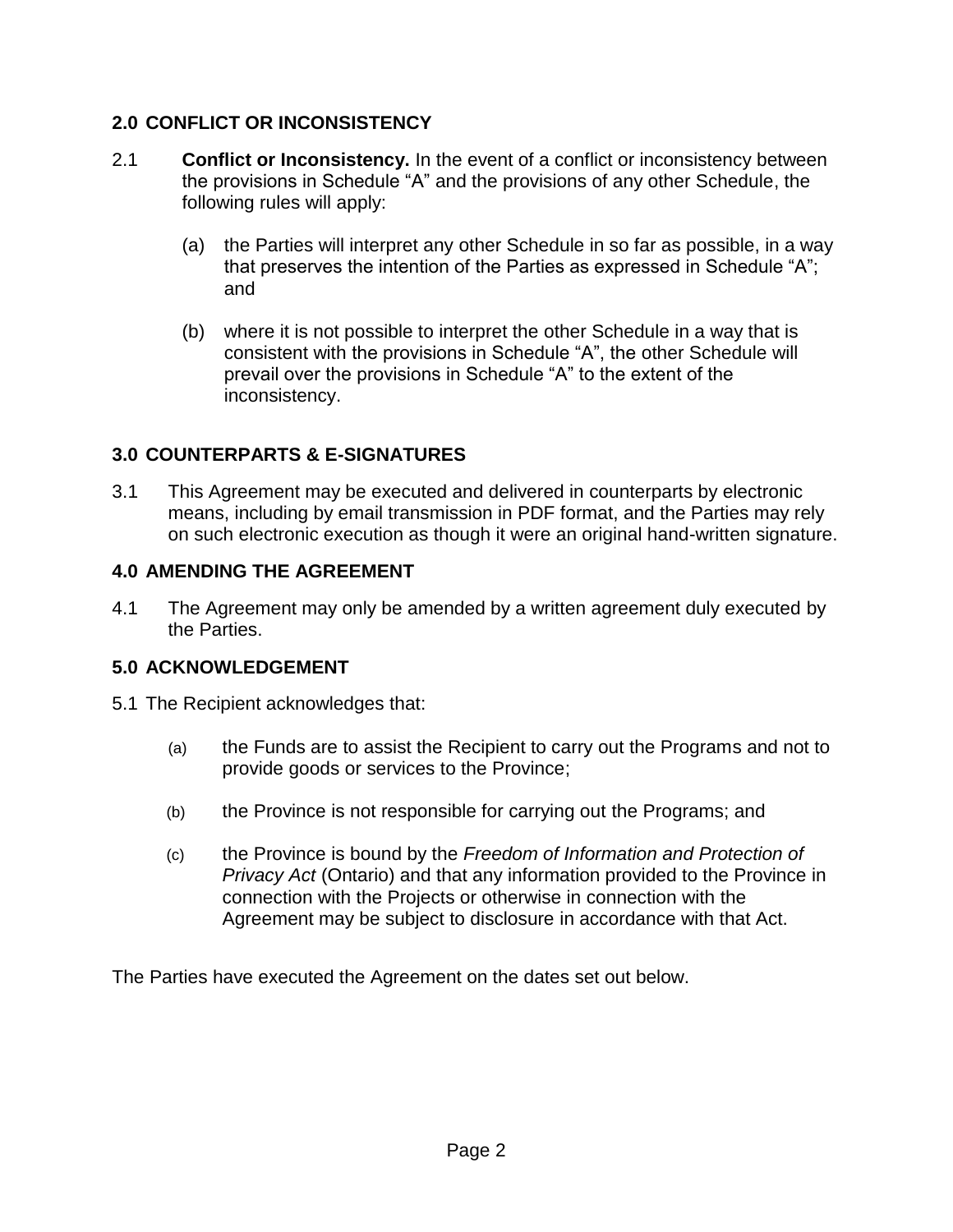## **HER MAJESTY THE QUEEN IN RIGHT OF ONTARIO as represented by the Minister of Municipal Affairs and Housing**

Date Name: Title:

\_\_\_\_\_\_\_\_\_\_\_\_\_\_\_\_\_ \_\_\_\_\_\_\_\_\_\_\_\_\_\_\_\_\_\_\_\_\_\_\_\_\_\_\_\_\_\_\_\_\_\_\_\_

**THE CORPORATION OF THE COUNTY OF GREY**

\_\_\_\_\_\_\_\_\_\_\_\_\_\_\_\_\_ \_\_\_\_\_\_\_\_\_\_\_\_\_\_\_\_\_\_\_\_\_\_\_\_\_\_\_\_\_\_\_\_\_\_\_\_ Date **Name:** Selwyn Hicks Title: Warden I have authority to bind the Recipient.

\_\_\_\_\_\_\_\_\_\_\_\_\_\_\_\_\_ \_\_\_\_\_\_\_\_\_\_\_\_\_\_\_\_\_\_\_\_\_\_\_\_\_\_\_\_\_\_\_\_\_\_\_\_ Date **Name:** Heather Morrison Title: Clerk I have authority to bind the Recipient.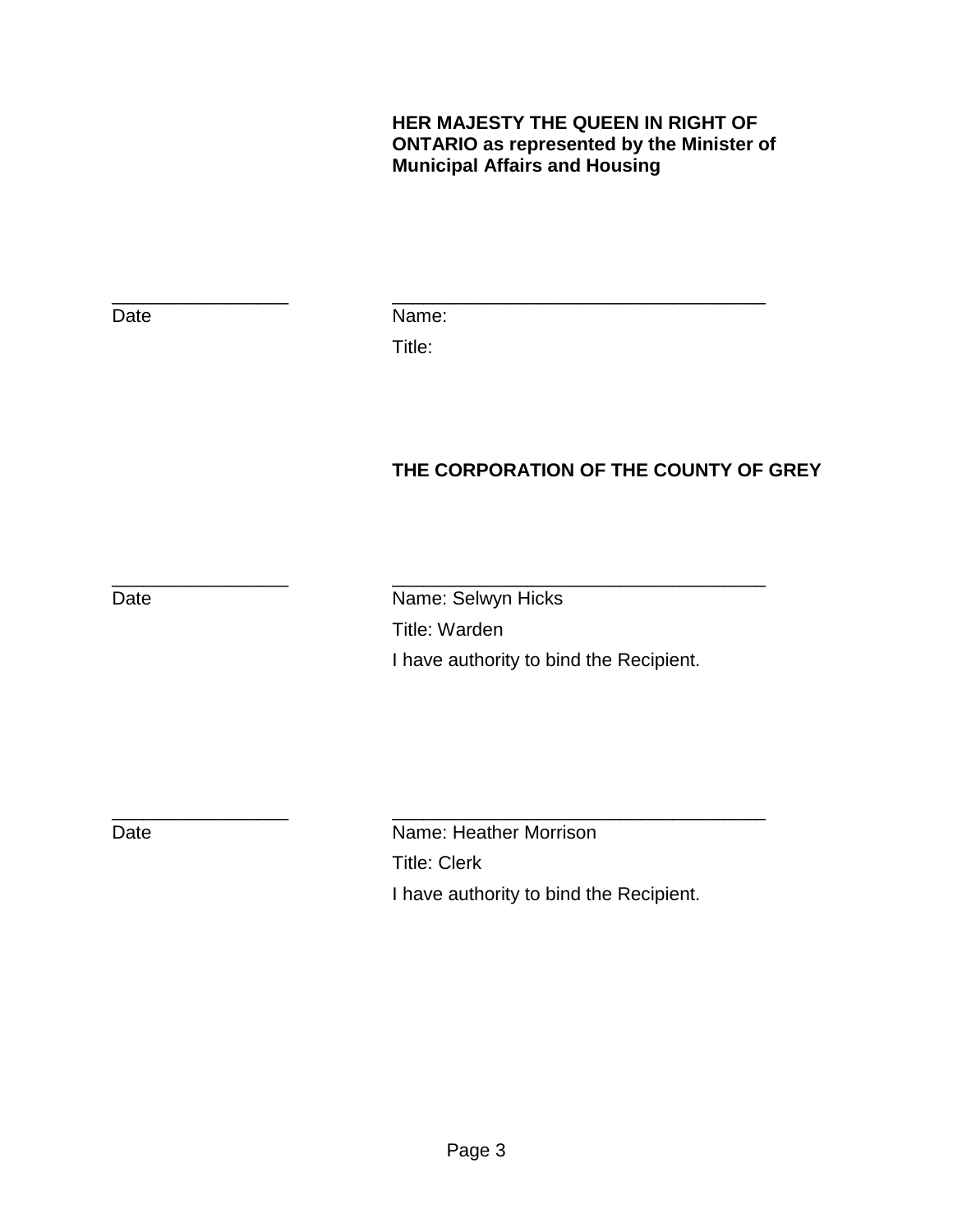## **SCHEDULE "A" GENERAL TERMS AND CONDITIONS**

# **A1.0 INTERPRETATION AND DEFINITIONS**

#### A1.1 **Interpretation.** For the purposes of interpretation:

- (a) words in the singular include the plural and vice-versa;
- (b) words in one gender include all genders;
- (c) the headings do not form part of the Agreement; they are for reference only and will not affect the interpretation of the Agreement;
- (d) any reference to dollars or currency will be in Canadian dollars and currency; and
- (e) "include", "includes" and "including" denote that the subsequent list is not exhaustive.
- A1.2 **Definitions.** In the Agreement, the following terms will have the following meanings:

**"Additional Provisions"** means, in respect of a Program, the terms and conditions set out in Schedule "B".

**"Agreement"** means this agreement entered into between the Province and the Recipient, all of the schedules listed in section 1.1, and any amending agreement entered into pursuant to section 4.1.

**"Annual Funding Allocation"** in respect of each Funding Year, means the amount that the Province notionally allocates to the Recipient for a Program.

**"Business Day"** means any working day, Monday to Friday inclusive, excluding statutory and other holidays, namely: New Year's Day; Family Day; Good Friday; Easter Monday; Victoria Day; Canada Day; Civic Holiday; Labour Day; Thanksgiving Day; Remembrance Day; Christmas Day; Boxing Day and any other day on which the Province has elected to be closed for business.

**"Capital Component**" means the component of the Program governed by Schedule "C-1" and the Program Guidelines.

**"Community Homelessness Prevention Initiative"** means the Service Manager Service Agreement entered into by the Province and the Recipient effective as of January 1, 2013.

**"Effective Date"** means the date set out at the top of the Agreement.

**"Event of Default"** has the meaning ascribed to it in section A13.1.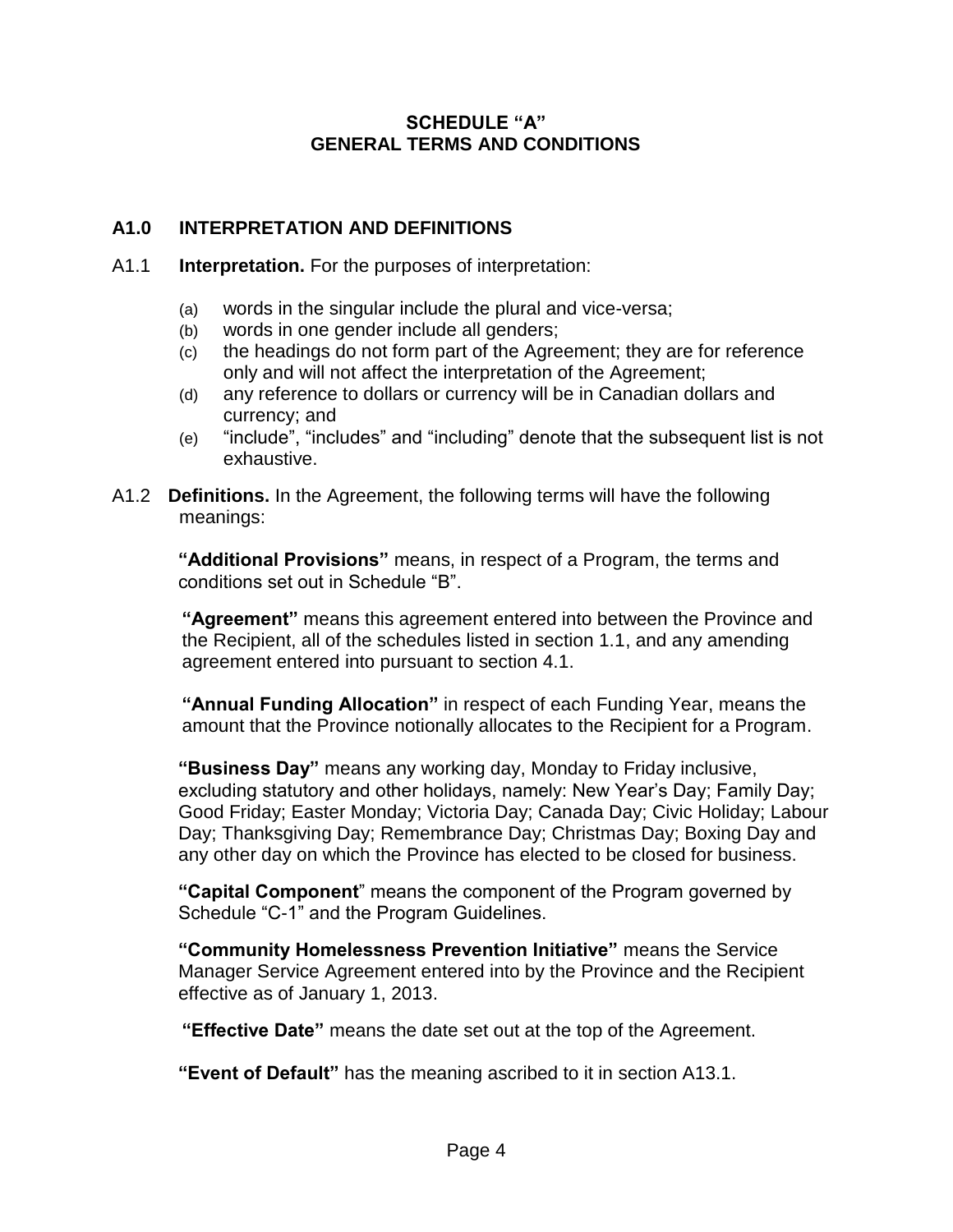**"Expiry Date"** means the date on which the Agreement will expire and is the latest date set out in Schedule "B" in respect of a Program funded under this Agreement.

## **"Funding Year"** means:

- (a) in the case of the first Funding Year, the period commencing on the Effective Date and ending on the following March 31; and
- (b) in the case of Funding Years subsequent to the first Funding Year, the period commencing on April 1 following the end of the previous Funding Year and ending on the following March 31.

**"Funds"** means the money the Province provides to the Recipient pursuant to the Agreement.

**"Home for Good"** means the Ontario Transfer Payment Agreement entered into by the Province and the Recipient, if applicable.

**"Indemnified Parties"** means Her Majesty the Queen in right of Ontario, Her ministers, agents, appointees and employees.

**"Investment Plan"** means an Investment Plan substantially in the form of Appendix "A" to Schedule "D."

**"Maximum Funds"** means, in respect of a Program, the maximum Funds set out in Schedule "B."

**"Notice"** means any communication given or required to be given pursuant to the Agreement.

**"Notice Period"** means the period of time within which the Recipient is required to remedy an Event of Default pursuant to section A13.3(b) and includes any such period or periods of time by which the Province extends that time in accordance with section A13.4.

**"Parties"** means the Province and the Recipient.

**"Party"** means either the Province or the Recipient.

**"Program"** means the Program described in Schedule "C", Schedule C-1" and Schedule "C-2".

"**Program Guidelines**" means the guidelines for the Program attached as Schedule "C-2", as amended by the Province from time to time, and any future supplementary guidelines for the Program issued by the Province.

**"Program End Date"** means, in respect of a Program, the date on which the Program will terminate as set out Schedule "B".

**"Proponent"** means any recipient of Funds pursuant to an agreement with the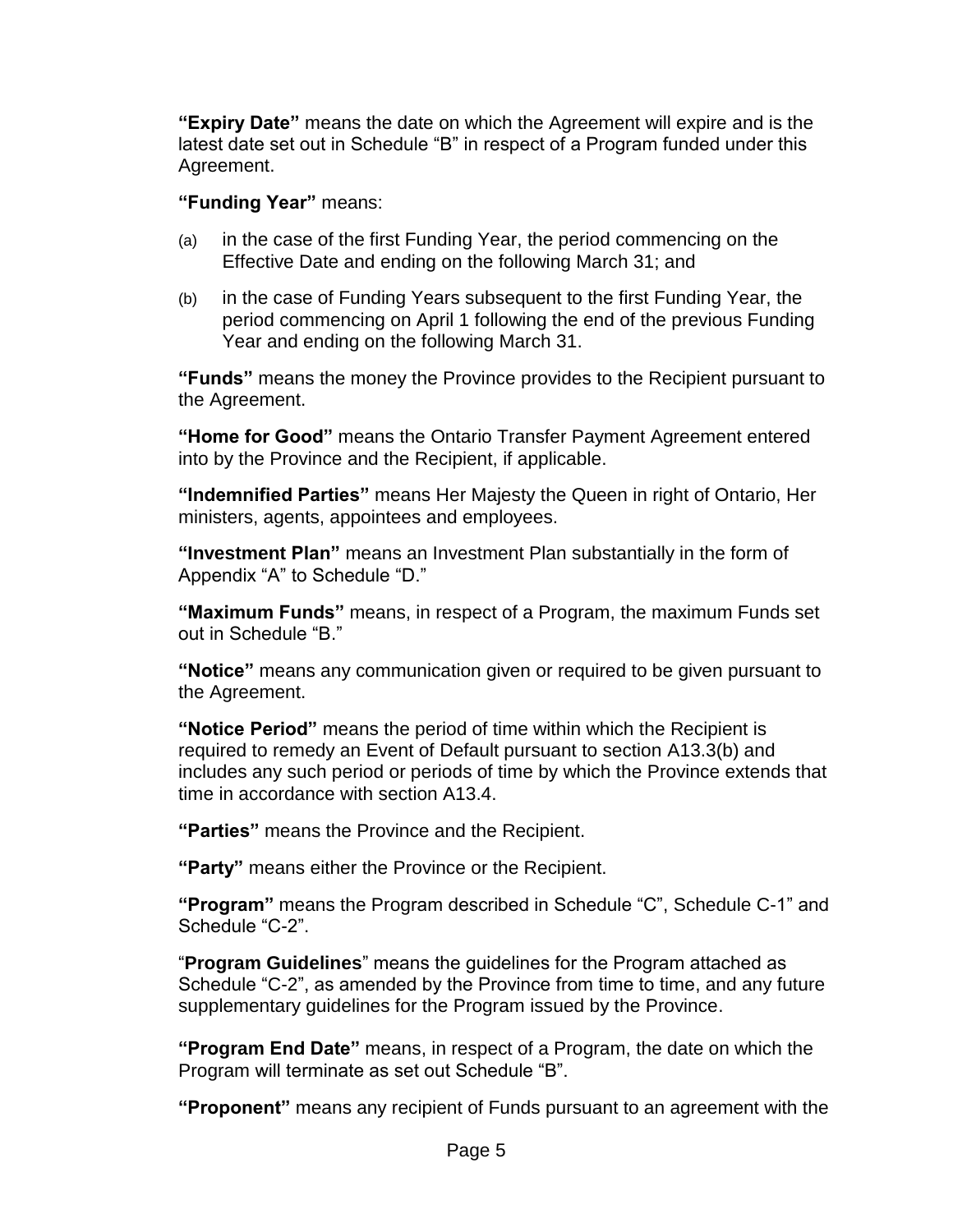Recipient.

**"Reports"** means the reports described in Schedule "D".

**"Strong Communities Rent Supplement Program"** means the Memorandum of Understanding entered into by the Province and Recipient, if applicable.

# **A2.0 REPRESENTATIONS, WARRANTIES AND COVENANTS**

- A2.1 **General.** The Recipient represents, warrants and covenants that:
	- (a) it is, and will continue to be, a validly existing legal entity with full power to fulfill its obligations under the Agreement;
	- (b) it has, and will continue to have, the experience and expertise necessary to carry out the Programs;
	- (c) it is in compliance with, and will continue to comply with, all federal and provincial laws and regulations, all municipal by-laws, and any other orders, rules and by-laws related to any aspect of a Program, the Funds, or both; and
	- (d) unless otherwise provided for in the Agreement, any information the Recipient provided to the Province in support of its request for funds (including information relating to any eligibility requirements) was true and complete at the time the Recipient provided it and will continue to be true and complete.
- A2.2 **Execution of Agreement.** The Recipient represents and warrants that it has:
	- (a) the full power and authority to enter into the Agreement; and
	- (b) taken all necessary actions to authorize the execution of the Agreement.

A2.3 **Governance.** The Recipient represents, warrants and covenants that it has, and will maintain in writing, and will follow:

- (a) a code of conduct and ethical responsibilities for all persons at all levels of the Recipient's organization;
- (b) procedures to enable the Recipient's ongoing effective functioning;
- (c) decision-making mechanisms for the Recipient;
- (d) procedures to enable the Recipient to manage Funds prudently and effectively.
- (e) procedures to enable the Recipient to complete each Program successfully;
- (f) procedures to enable the Recipient to identify risks to the completion of each Program, and strategies to address the identified risks, all in a timely manner;
- (g) procedures to enable the preparation and submission of all Reports required pursuant to Article A7.0; and
- (h) procedures to enable the Recipient to address such other matters as the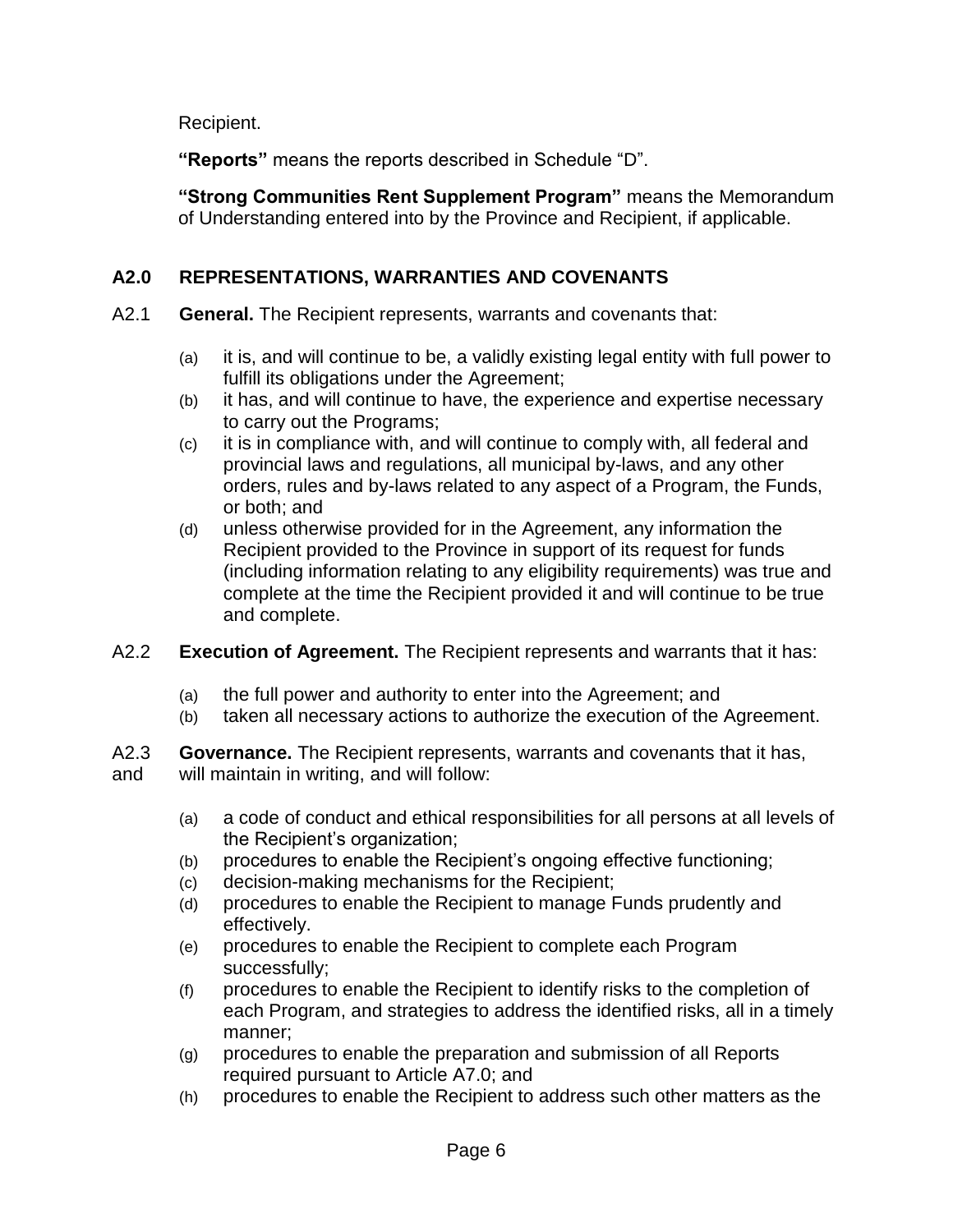Recipient considers necessary to enable the Recipient to carry out its obligations under the Agreement.

A2.4 **Supporting Proof.** Upon the request of the Province, the Recipient will provide the Province with proof of the matters referred to in this Article A2.0.

# **A3.0 TERM OF THE AGREEMENT**

A3.1 **Term.** The term of the Agreement will commence on the Effective Date and will expire on the Expiry Date unless terminated earlier pursuant to Article A11.0, Article A12.0 or Article A13.0.

# **A4.0 FUNDS AND CARRYING OUT THE PROJECT**

- A4.1 **Funds Provided.** The Province will, in respect of each Program:
	- (a) make a notional allocation of funding for each Funding Year
	- (b) provide the Recipient up to the Maximum Funds for each Funding Year for the purpose of carrying out the Program;
	- (c) provide the Funds to the Recipient in accordance with the payment plan set out in the Program Guidelines attached as Schedule "C-2" to the Agreement; and
	- (d) deposit the Funds into an account designated by the Recipient provided that the account:
		- (i) resides at a Canadian financial institution; and
		- (ii) is in the name of the Recipient.

# A4.2 **Limitation on Payment of Funds.** Despite section A4.1:

- (a) the Province is not obligated to provide any Funds to the Recipient until the Recipient provides the certificates of insurance or other proof as the Province may request pursuant to section A10.2;
- (b) the Province is not obligated to provide instalments of Funds in respect of any Program until it is satisfied with the progress of the Program;
- (c) the Province may adjust the amount of Funds it provides to the Recipient in any Funding Year based upon the Province's assessment of the information the Recipient provides to the Province pursuant to section A7.1; or
- (d) if, pursuant to the *Financial Administration Act* (Ontario), the Province does not receive the necessary appropriation from the Ontario Legislature for payment under the Agreement, the Province is not obligated to make any such payment, and, as a consequence, the Province may:
	- (i) reduce the amount of Funds and, in consultation with the Recipient, change the Programs or any Program; or
	- (ii) terminate the Agreement pursuant to section A12.1.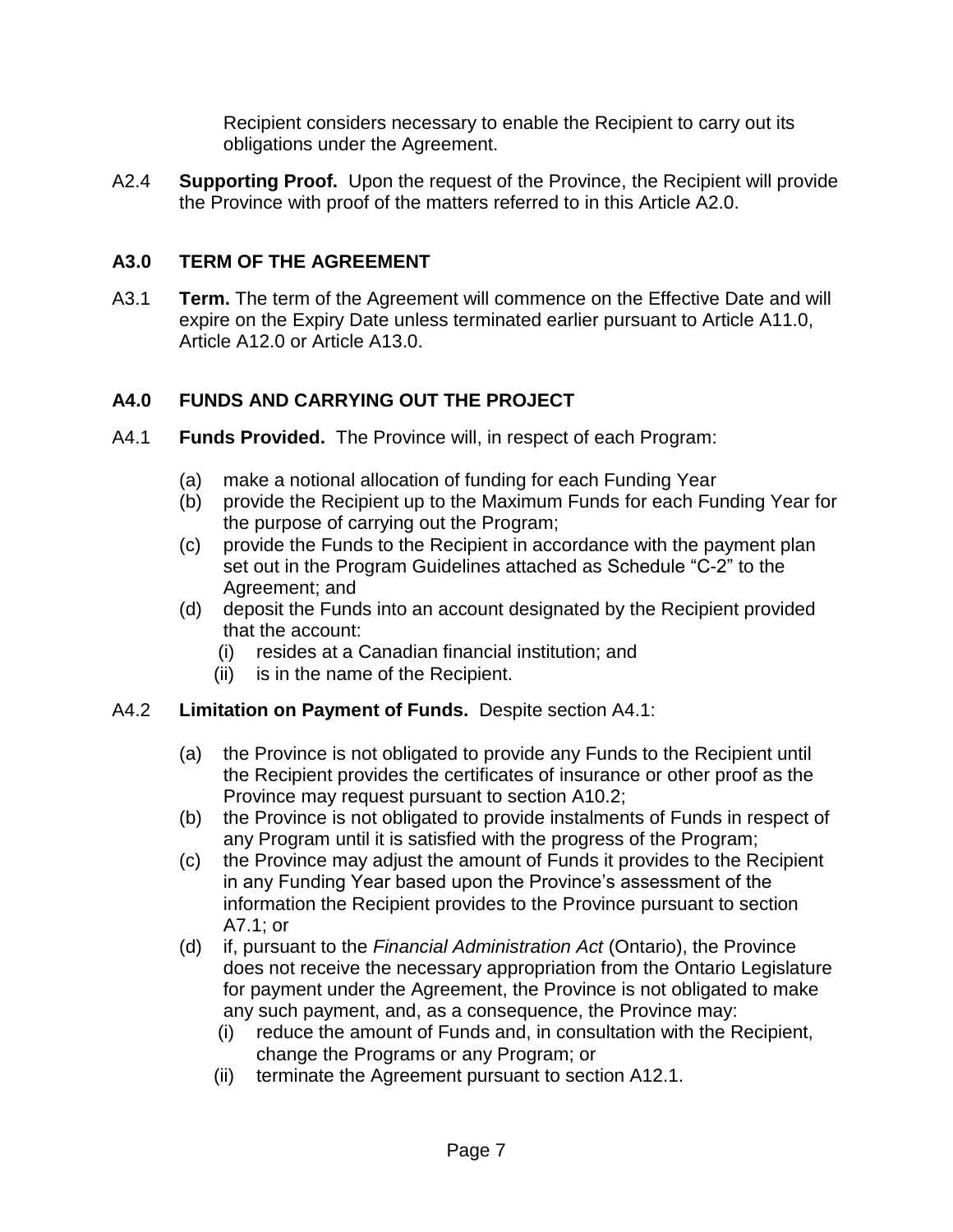- A4.3 **Use of Funds and Carry out the Programs.** The Recipient will, in respect of each Program, do all of the following:
	- (a) comply with the Program Guidelines and all Notices provided by the Province;
	- (b) carry out the Program in accordance with the Agreement, including the Program Guidelines and any Notice provided by the Province;
	- (c) use the Funds only for the purpose of carrying out the Program;
	- (d) spend the Funds only in accordance with the Agreement, including the Program Guidelines;
	- (e) use the Funds provided for administration costs only to offset the costs of performing tasks under the Program; and
	- (f) not use the Funds to cover any cost that has or will be funded or reimbursed by one or more of any third party, ministry, agency, or organization of the Government of Ontario.
- A4.4 **Interest Bearing Account.** If the Province provides Funds before the Recipient's immediate need for the Funds, the Recipient will place the Funds in an interest-bearing account in the name of the Recipient at a Canadian financial institution.
- A4.5 **Interest.** If the Recipient earns any interest on the Funds, the Province may:
	- (a) deduct an amount equal to the interest from any further instalments of Funds; or
	- (b) demand from the Recipient the payment of an amount equal to the interest.
- A4.6 **Rebates, Credits and Refunds.** The Province will calculate Funds based on the actual costs to the Recipient to carry out the Program, less any costs (including taxes) for which the Recipient has received, will receive, or is eligible to receive, a rebate, credit, or refund.

## **A5.0 RECIPIENT'S ACQUISITION OF GOODS OR SERVICES, AND DISPOSAL OF ASSETS**

- A5.1 **Acquisition.** If the Recipient acquires goods, services, or both with the Funds, it will:
	- (a) do so through a process that promotes the best value for money; and
	- (b) comply with the *Broader Public Sector Accountability Act, 2010* (Ontario), including any procurement directive issued thereunder, to the extent applicable.

## **A6.0 CONFLICT OF INTEREST**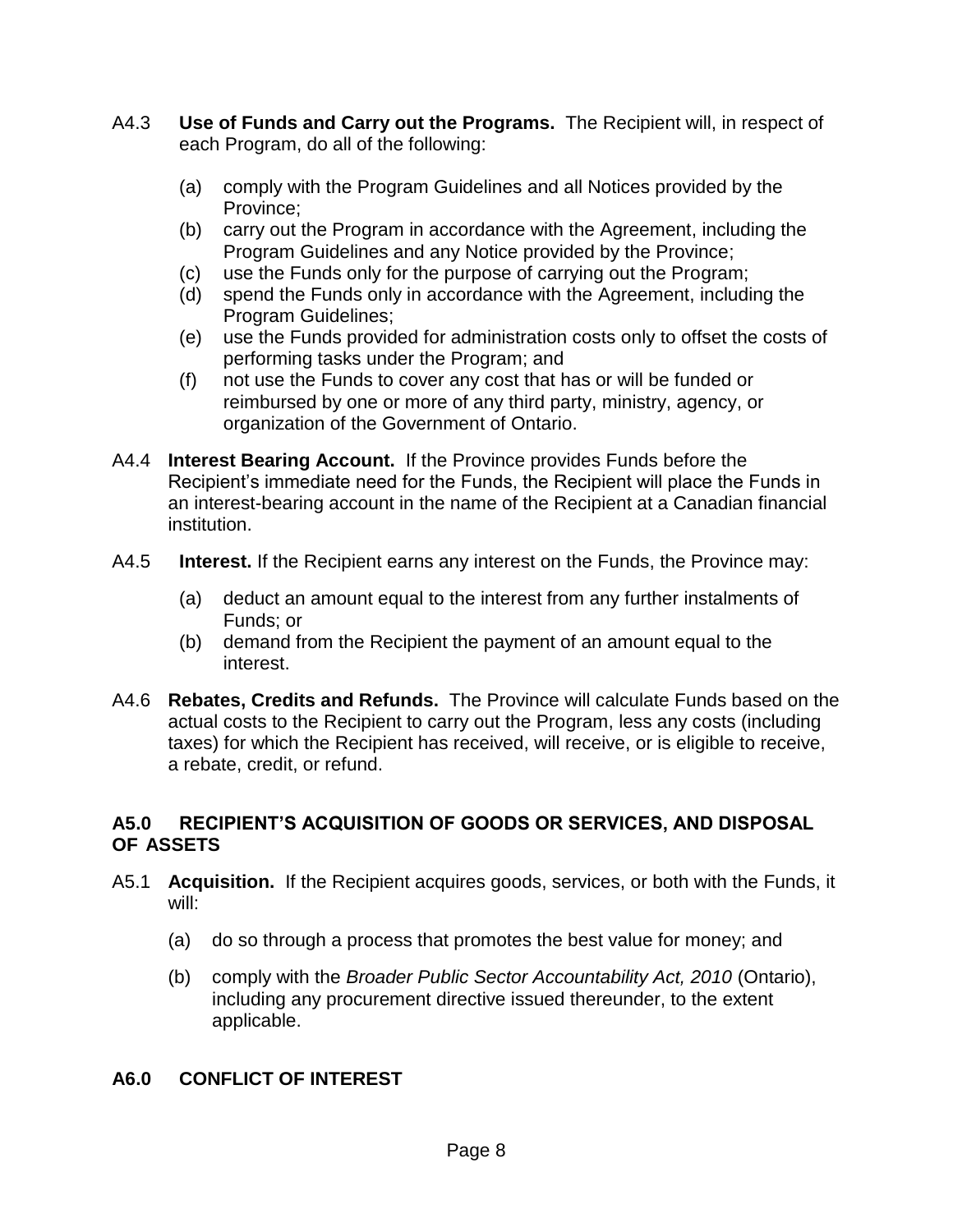- A6.1 **No Conflict of Interest.** The Recipient will carry out each Program and use the Funds without an actual, potential, or perceived conflict of interest.
- A6.2 **Conflict of Interest Includes.** For the purposes of this Article 6.0, a conflict of interest includes any circumstances where, in respect of each Program:
	- (a) the Recipient; or
	- (b) any person who has the capacity to influence the Recipient's decisions, has outside commitments, relationships or financial interests that could, or could be seen to, interfere with the Recipient's objective, unbiased and impartial judgment relating to the Program, the use of the Funds, or both.
- A6.3 **Disclosure to Province.** The Recipient will:
	- (a) disclose to the Province, without delay, any situation that a reasonable person would interpret as an actual, potential or perceived conflict of interest; and
	- (b) comply with any terms and conditions that the Province may prescribe as a result of the disclosure.

# **A7.0 REPORTS, ACCOUNTING AND REVIEW**

- A7.1 **Preparation and Submission.** The Recipient will:
	- (a) submit to the Province at the address referred to in section A17.1, all Reports in accordance with the timelines and content requirements as provided for in Schedule "D", or in a form as specified by the Province from time to time;
	- (b) submit to the Province at the address referred to in section A17.1, any other reports as may be requested by the Province in accordance with the timelines and content requirements specified by the Province;
	- (c) ensure that all Reports and other reports are completed to the satisfaction of the Province; and
	- (d) ensure that all Reports and other reports are signed on behalf of the Recipient by an authorized signing officer.
- A7.2 **Record Maintenance.** The Recipient will keep and maintain:
	- (a) all financial records (including invoices) relating to the Funds or otherwise to each Program in a manner consistent with generally accepted accounting principles; and
	- (b) all non-financial documents and records relating to the Funds or otherwise to each Program.
- A7.3 **Inspection.** The Province, any authorized representative, or any independent auditor identified by the Province may, at the Province's expense, upon twentyfour hours' Notice to the Recipient and during normal business hours, enter upon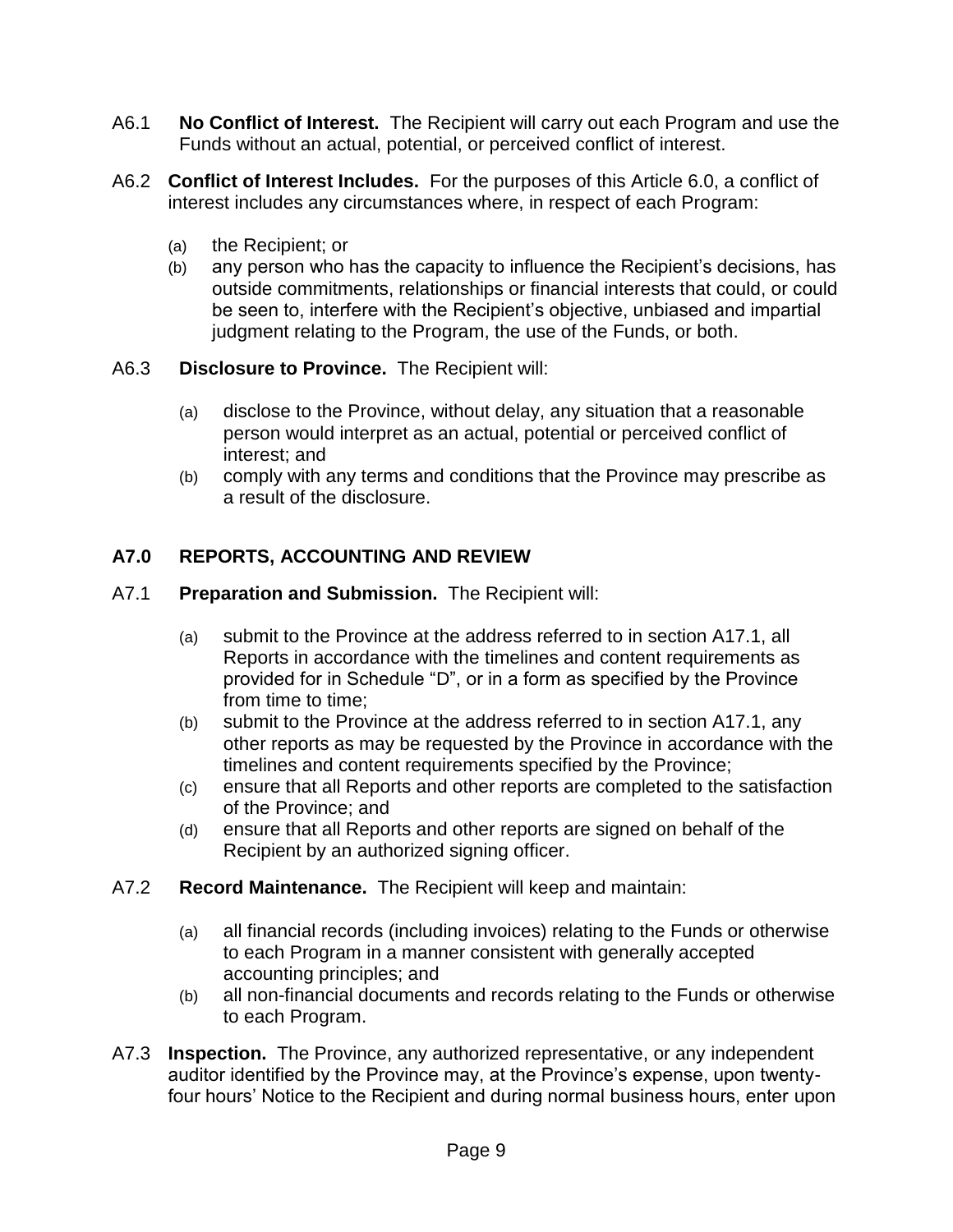the Recipient's premises to review the progress of the Program and the Recipient's allocation and expenditure of the Funds and, for these purposes, the Province, any authorized representative, or any independent auditor identified by the Province may take one or more of the following actions:

- (a) inspect and copy the records and documents referred to in section A7.2;
- (b) remove any copies made pursuant to section A7.3(a) from the Recipient's premises; and
- (c) conduct an audit or investigation of the Recipient in respect of the expenditure of the Funds, any Projects, or both.
- A7.4 **Disclosure.** To assist in respect of the rights provided for in section A7.3, the Recipient will disclose any information requested by the Province, any authorized representatives, or any independent auditor identified by the Province, and will do so in the form requested by the Province, any authorized representative, or any independent auditor identified by the Province, as the case may be.
- A7.5 **No Control of Records.** No provision of the Agreement will be construed so as to give the Province any control whatsoever over the Recipient's records.
- A7.6 **Auditor General.** The Province's rights under Article A7.0 are in addition to any rights provided to the Auditor General pursuant to section 9.2 of the *Auditor General Act* (Ontario).

## **A8.0 COMMUNICATIONS REQUIREMENTS**

- A8.1 **Acknowledge Support.** Unless otherwise directed by the Province, the Recipient will:
	- (a) acknowledge the support of the Province for the Programs; and
	- (b) ensure that the acknowledgement referred to in section A8.1(a) is in a form and manner as directed by the Province.
- A8.2 **Publication.** The Recipient will indicate, in any of its Program-related publications, whether written, oral, or visual, that the views expressed in the publication are the views of the Recipient and do not necessarily reflect those of the Province.

## **A9.0 INDEMNITY**

A9.1 **Indemnification.** The Recipient will indemnify and hold harmless the Indemnified Parties from and against any and all liability, loss, costs, damages and expenses (including legal, expert and consultant fees), causes of action, actions, claims, demands, lawsuits or other proceedings, by whomever made, sustained, incurred, brought or prosecuted, in any way arising out of or in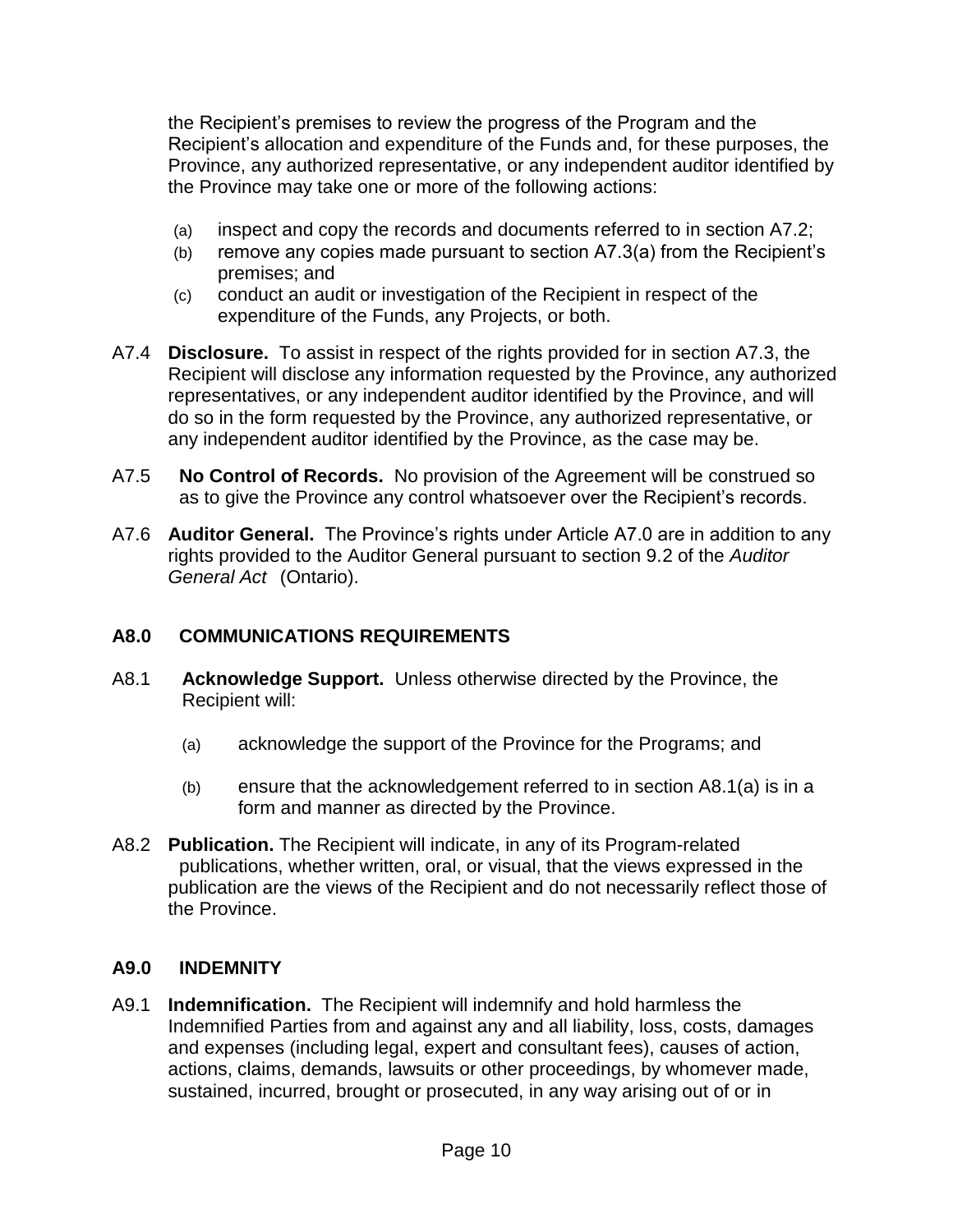connection with each Program or otherwise in connection with the Agreement, unless solely caused by the negligence or wilful misconduct of the Indemnified Parties.

# **A10.0 INSURANCE**

- A10.1 **Recipient's Insurance.** The Recipient represents, warrants, and covenants that it has, and will maintain, at its own cost and expense, with insurers having a secure A.M. Best rating of B+ or greater, or the equivalent, all the necessary and appropriate insurance that a prudent person carrying out a project similar to the Programs would maintain, including commercial general liability insurance on an occurrence basis for third party bodily injury, personal injury and property damage, to an inclusive limit of not less than the amount provided for in Schedule "B" per occurrence. The insurance policy will include the following:
	- (a) the Indemnified Parties as additional insureds with respect to liability arising in the course of performance of the Recipient's obligations under, or otherwise in connection with, the Agreement;
	- (b) a cross-liability clause;
	- (c) contractual liability coverage; and
	- (d) a 30-day written notice of cancellation.
- A10.2 **Proof of Insurance.** The Recipient will:
	- (a) provide to the Province, either:
		- (i) certificates of insurance that confirm the insurance coverage as provided for in section A10.1; or
		- (ii) other proof that confirms the insurance coverage as provided for in section A10.1; and
	- (b) upon the request of the Province, provide to the Province a copy of any insurance policy.

# **A11.0 TERMINATION ON NOTICE**

- A11.1 **Termination on Notice.** The Province may terminate any Program and/or the Agreement at any time without liability, penalty, or costs upon giving at least 30 days' Notice to the Recipient. If the Province gives such Notice in respect of a Program, it may require the Recipient to take reasonable steps within the Notice period to wind down the Program.
- A11.2 **Consequences of Termination on Notice by the Province.** If the Province terminates the Agreement pursuant to section A11.1, the Province may take one or more of the following actions: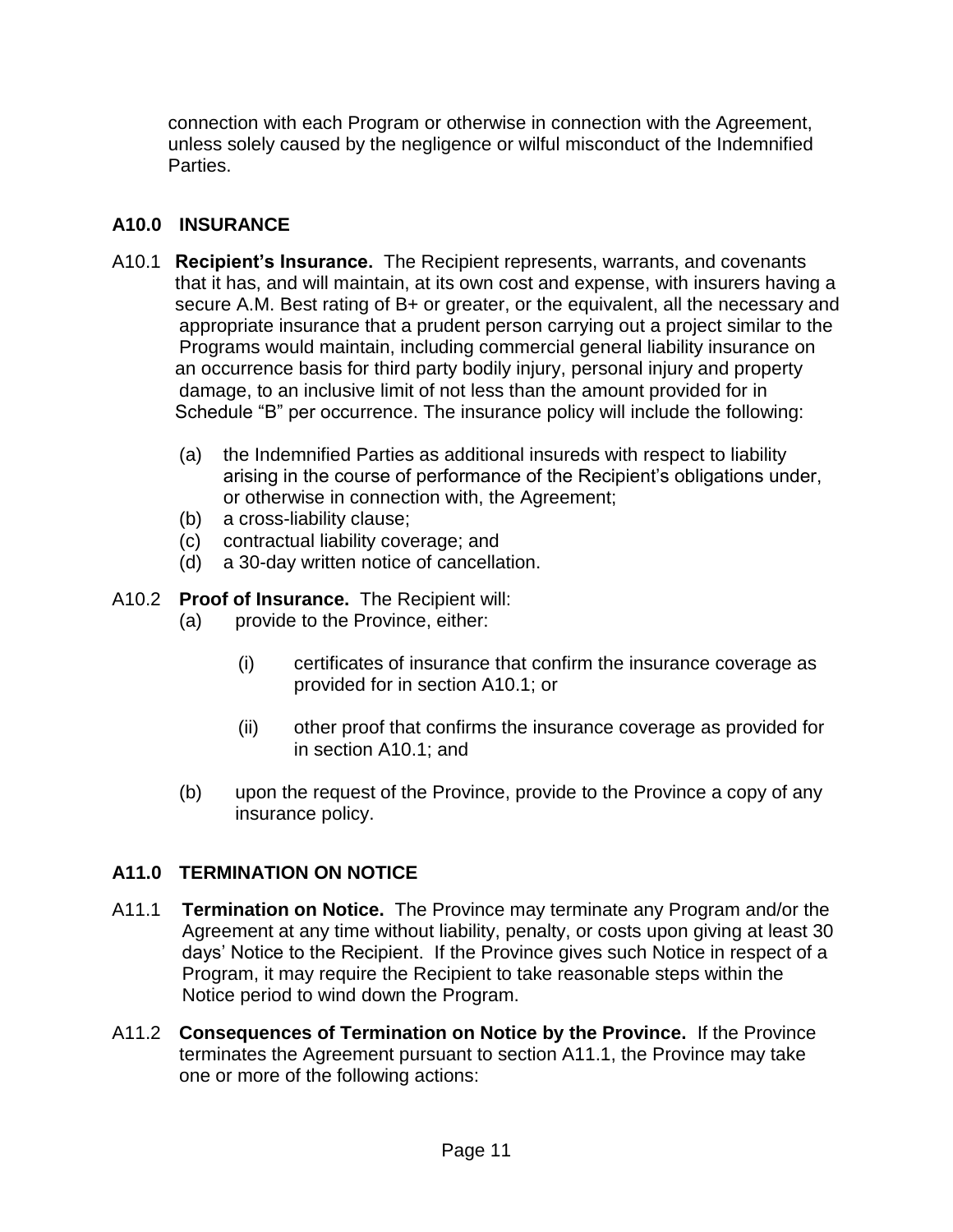- (a) cancel further instalments of Funds;
- (b) demand from the Recipient the payment of any Funds remaining in the possession or under the control of the Recipient; and
- (c) determine the reasonable costs for the Recipient to wind down the Program, and do either or both of the following:
	- (i) permit the Recipient to offset such costs against the amount the Recipient owes pursuant to section A11.2(b); and
	- (ii) subject to section A4.1(a), provide Funds to the Recipient to cover such costs.

# **A12.0 TERMINATION WHERE NO APPROPRIATION**

- A12.1 **Termination Where No Appropriation.** If, as provided for in section A4.2(d), the Province does not receive the necessary appropriation from the Ontario Legislature for any payment the Province is to make pursuant to the Agreement, the Province may terminate the Agreement immediately without liability, penalty, or costs by giving Notice to the Recipient.
- A12.2 **Consequences of Termination Where No Appropriation.** If the Province terminates the Agreement pursuant to section A12.1, the Province may take one or more of the following actions:
	- (a) cancel further instalments of Funds;
	- (b) demand from the Recipient the payment of any Funds remaining in the possession or under the control of the Recipient; and
	- (c) determine the reasonable costs for the Recipient to wind down the Programs and permit the Recipient to offset such costs against the amount owing pursuant to section A12.2(b).
- A12.3 **No Additional Funds.** If pursuant to section A12.2(c), the Province determines that the costs to wind down the Programs exceed the Funds remaining in the possession or under the control of the Recipient, the Province will not provide additional Funds to the Recipient.

## **A13.0 EVENT OF DEFAULT, CORRECTIVE ACTION AND TERMINATION FOR DEFAULT**

- A13.1 **Events of Default.** Each of the following events will constitute an Event of Default:
	- (a) in the opinion of the Province, the Recipient breaches any representation, warranty, covenant or other material term of the Agreement, including failing to do any of the following in accordance with the terms and conditions of the Agreement: (i) carry out any Program;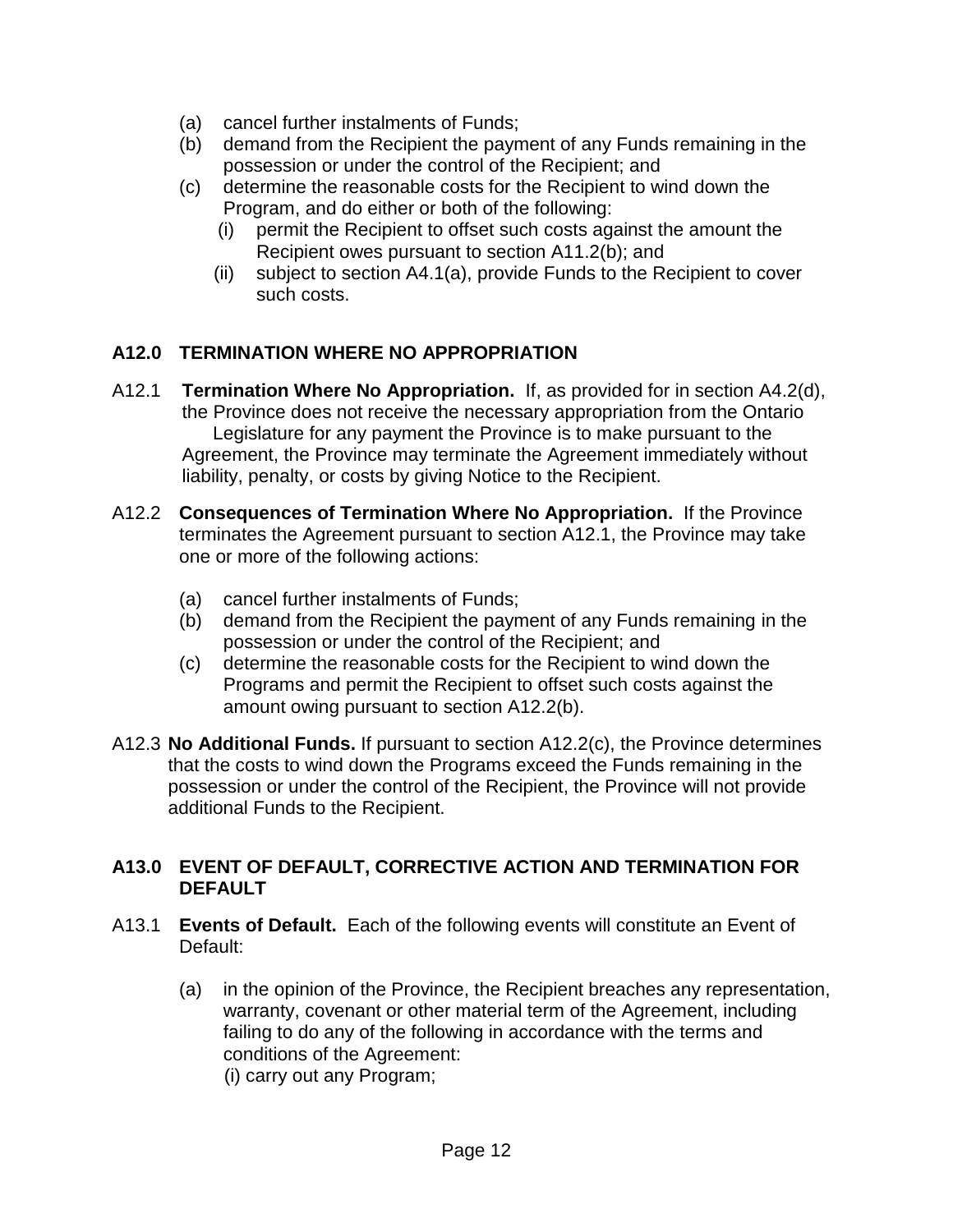(ii) use or spend Funds; or

(iii) provide, in accordance with section A7.1, Reports or such other reports as may have been requested pursuant to section A7.1(b);

- (b) the Recipient's operations, its financial condition, or its organizational structure, changes such that it no longer meets one or more of the eligibility requirements of the program under which the Province provides the Funds;
- (c) the Recipient makes an assignment, proposal, compromise, or arrangement for the benefit of creditors, or a creditor makes an application for an order adjudging the Recipient bankrupt, or applies for the appointment of a receiver;
- (d) the Recipient ceases to operate;
- (e) there is a breach by any Proponent of any Program related agreement between it and the Recipient.
- A13.2 **Consequences of Events of Default and Corrective Action.** If an Event of Default occurs, the Province may, at any time, take one or more of the following actions:
	- (a) initiate any action the Province considers necessary in order to facilitate the successful continuation or completion of any Program;
	- (b) provide the Recipient with an opportunity to remedy the Event of Default;
	- (c) suspend the payment of Funds for such period as the Province determines appropriate;
	- (d) reduce the amount of the Funds;
	- (e) cancel further instalments of Funds;
	- (f) demand from the Recipient the payment of any Funds remaining in the possession or under the control of the Recipient;
	- (g) demand from the Recipient the payment of an amount equal to any Funds the Recipient used, but did not use in accordance with the Agreement;
	- (h) demand from the Recipient the payment of an amount equal to any Funds the Province provided to the Recipient; and
	- (i) terminate the Agreement or a Program at any time, including immediately, without liability, penalty or costs to the Province upon giving Notice to the Recipient.
- A13.3 **Opportunity to Remedy.** If, in accordance with section A13.2(b), the Province provides the Recipient with an opportunity to remedy the Event of Default, the Province will give Notice to the Recipient of:
	- (a) the particulars of the Event of Default; and
	- (b) the Notice Period.
- A13.4 **Recipient not Remedying.** If the Province provided the Recipient with an opportunity to remedy the Event of Default pursuant to section A13.2(b), and: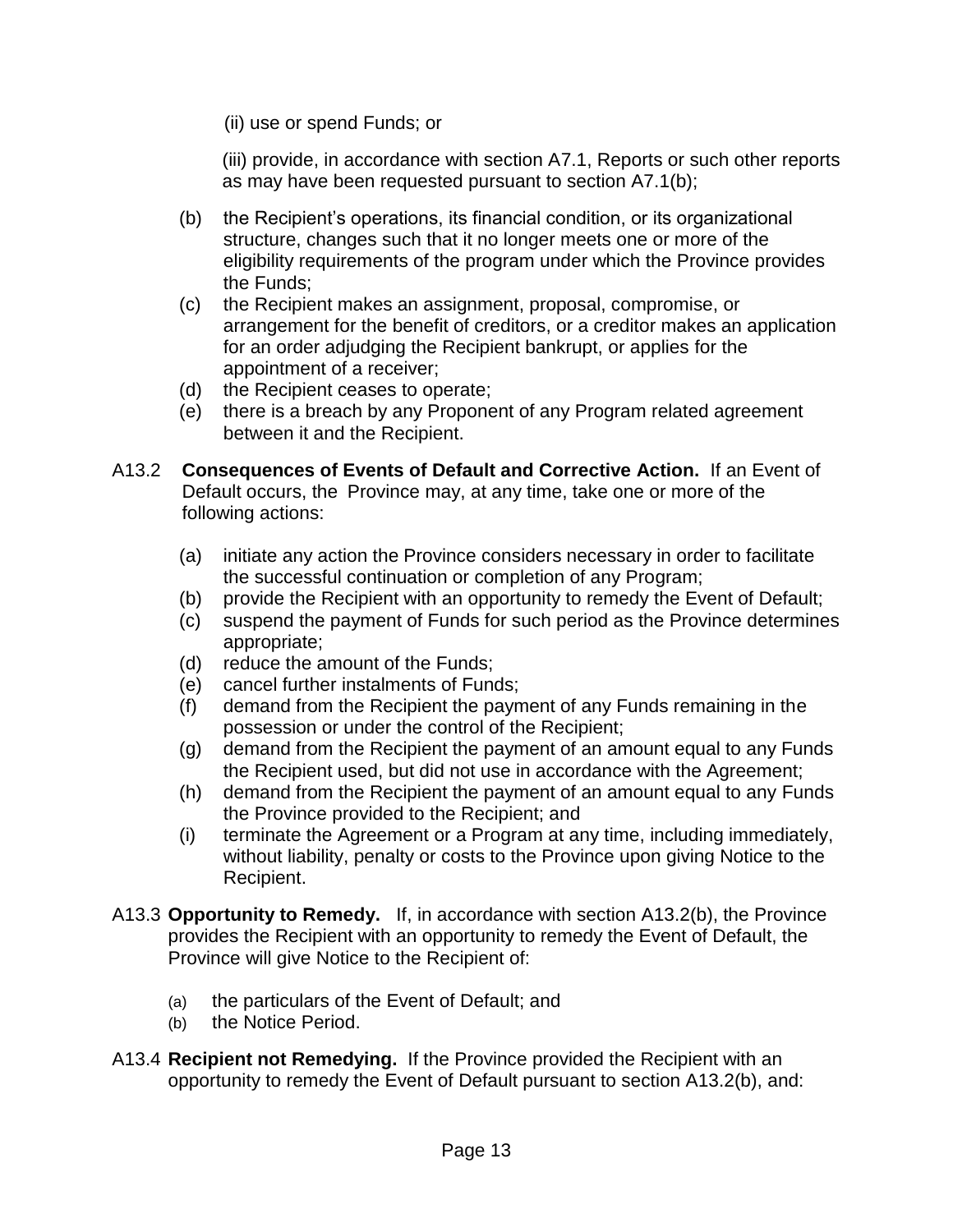- (a) the Recipient does not remedy the Event of Default within the Notice Period;
- (b) it becomes apparent to the Province that the Recipient cannot completely remedy the Event of Default within the Notice Period; or
- (c) the Recipient is not proceeding to remedy the Event of Default in a way that is satisfactory to the Province,

the Province may extend the Notice Period, or initiate any one or more of the actions provided for in sections  $A13.2(a)$ , (c), (d), (e), (f), (g), (h), and (i).

A13.5 **When Termination Effective.** Termination under this Article will take effect as provided for in the Notice.

# **A14.0 FUNDS AT THE END OF A FUNDING YEAR**

- A14.1 **Funds at the End of a Funding Year.** Without limiting any rights of the Province under Article A13.0, if the Recipient has not spent all of the Funds provided for the Funding Year as provided for in the Program Guidelines, the Province may take one or both of the following actions:
	- (a) demand from the Recipient payment of the unspent Funds; and
	- (b) adjust the amount of any further instalments of Funds accordingly.

## **A15.0 FUNDS UPON PROGRAM END DATE AND EXPIRY OF AGREEMENT**

- A15.1 **Funds Upon Program End Date.** In respect of each Program, the Recipient will, upon the Program End Date, return to the Province any Funds remaining in its possession or under its control.
- A15.2 **Funds Upon Expiry.** The Recipient will, upon expiry of the Agreement, return to the Province any Funds remaining in its possession or under its control.

## **A16.0 DEBT DUE AND PAYMENT**

- A16.1 **Payment of Overpayment.** If at any time the Province provides Funds in excess of the amount to which the Recipient is entitled under the Agreement, the Province may:
	- (a) deduct an amount equal to the excess Funds from any further instalments of Funds; or
	- (b) demand that the Recipient pay an amount equal to the excess Funds to the Province.
- A16.2 **Debt Due.** If, pursuant to the Agreement:
	- (a) the Province demands from the Recipient the payment of any Funds or an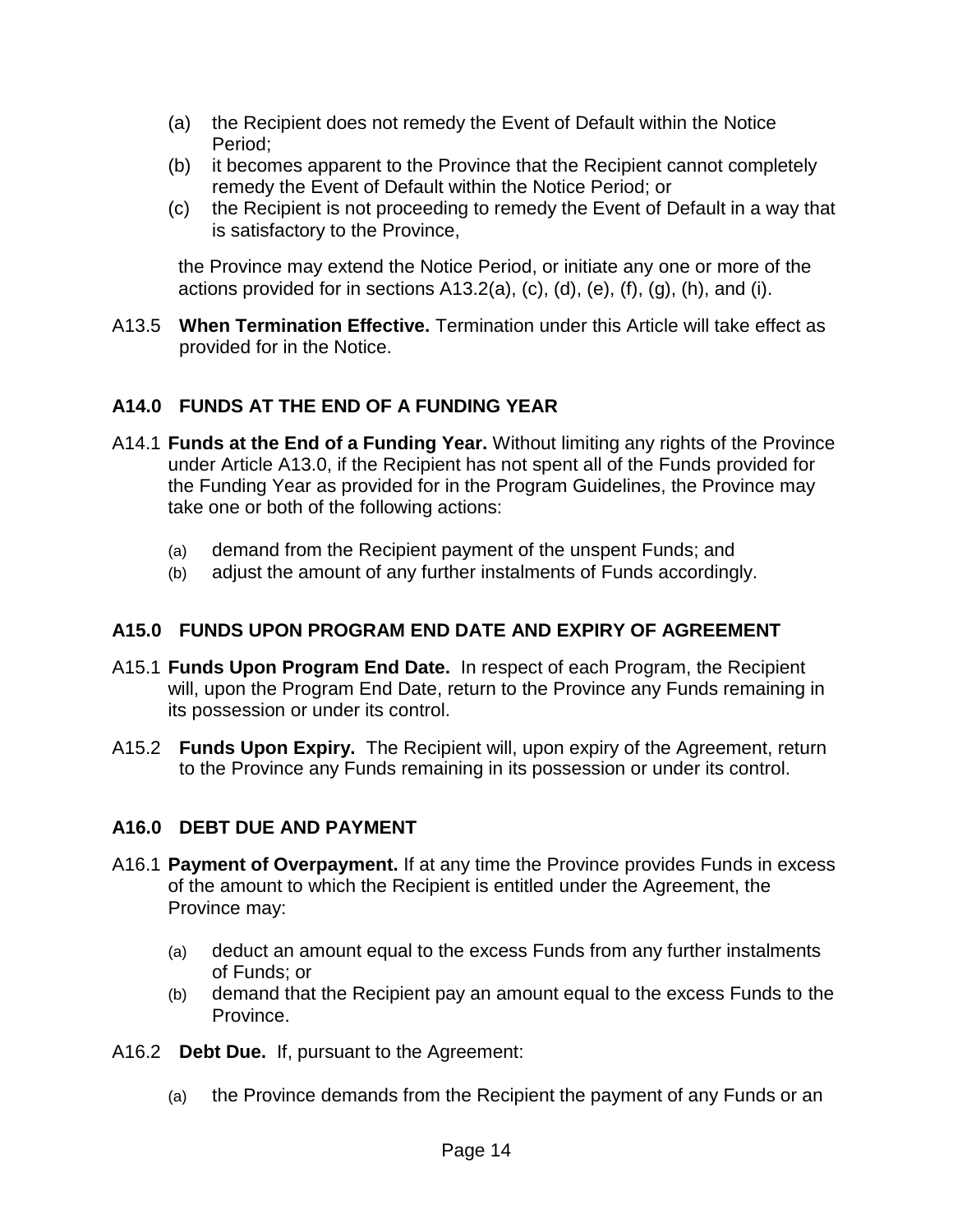amount equal to any Funds; or

(b) the Recipient owes any Funds or an amount equal to any Funds to the Province, whether or not the Province has demanded their payment,

such Funds or other amount will be deemed to be a debt due and owing to the Province by the Recipient, and the Recipient will pay the amount to the Province immediately, unless the Province directs otherwise.

- A16.3 **Interest Rate.** The Province may charge the Recipient interest on any money owing by the Recipient at the then current interest rate charged by the Province of Ontario on accounts receivable.
- A16.4 **Payment of Money to Province.** The Recipient will pay any money owing to the Province by cheque payable to the "Ontario Minister of Finance" and delivered to the Province as provided for in Schedule "B".
- A16.5 **Fails to Pay.** Without limiting the application of section 43 of the *Financial Administration Act* (Ontario), if the Recipient fails to pay any amount owing under the Agreement, Her Majesty the Queen in right of Ontario may deduct any unpaid amount from any money payable to the Recipient by Her Majesty the Queen in right of Ontario. To the extent any debt is owing by the Recipient under this Agreement in respect of a Program, that debt may be deducted from any debt owing by the Province to the Recipient under this Agreement in respect of the same or any other Program.

# **A17.0 NOTICE**

- A17.1 **Notice in Writing and Addressed.** Notice will be in writing and will be delivered by email, postage-prepaid mail, personal delivery, or fax, and will be addressed to the Province and the Recipient respectively as provided for in Schedule "B", or as either Party later designates to the other by Notice.
- A17.2 **Notice Given.** Notice will be deemed to have been given:
	- (a) in the case of postage-prepaid mail, five Business Days after the Notice is mailed; or
	- (b) in the case of email, personal delivery or fax, one Business Day after the Notice is delivered.
- A17.3 **Postal Disruption.** Despite section A17.2(a), in the event of a postal disruption:
	- (a) Notice by postage-prepaid mail will not be deemed to be given; and
	- (b) the Party giving Notice will give Notice by email, personal delivery, or by fax.
- A17.4 **Notice of Proponent's Breach**. If the Proponent breaches any Program related agreement between it and the Recipient, the Recipient shall immediately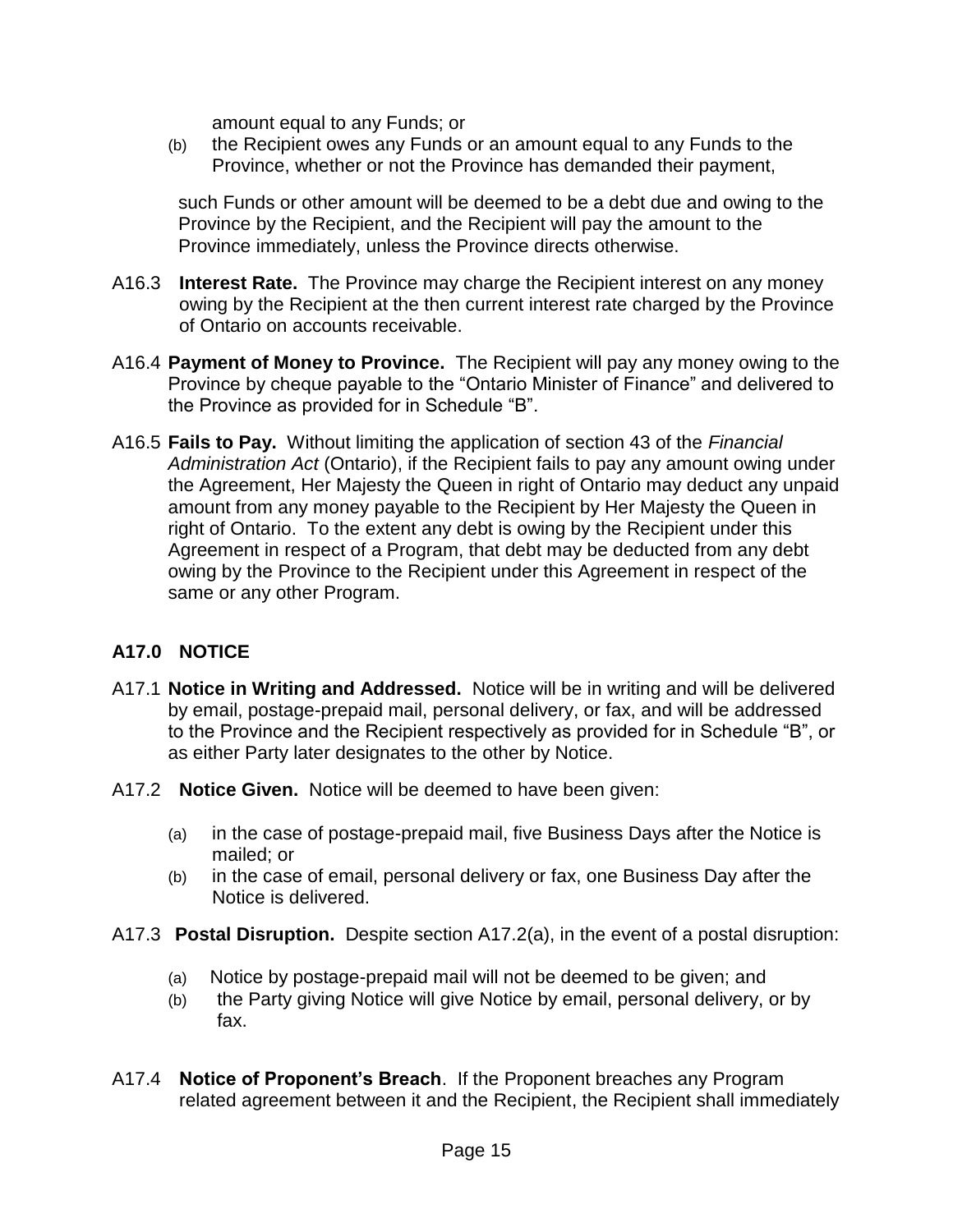provide Notice of the breach to the Province.

# **A18.0 CONSENT BY PROVINCE AND COMPLIANCE BY RECIPIENT**

A18.1 **Consent.** When the Province provides its consent pursuant to the Agreement, it may impose any terms and conditions on such consent and the Recipient will comply with such terms and conditions.

# **A19.0 SEVERABILITY OF PROVISIONS**

A19.1 **Invalidity or Unenforceability of Any Provision.** The invalidity or unenforceability of any provision of the Agreement will not affect the validity or enforceability of any other provision of the Agreement. Any invalid or unenforceable provision will be deemed to be severed.

#### **20.0 WAIVER**

- A20.1 **Waiver Request.** Either Party may, in accordance with the Notice provision set out in Article A17.0, ask the other Party to waive an obligation under the Agreement.
- A20.2 **Waiver Applies.** Any waiver a Party grants in response to a request made pursuant to section A20.1 will:
	- (a) be valid only if the Party granting the waiver provides it in writing; and
	- (b) apply only to the specific obligation referred to in the waiver.

## **A21.0 INDEPENDENT PARTIES**

A21.1 **Parties Independent.** The Recipient is not an agent, joint venturer, partner, or employee of the Province, and the Recipient will not represent itself in any way that might be taken by a reasonable person to suggest that it is, or take any actions that could establish or imply such a relationship. The Recipient will in any agreement that it enters into in connection with its obligations hereunder shall require the other party to acknowledge that the Recipient is not an agent of the Province of Ontario and cannot bind the Province.

## **A22.0 ASSIGNMENT OF AGREEMENT OR FUNDS**

- A22.1 **No Assignment.** The Recipient will not, without the prior written consent of the Province, assign any of its rights, or obligations under the Agreement.
- A22.2 **Agreement Binding.** All rights and obligations contained in the Agreement will extend to and be binding on the Parties' respective heirs, executors, administrators, successors and permitted assigns.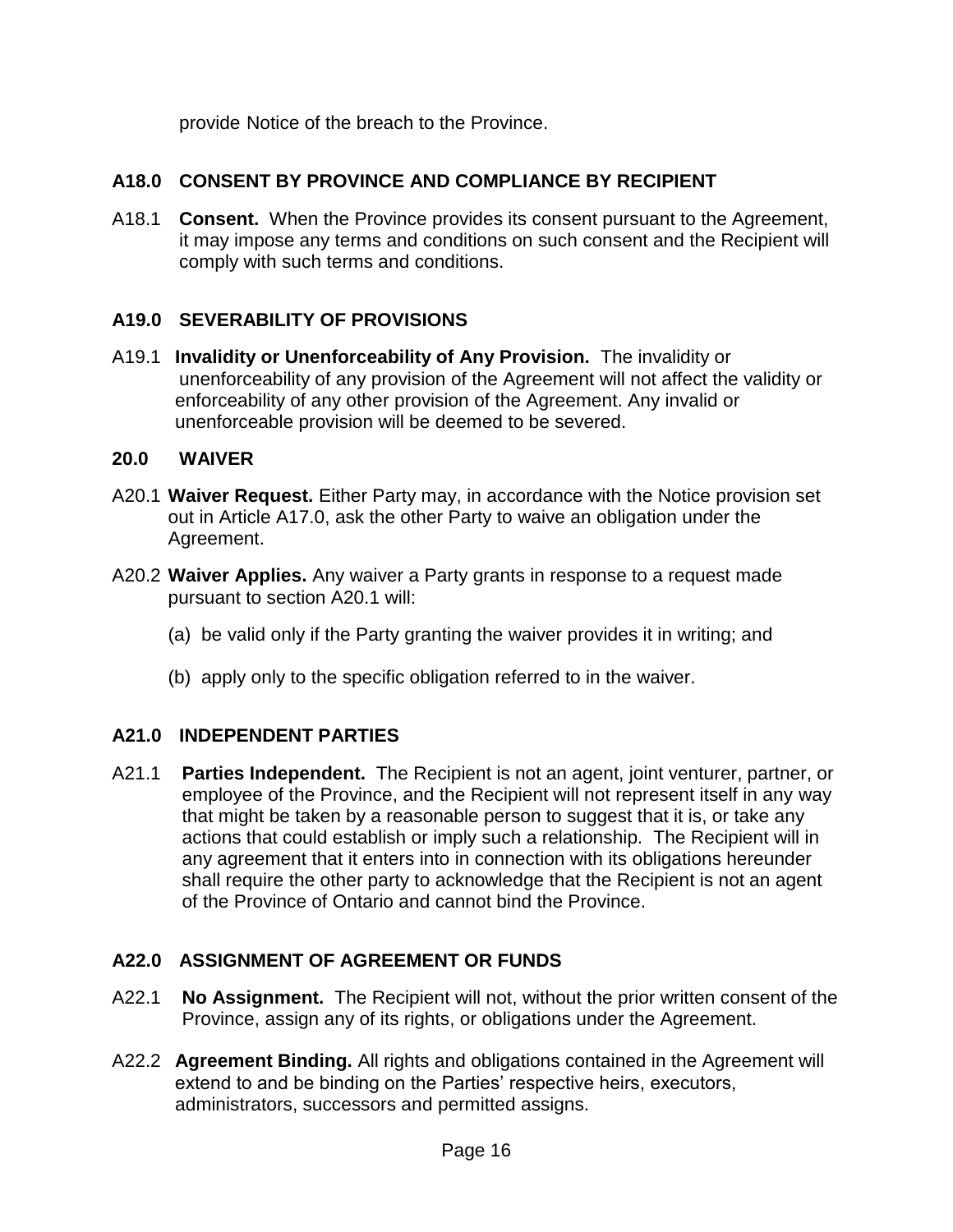## **A23.0 GOVERNING LAW**

A23.1 **Governing Law.** The Agreement and the rights, obligations, and relations of the Parties will be governed by and construed in accordance with the laws of the Province of Ontario and the applicable federal laws of Canada. Any actions or proceedings arising in connection with the Agreement will be conducted in the courts of Ontario, which will have exclusive jurisdiction over such proceedings.

## **A24.0 FURTHER ASSURANCES**

A24.1 **Agreement into Effect.** The Recipient will provide such further assurances as the Province may request from time to time with respect to any matter to which the Agreement pertains, and will otherwise do or cause to be done all acts or things necessary to implement and carry into effect the terms and conditions of the Agreement to their full extent.

#### **A25.0 JOINT AND SEVERAL LIABILITY**

A25.1 **Joint and Several Liability.** Where the Recipient is comprised of more than one entity, all such entities will be jointly and severally liable to the Province for the fulfillment of the obligations of the Recipient under the Agreement.

## **A26.0 RIGHTS AND REMEDIES CUMULATIVE**

A26.1 **Rights and Remedies Cumulative.** The rights and remedies of the Province under the Agreement are cumulative and are in addition to, and not in substitution for, any of its rights and remedies provided by law or in equity.

#### **A27.0 FAILURE TO COMPLY WITH OTHER AGREEMENTS**

- A27.1 **Other Agreements.** If the Recipient:
	- (a) has failed to comply with any term, condition or obligation under any other agreement with Her Majesty the Queen in right of Ontario or one of Her agencies (a "**Failure**");
	- (b) has been provided with notice of such Failure in accordance with the requirements of such other agreement;
	- (c) has, if applicable, failed to rectify such Failure in accordance with the requirements of such other agreement; and
	- (d) such Failure is continuing,

the Province may suspend the payment of Funds for such period as the Province determines appropriate.

#### **A28.0 AMENDMENT BY NOTICE**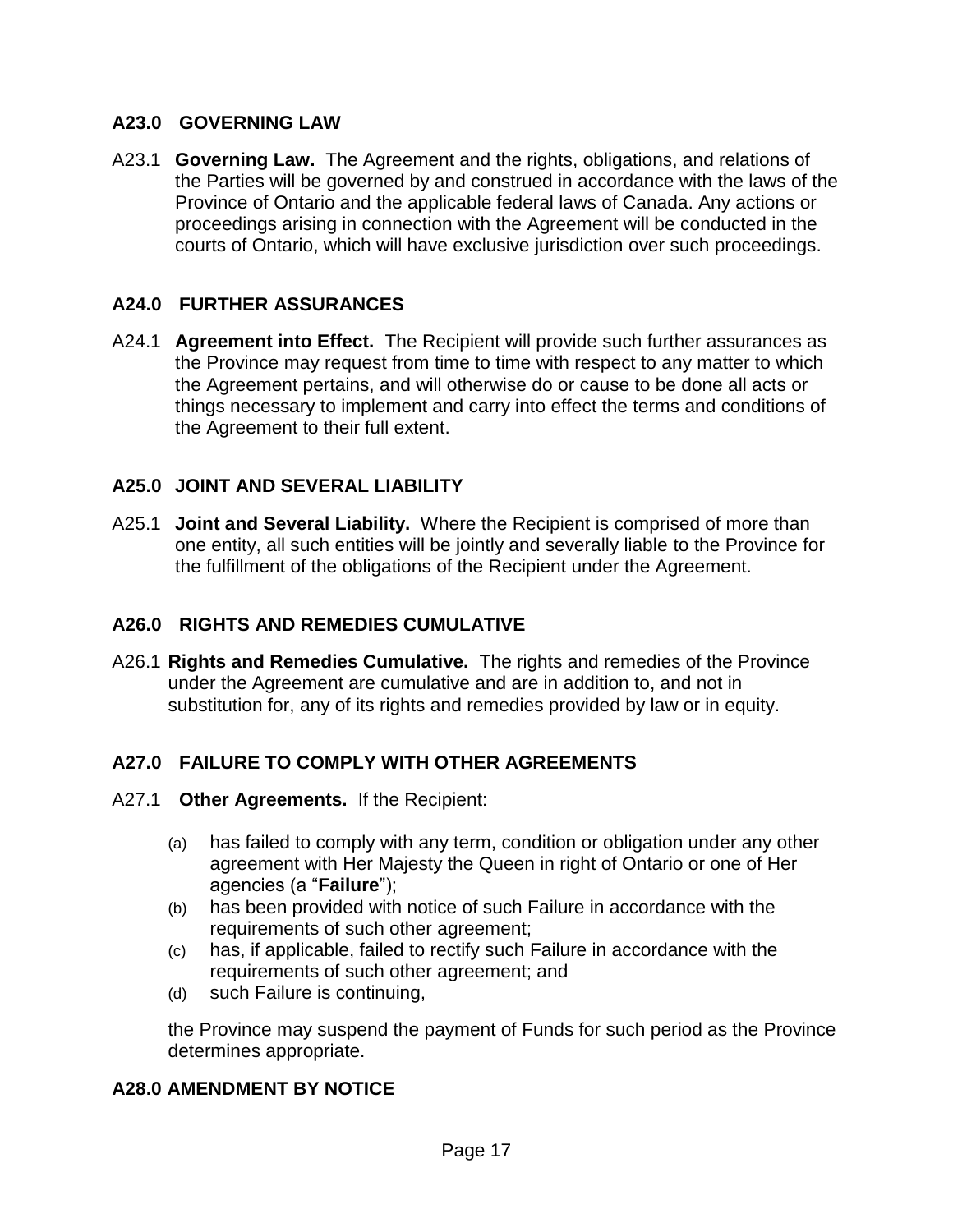A28.1 **Amendment by Notice.** The Province may issue amended, updated and/or supplementary Program Guidelines from time to time without the agreement of the Recipient provided that the changes do not impose substantial additional liability on the Recipient. The Province shall provide any such amended and/or updated Program Guidelines to the Recipient by Notice.

# **A29.0 SURVIVAL**

A29.1 **Survival.** The following Articles and sections, and all applicable crossreferenced sections and schedules, will continue in full force and effect for a period of seven years from the date of expiry or termination of the Agreement: Article 1.0, Article 3.0, Article A1.0 and any other applicable definitions, section 2.1(a), section A4.2(d), section A4.5, section A7.1 (to the extent that the Recipient has not provided the Reports or other reports as may have been requested to the satisfaction of the Province), sections A7.2, A7.3, A7.4, A7.5, A7.6, Article A8.0, Article A9.0, section A11.2, sections A12.2, A12.3, sections A13.1, A13.2(d), (e), (f), (g) and (h), Article A15.0, Article A16.0, Article A17.0, Article A19.0, section A22.2, Article A23.0, Article A25.0, Article A26.0, Article A27.0, Article A28.0 and Article 29.0.

**- END OF GENERAL TERMS AND CONDITIONS -**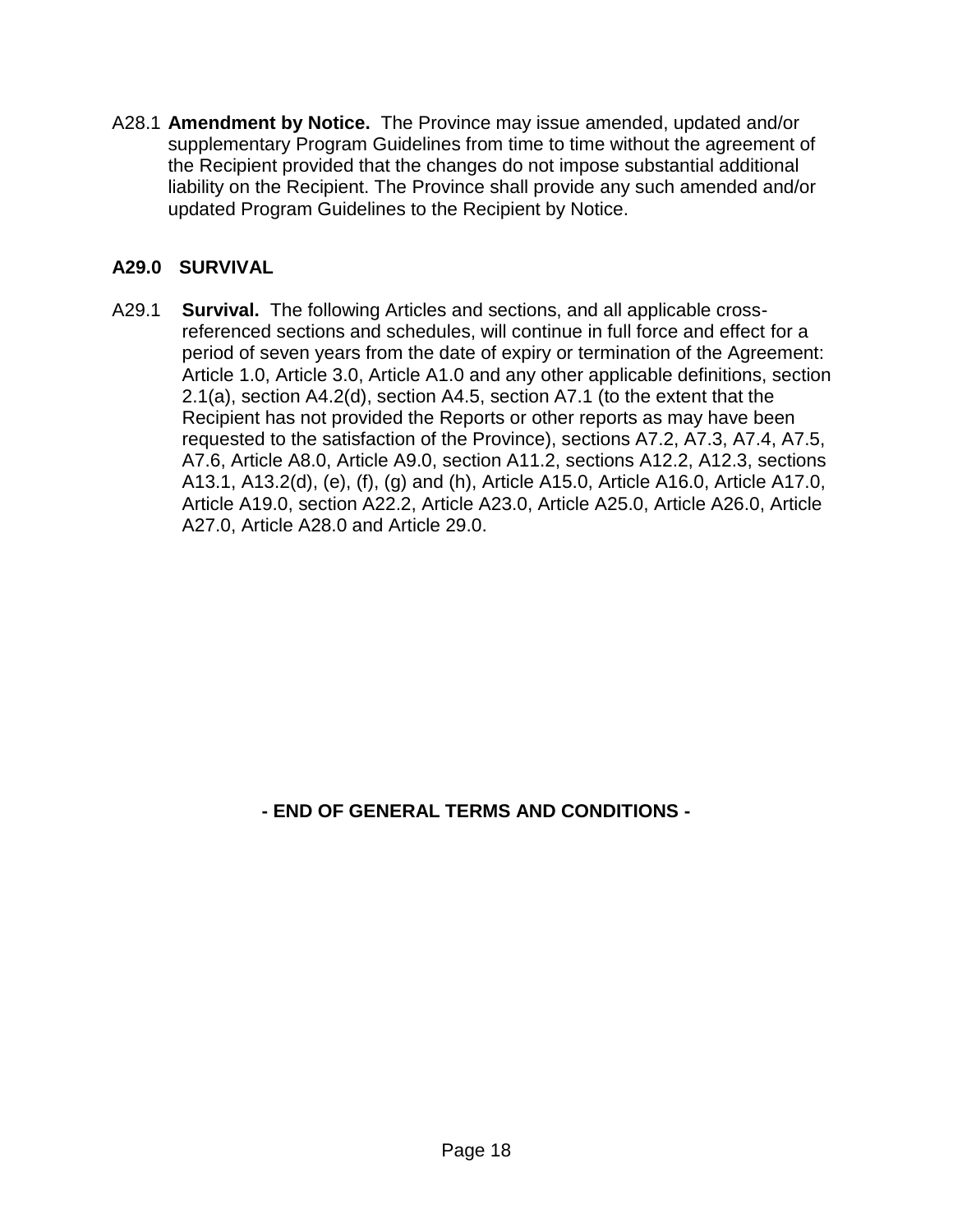# **Homelessness Prevention Program**

# **SCHEDULE "B"**

## **PROJECT SPECIFIC INFORMATION AND ADDITIONAL PROVISIONS**

| <b>Maximum</b><br><b>Funds</b>                                                                                                                                                                                                                       | For each Funding Year, the amount of the Annual Funding<br>Allocation                                                                                                                                      |
|------------------------------------------------------------------------------------------------------------------------------------------------------------------------------------------------------------------------------------------------------|------------------------------------------------------------------------------------------------------------------------------------------------------------------------------------------------------------|
| <b>Program End</b><br><b>Date</b>                                                                                                                                                                                                                    | Subject to termination rights in Article A11.0, A12.0 and A13.0 of<br>the Agreement, the date indicated in a Notice provided by the<br>Province to the Recipient as being the Program End Date.            |
| <b>Insurance</b>                                                                                                                                                                                                                                     | \$2,000,000                                                                                                                                                                                                |
| <b>Contact</b><br>information<br>for the<br>purposes of<br>Notice to the<br><b>Province</b>                                                                                                                                                          | <b>Position:</b> Director, Housing Programs Branch, Ministry of Municipal<br>Affairs and Housing<br>Address: 777 Bay Street, 14th Floor, Toronto, ON M7A 2J3<br>Fax:<br>Email: Sebastian.Franks@ontario.ca |
| <b>Contact</b><br>information<br>for the<br>purposes of<br>Notice to the<br><b>Recipient</b>                                                                                                                                                         | <b>Position: County Clerk</b><br>Address: 595 9th Avenue East, Owen Sound, ON N4K 3E3<br>Fax: 519-376-8998<br>Email: countyclerk@grey.ca                                                                   |
| <b>Contact</b><br>information<br>for the senior<br>financial<br>person in the<br><b>Recipient</b><br>organization<br>(e.g., CFO,<br>$CAO$ ) – to<br>respond as<br>required to<br>requests from<br>the Province<br>related to the<br><b>Agreement</b> | <b>Position: Director of Finance</b><br>Address: 595 9th Avenue East, Owen Sound, ON N4K 3E3<br>Fax: 519-376-8998<br>Email: marylou.spicer@grey.ca                                                         |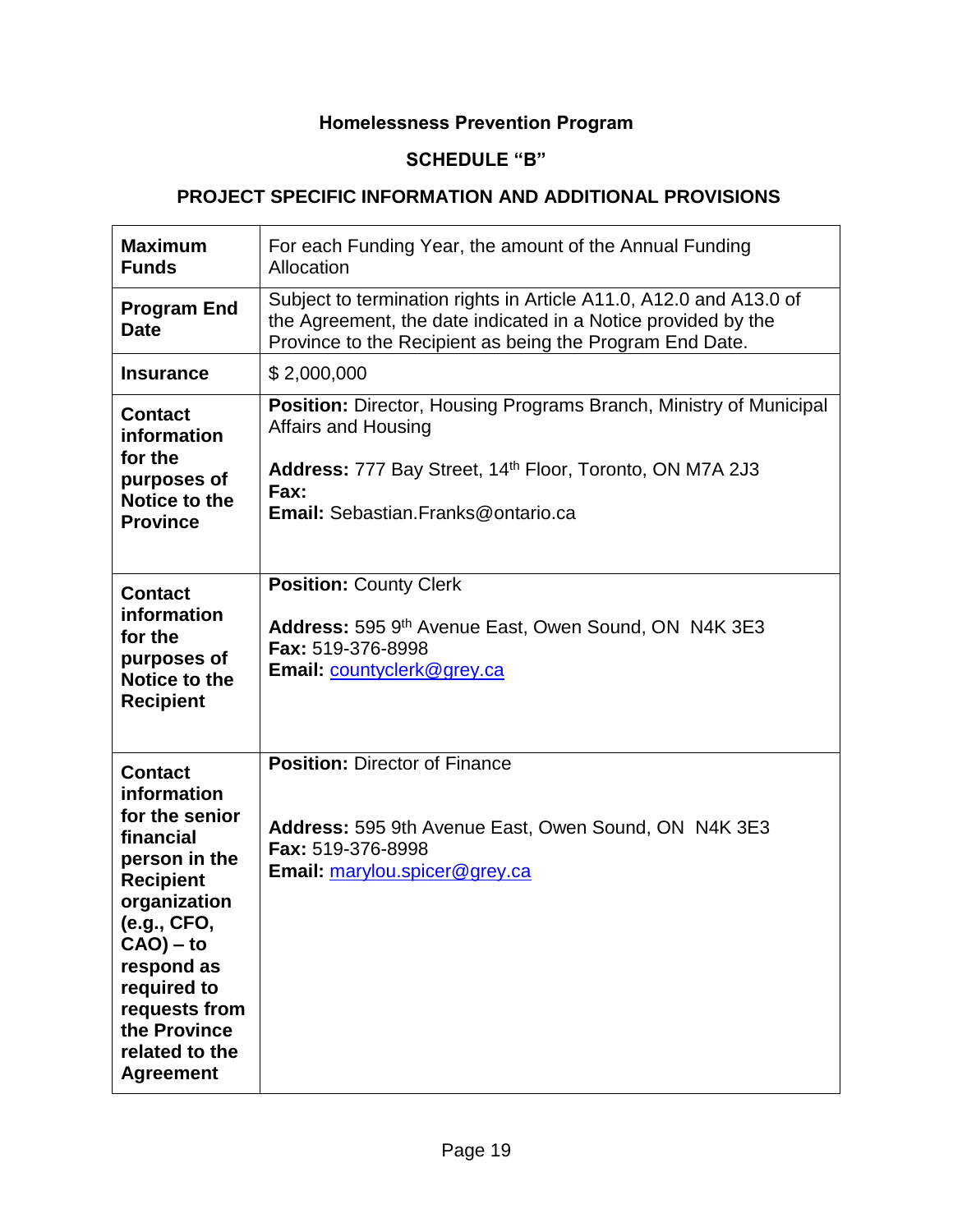# **Additional Provisions**:

1. The following provisions are added as Additional Provisions.

# **30.0 PROGRAM OVER BUDGET**

30.1 **Program Over Budget**. The Recipient acknowledges that should Program expenses exceed the amount of the Funds, the Province is not responsible for any additional funding and the Recipient undertakes to incur all further costs necessary to carry out the Program.

# **31.0 BY-NAME LISTS**

31.1 **By-Name Lists.** The Parties acknowledge that, as described in Schedule C-2, the Province intends to issue supplementary guidelines for the Program, pursuant to section A28.1, that provide new By-Name List requirements that will build on the current requirements.

# **32.0 STATUS OF OTHER PROVINCIAL PROGRAMS**

- 32.1 **Termination of Home for Good**. If the Recipient entered into Home for Good with the Province, Home for Good is automatically terminated on the Effective Date of this Agreement.
- 32.2 **Home for Good – Service Manager Program Delivery.** If the Recipient entered into Home for Good with the Province for Service Manager Program Delivery, the following provisions apply in addition to section 32.1:
	- (a) Despite termination, the Province will continue to provide Funds to the Recipient for the Capital Component in accordance with the Affordability Payment Schedule(s) as defined and set out in Home for Good; and
	- (b) The Articles and sections in Article A29.0 (Survival) and sections in section 30.7 (Survival) of Schedule "B" of Home for Good will continue in full force and effect until the Province has made the last payment under the Affordability Payment Schedule and the Recipient has submitted the final Annual Occupancy Report as defined in Home for Good, to the Province's satisfaction.
- 32.3 **Home for Good – Direct Delivery.** If the Recipient entered into Home for Good with the Province for Direct Delivery with an Effective Date of March 31, 2020, the following provision applies in addition to section 32.1: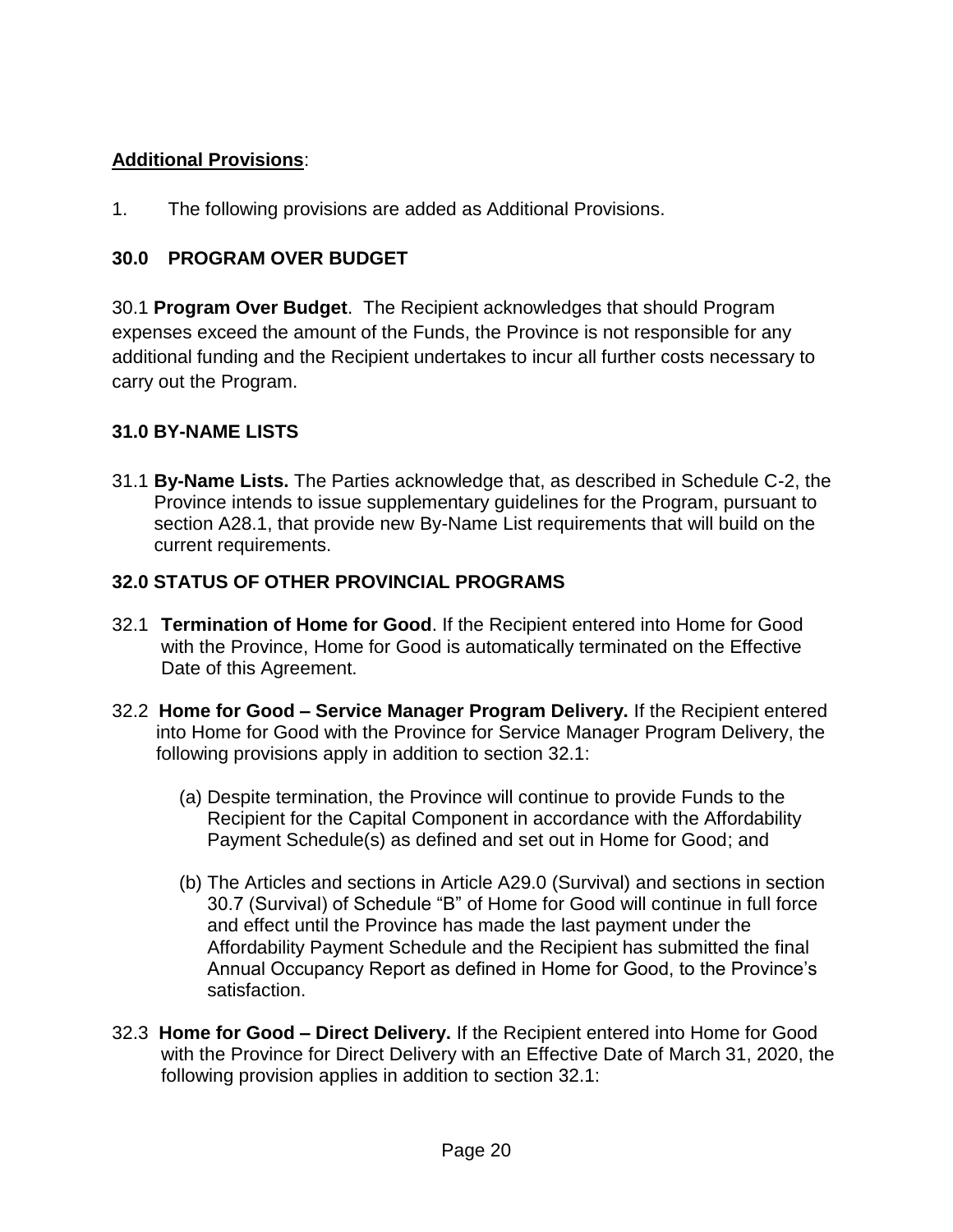- (a) Despite termination, the Articles and sections in Article A29.0 (Survival) and any additional sections regarding survival in Schedule "B" will continue in full force and effect for a period of seven years from the last day of the Affordability Period as defined and set out in Home for Good.
- 32.4 **Termination of Community Homelessness Prevention Initiative.** The Community Homelessness Prevention Initiative is automatically terminated on the Effective Date of this Agreement. Despite termination, the Recipient will continue to confirm that projects funded under the Capital Funding – New Facilities component of the Social Services Relief Fund Phases 2 and 4 continue to be used for their intended purpose, or for longer-term housing solutions, for a minimum period of 10 years following completion.
- 32.5 **Termination of Strong Communities Rent Supplement Program.** If the Recipient entered into Strong Communities Rent Supplement Program with the Province, Strong Communities Rent Supplement Program is automatically terminated on the Effective Date of this Agreement. Despite termination, sections 4.8 and 4.9 of the Strong Communities Rent Supplement Program will continue in full force and effect until the submission of the Recipient's final report. The Recipient is required to submit the final report for Strong Communities Rent Supplement Program in a form determined by the Province by June 30, 2022.

# **33.0 SURVIVAL**

**33.1 Survival.** The following sections, and all applicable cross references, schedules and appendices will continue in full force and effect for a period of seven years from the date of expiry or termination of the Agreement: Articles 30 and 31, and Section 4 of Schedule "C."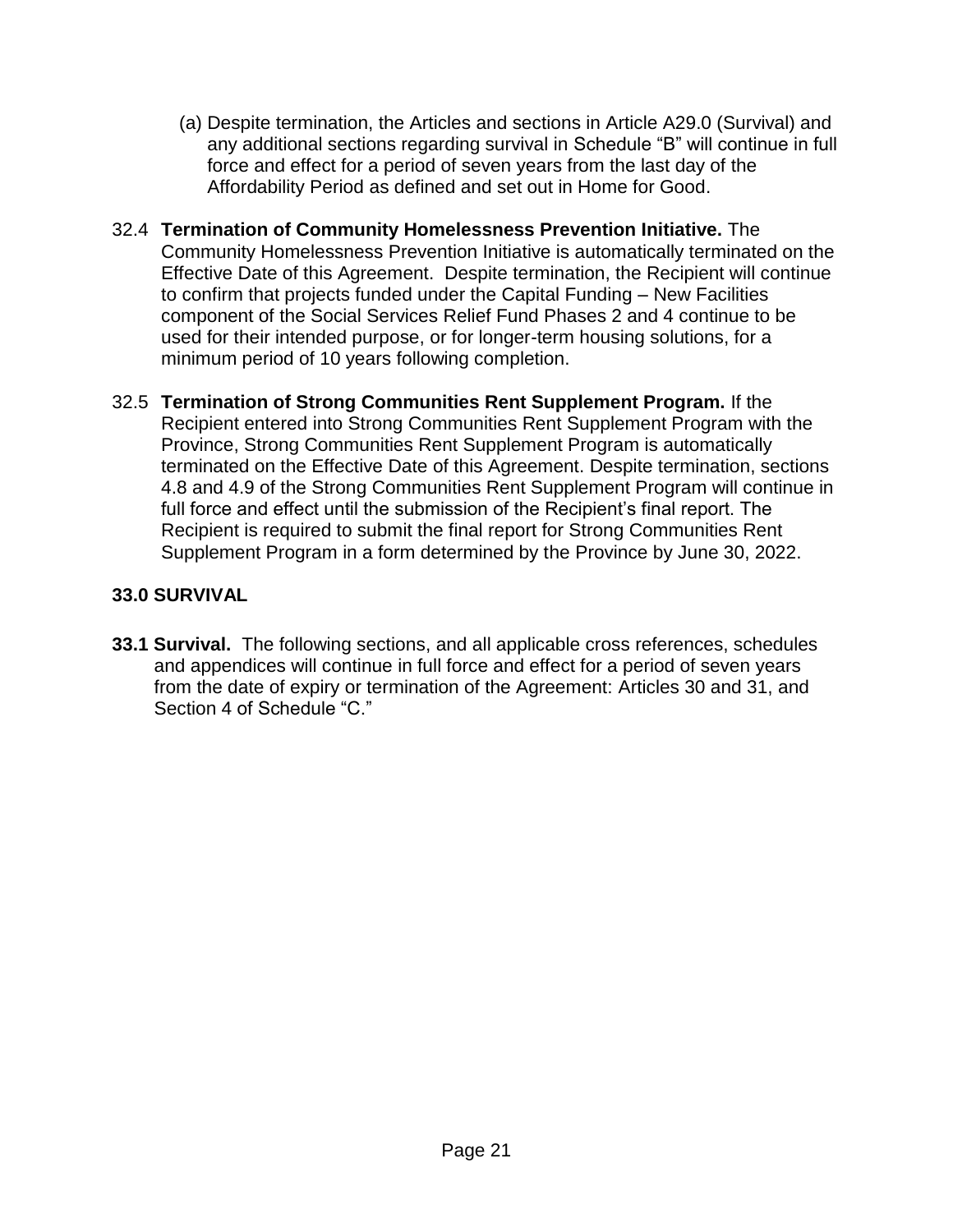## **Homelessness Prevention Program**

# **SCHEDULE "C"**

# **PROGRAM**

## **Background**

The Homelessness Prevention Program (HPP) is a result of the consolidation of funding from three Ministry of Municipal Affairs and Housing programs beginning April 1, 2022. The HPP combines the former Community Homelessness Prevention Initiative, Home for Good, and the Strong Communities Rent Supplement Program programs into one new program. The new Homelessness Prevention Program aims to prevent, address and reduce homelessness.

#### **1. Investment Plan.**

- (1) The Recipient shall develop and submit to the Province for approval an Investment Plan prior to April 1<sup>st</sup> of each Funding Year.
- (2) The Investment Plan must be approved by the Recipient's council, through delegated authority or by the Board, as applicable.
- (3) The Investment Plan shall contain, among other things, the following information for the Funding Year:
	- (a) the amount of Funds projected to be used quarterly under each service category, as defined in the Program Guidelines;
	- (b) the number of units that are expected to be created and retrofitted and the number of households that are expected to be assisted under each service category
	- (c) the number of households that are expected to be assisted under each service category activity, as defined in the Program Guidelines;
	- (d) the amount of Funds to be used under each service category activity;
	- (e) the amount of Funds that will be used for administration costs and a rationale for the proposed use of administration funding; and
	- (f) additional details as requested by the Province.
- (4) The Province will provide Notice of its decision with respect to the approval of the Investment Plan with such amendments as the Province considers appropriate within a reasonable amount of time.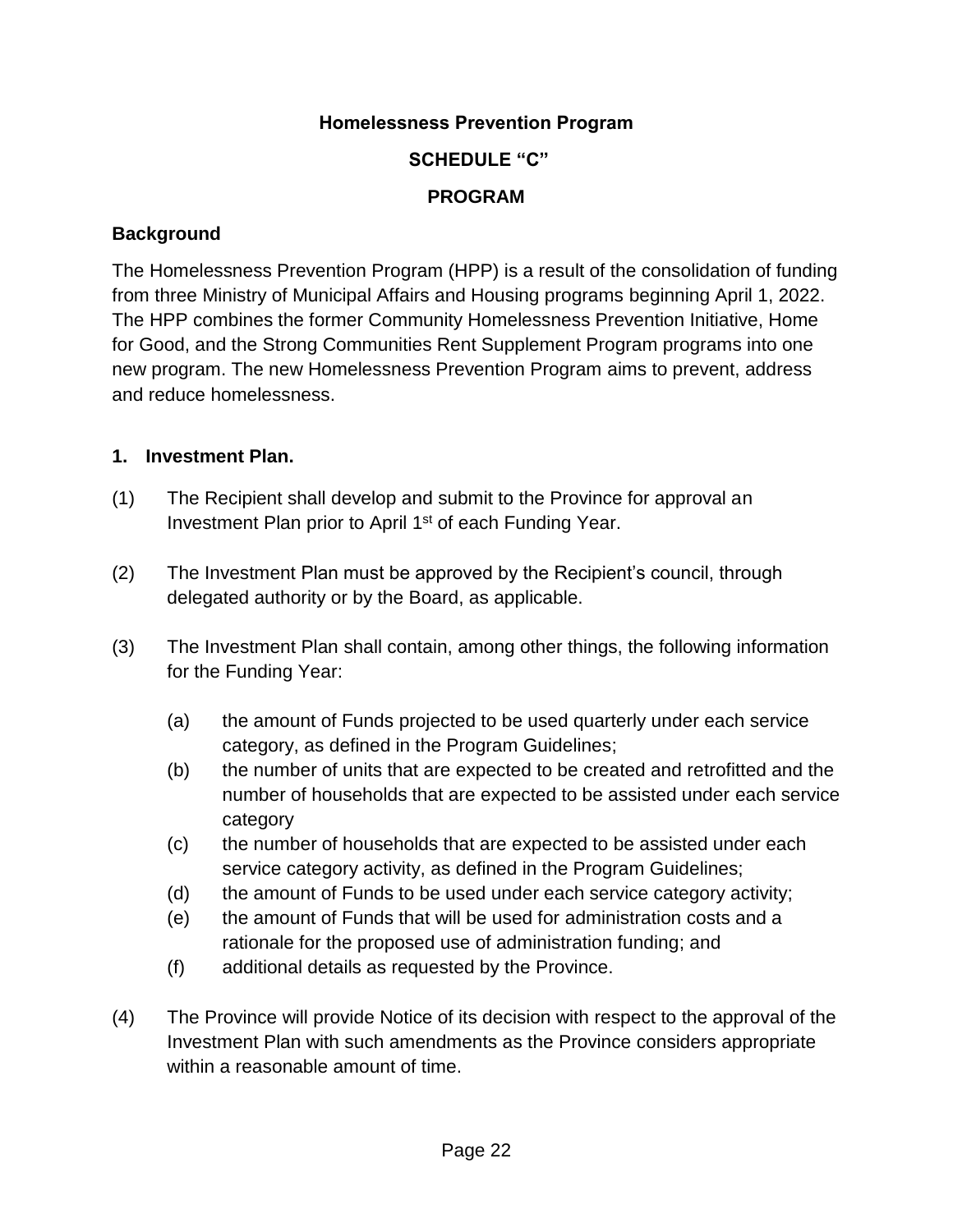(5) The Recipient acknowledges that the Province will use the Investment Plan to track the Recipient's progress against its Annual Funding Allocation for the Program.

# 2. **Updates to the Investment Plan.**

- (1) As reflected in Schedule "D", the Recipient shall update its Investment Plan on a quarterly basis and submit the updates to the Province.
- (2) Updates will include the Recipient's progress against its Annual Funding Allocation and the actual number of households assisted under each spending category.
- (3) The most recently reviewed update to the Investment Plan will be deemed to replace the previously reviewed update to the Investment Plan with respect to ongoing payments.
- (4) If changes in operating and capital funding are required, the Recipient must submit a business case to the Ministry for approval.
- 3. **Approvals.** With the exception of the initial payment in each Funding Year by the Province to the Recipient, the Investment Plan must be approved by the Province before the Recipient is entitled to receive any Funds in accordance with the plan, unless directed otherwise by the Province in writing.
- 4. **Adjustment**. For greater certainty, despite section A4.1 of Schedule "A", in order to more accurately reflect the Recipient's anticipated need for Funds, the Province may reduce the amount of the Funds to be provided and any instalment of Funds, based upon a failure to spend any part of the Annual Funding Allocation in the relevant Funding Year and/or the spending forecasts submitted by the Recipient under this Agreement.
- 5. **Administration Costs.** In the 2022-23 Funding Year, the Recipient may apply to use up to seven and a half per cent (7.5%) of its Annual Funding Allocation for the costs of administering the Program through the Investment Plan and updates to the Investment Plan. Starting in the 2023-24 Funding Year, and for subsequent Funding Years, the Recipient may apply to use up to five per cent (5%) of its Annual Funding Allocation for the costs of administering the Program.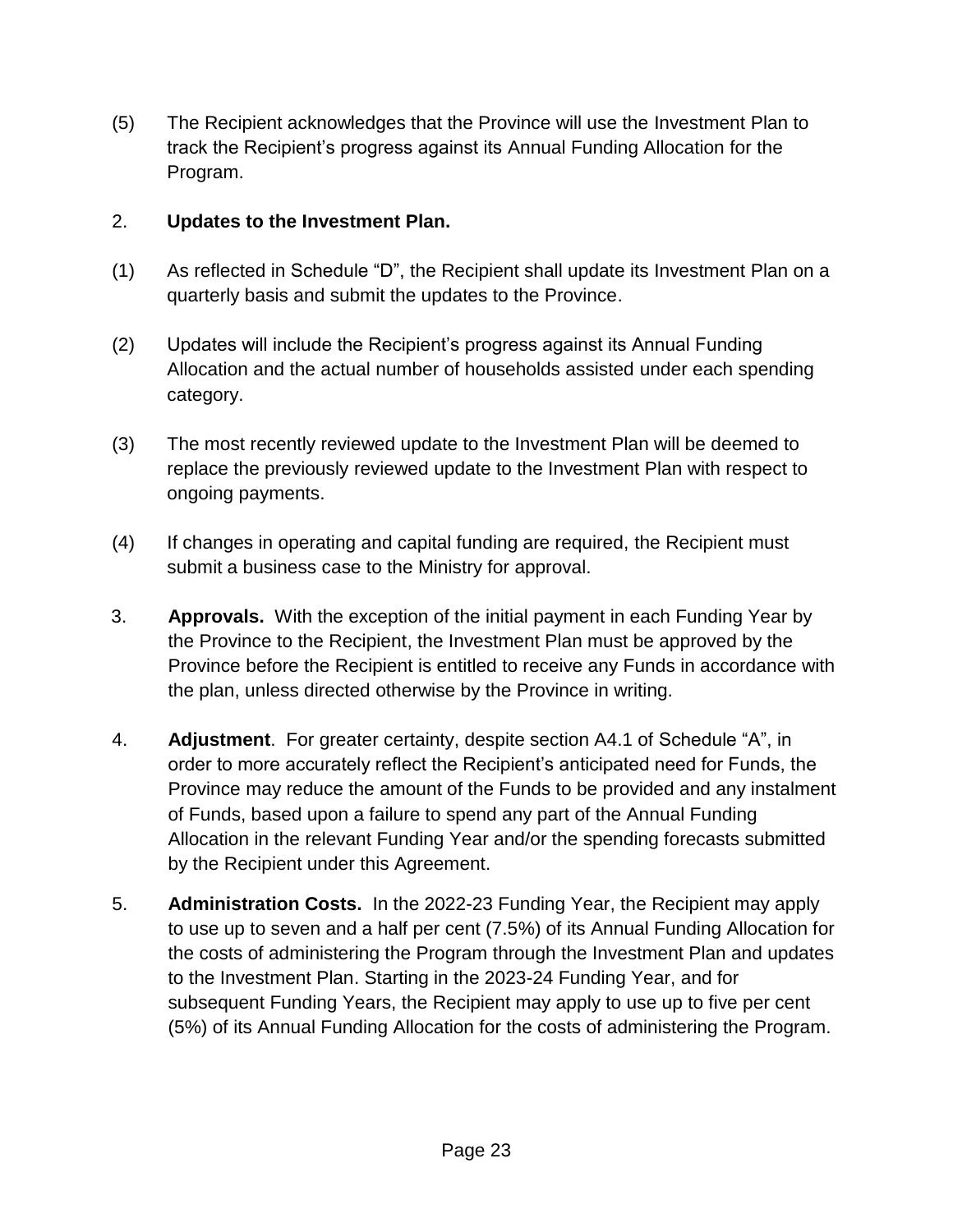# **Homelessness Prevention Program**

# **SCHEDULE "C-1" CAPITAL COMPONENT**

#### 1. **Interpretation.**

(1) In this Schedule "C-1", capitalized terms have the meaning given to them in Schedule "A" and the following terms shall have the following meanings:

"**Affordability Period**" means for Supportive Housing Projects either:

- a) the twenty (20) year period following the Occupancy Date of a New Facilities Project; or,
- b) the ten (10) year period following the Completion Date of a Retrofit Project.

"**Commitment**" means a conditional commitment to provide Funding to a Proponent for either:

- a) the construction, acquisition and/or rehabilitation of, or the conversion of a property into, an approved New Facilities Project under a Contribution Agreement; or,
- b) the retrofit of an approved Retrofit Project under a Funding Agreement.

**"Completion Date"** means the date of substantial completion of the Development Activities for a Project.

**"Conditional Letter of Commitment"** means a letter issued by the Province confirming approval of a New Facilities Project.

"**Contribution Agreement**" means an agreement entered into by the Recipient and a Proponent for the construction, acquisition and/or rehabilitation of, or the conversion of a property into, an approved New Facilities Project and for Funding for the approved Project.

"**Development Activities**" means those activities which are normally undertaken for the development, construction, repair, renovation, rehabilitation or conversion of buildings for residential purposes, including the acquisition of property.

"**Emergency Shelter Solutions**" means emergency shelters and the services and supports offered in emergency shelters that provide relief or protect people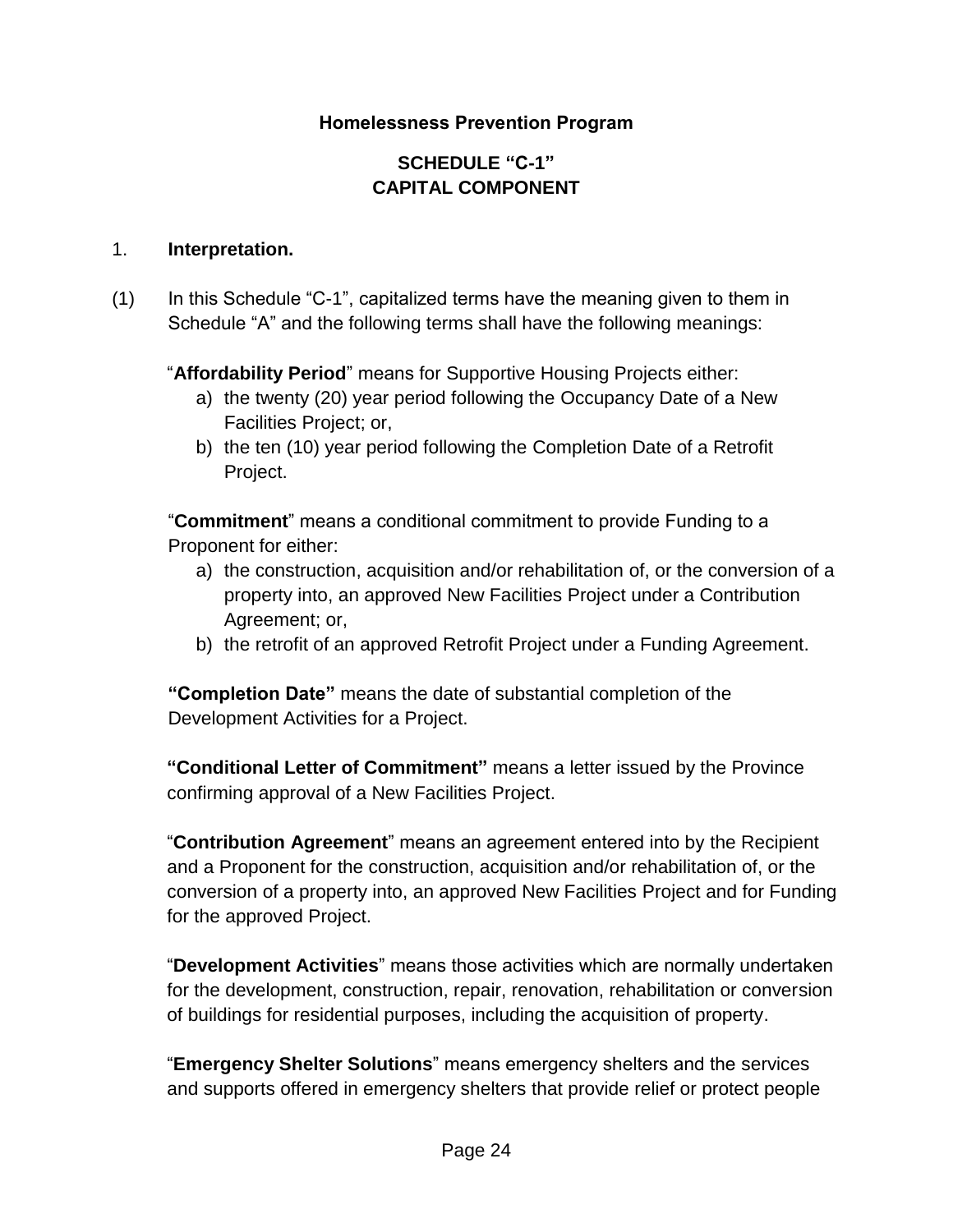who are experiencing homelessness.

"**Funding Agreement**" means an agreement signed by the Service Manager and Proponent that is approved for contributions for a Retrofit Project.

"**Intended Use**" means the intended use of the Project once it is complete, as set out in the Project Information Form for the Project.

## "**Intended Use Period**" means:

- (a) the minimum twenty (20) year period following the Completion Date for an Emergency Shelter Solutions New Facilities Project;
- (b) the minimum ten (10) year period following the Completion Date for an Emergency Shelter Solutions Retrofit Project; or
- (c) the minimum ten (10) year period following the Completion Date for a Supportive Housing Project during which support services shall be provided.

"**New Facilities Project**" means one of the following to create additional Emergency Shelter Solutions spaces or Supportive Housing Units:

- (a) acquisition of buildings that would be converted/upgraded;
- (b) conversion of an existing property and/or expansion of an existing facility; or
- (c) conventional or modular construction.

**"Occupancy Date"** means the date on which occupancy of all Units in a New Facilities Project is permitted.

"**Permitted Encumbrances**" means (i) the construction, acquisition, rehabilitation and/or conversion financing in respect the New Facilities Project approved by the Recipient, (ii) if the New Facilities Project is to be added to, or part of, a building with an existing mortgage, the existing mortgage on the building up to the amount owing under it prior to putting the construction, acquisition, rehabilitation and/or conversion financing in place (iii) any necessary easements for the supply of domestic utility or telecommunications services to the New Facilities Project or adjacent properties, (iv) any necessary easements for drainage, storm or sanitary sewers, public utility lines, or other services which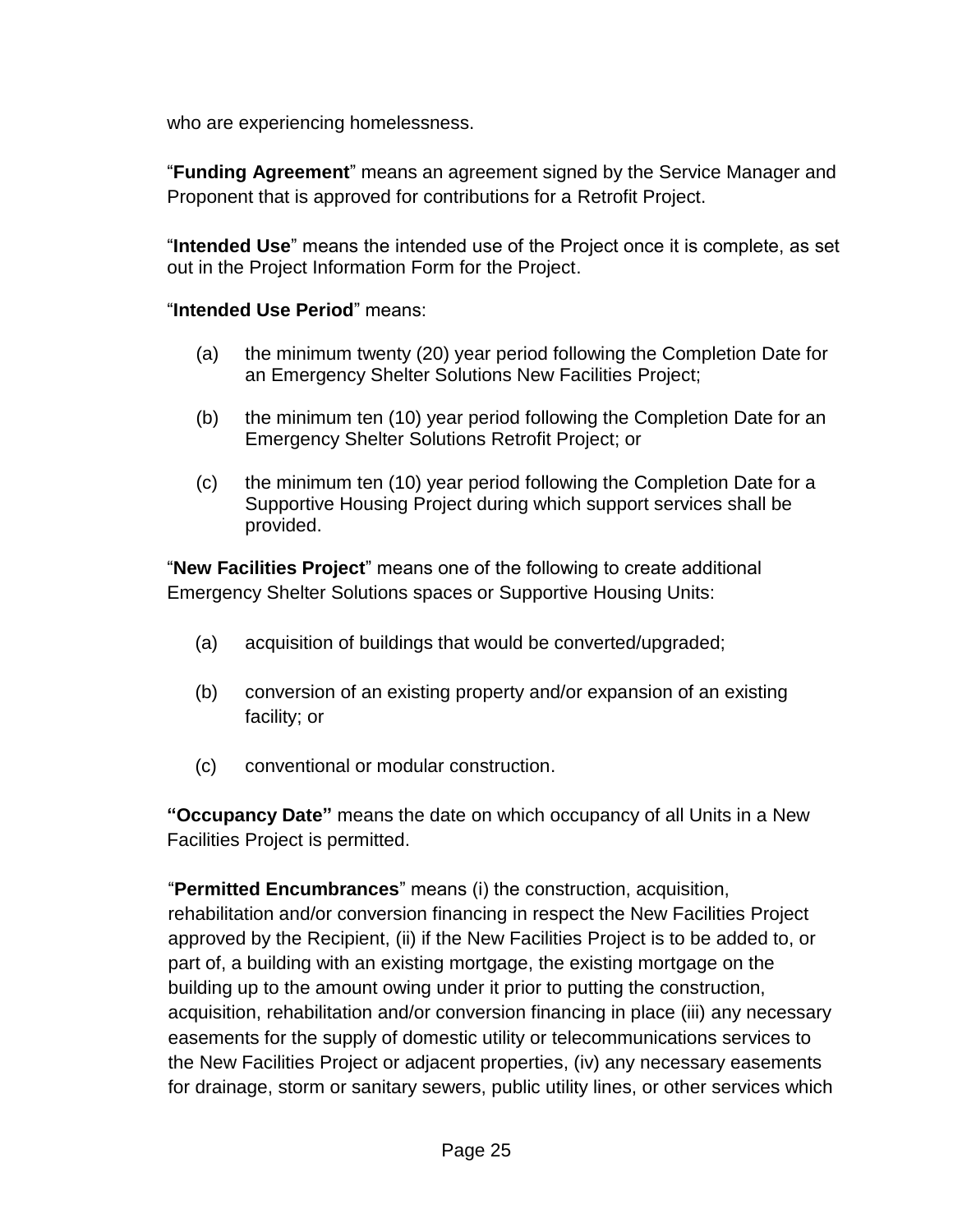do not materially affect the use of the property as residential dwellings; (v) any registered municipal agreements and registered agreements with publicly regulated utilities providing such have been complied with, and (vi) any registered restrictions that run with the land providing such are complied with.

**"Project"** means either a New Facilities Project or a Retrofit Project.

**"Project Information Form"** means the form submitted by the Recipient to the Province for consideration of a Project.

"**Retrofit Project**" means an Emergency Shelter Solutions or Supportive Housing Project to which health and safety upgrades including major repairs, rehabilitation or accessibility modifications are made.

"**Supportive Housing**" means a combination of housing assistance with individualized and flexible support services to enable people to live as independently as possible in their community.

**"Unit"** means a unit of Supportive Housing including self-contained residential dwellings, multi-bedroom units which are used for congregate living, and disabled/accessible units.

2. References in this Schedule to section numbers are references to sections of this Schedule unless stated otherwise.

# **NEW FACILITIES PROJECTS**

- 3. **Proposed New Facilities Projects.** The Recipient shall submit to the Province a Project Information Form for each New Facilities Project that it would like funded. The Project Information Form must be approved by the Recipient's council, through delegated authority or by the Board, as applicable. The Recipient shall update the Project Information Form in accordance with the Program Guidelines, in the event of a project milestone being achieved and/or in the event of any proposed change.
- 4. **New Facilities Project Eligibility.** Each New Facilities Project must comply with the project eligibility requirements set out in the Program Guidelines, including the following:
	- (a) all acquisitions/purchases must be procured in accordance with procurement policies adopted and maintained under the Municipal Act, 2001;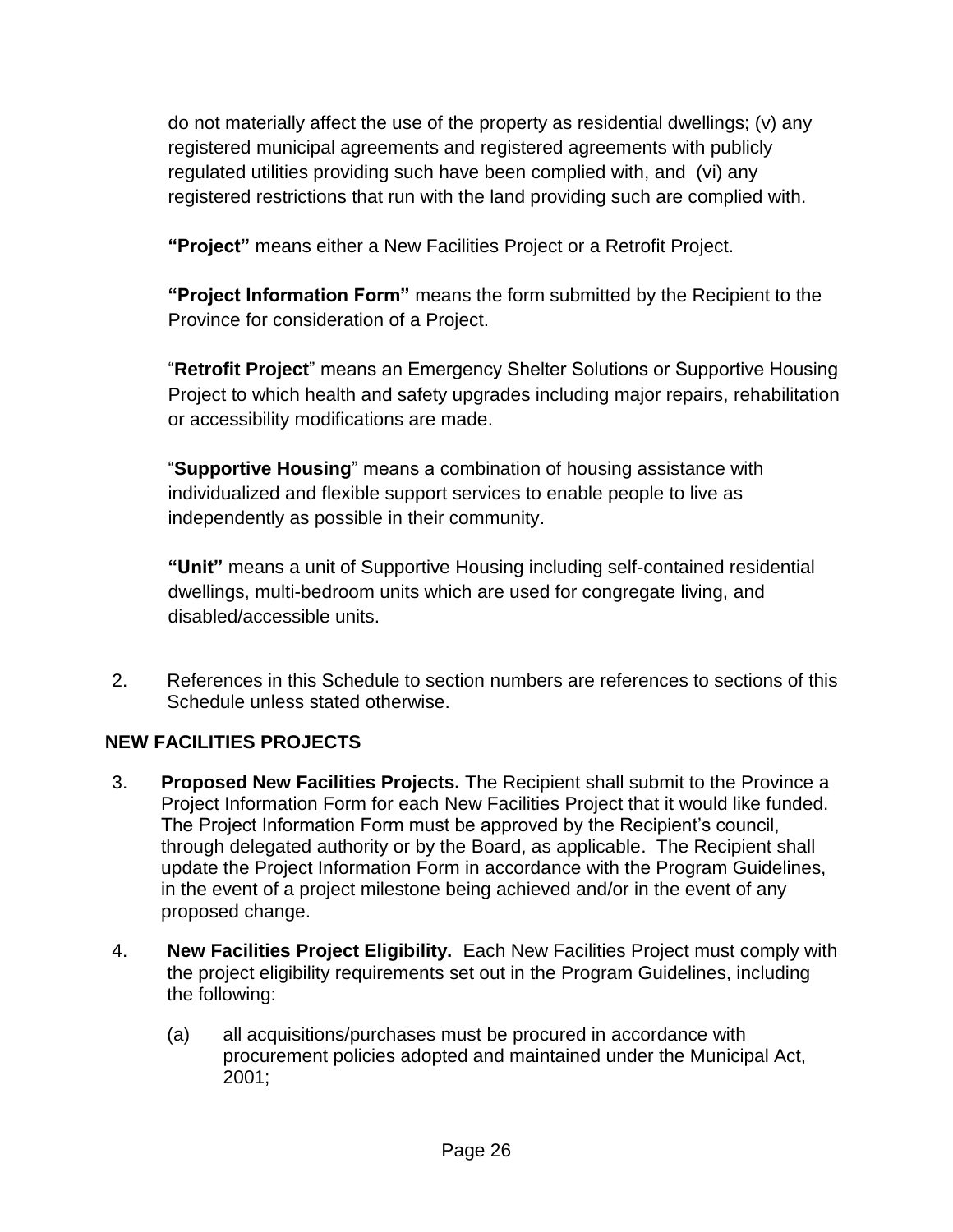- (b) the New Facilities Project must have all required municipal approvals such as zoning, minor variances, land severances, or site plan approvals in place to permit the proposed development, or be well advanced in the planning approvals process;
- (c) the New Facilities Project must be financially viable from a construction and operating cost perspective based on Recipient confirmation;
- (d) the New Facilities Project must meet current Ontario Building Code requirements;
- (e) the completed New Facilities Project must comply with the Program Guidelines; and
- (f) the Recipient must have a plan in place to ensure that the New Facilities Project will be used for its Intended Use for the entire Intended Use Period.
- 5. **Conditional Letter of Commitment.** If the Province approves the New Facilities Project, the Province shall advise the Recipient of the approval and provide the Recipient with a Conditional Letter of Commitment.
- 6. **Changes.** The Recipient shall advise and request approval from the Province for any changes to the New Facilities Project which may affect how the Project will be used.
- 7. **Contribution Agreement**. Following the approval of each New Facilities Project by the Province, the Recipient shall, where a Proponent other than the Recipient will own the New Facilities Project, arrange for an appropriate form of Contribution Agreement with the Proponent to be executed.

## 8. **Funding Conditions.**

- (1) Before the Recipient enters into a Contribution Agreement with a Proponent for an approved New Facilities Project, the Recipient shall:
	- (a) ensure that the Proponent has disclosed all of its creditors, debt and the proposed construction, acquisition, rehabilitation and/or conversion costs in full; and
	- (b) confirm to the Province the source and availability of adequate ongoing funding for any acquisition of property or Development Activities for the New Facilities Project and the support services that will be made available to the public through the Project once complete.
- (2) The Recipient shall ensure that the Contribution Agreement with each Proponent requires the Proponent to comply with the requirements of the Program, and, if the New Facilities Project involves Development Activities, includes obligations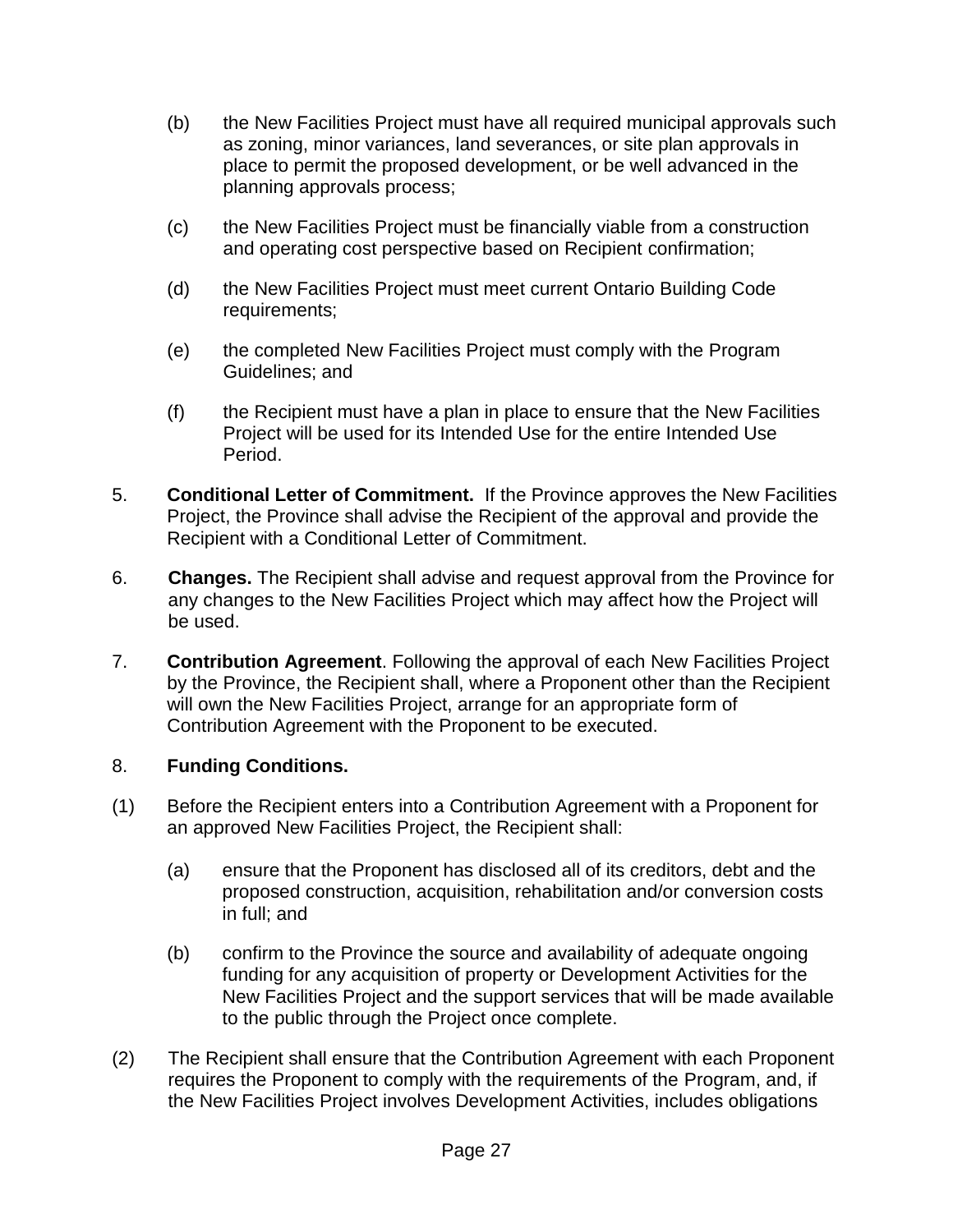- (a) complete the construction of the approved Project within construction budgets and financing approved by the Recipient and required timelines;
- (b) ensure that until construction of the approved Project is complete (i) all claims for lien registered against the Project(s) are promptly vacated, (ii) the Proponent does not incur any additional construction financing, capital or operating debt related to the Project without the Recipient's consent (iii) the Project(s) are not encumbered by any registered encumbrances other than Permitted Encumbrances, (iv) the Proponent remains in good standing under the Permitted Encumbrances and (v) any work orders issued against the Project(s) by any governmental entity, agency or official are addressed to the satisfaction of the Recipient;
- (c) obtain all the insurance a reasonably prudent person carrying out the Project would obtain, including at least \$2,000,000 in commercial general liability insurance, and all other the insurance required by Schedule "A" to this Agreement read as if it applied to the Proponent, and including:
	- (i) Builder's Risk Insurance (property insurance) for the full replacement value of the completed construction projects, including a negotiated sub-limit for earthquake and flood. The policy must include the following:
		- 1. replacement cost value;
		- 2. stated amount of co-insurance;
		- 3. waiver of subrogation; and
		- 4. loss payable in favour of the Recipient and the Indemnified Parties.
	- (ii) Boiler and Machinery Insurance (including pressure objects, machinery objects and service supply objects) on a comprehensive basis. The policy must include the following:
		- 1. repair and/or replacement value;
		- 2. stated amount co-insurance;
		- 3. waiver of subrogation; and
		- 4. loss payable in favour of the Recipient and the Indemnified Parties.
	- (iii) Wrap Up Liability Insurance for Third Party Bodily Injury, Personal Injury and Property Damage to an inclusive limit per occurrence and products and completed operations aggregate that a reasonably prudent person undertaking such a Project would

to: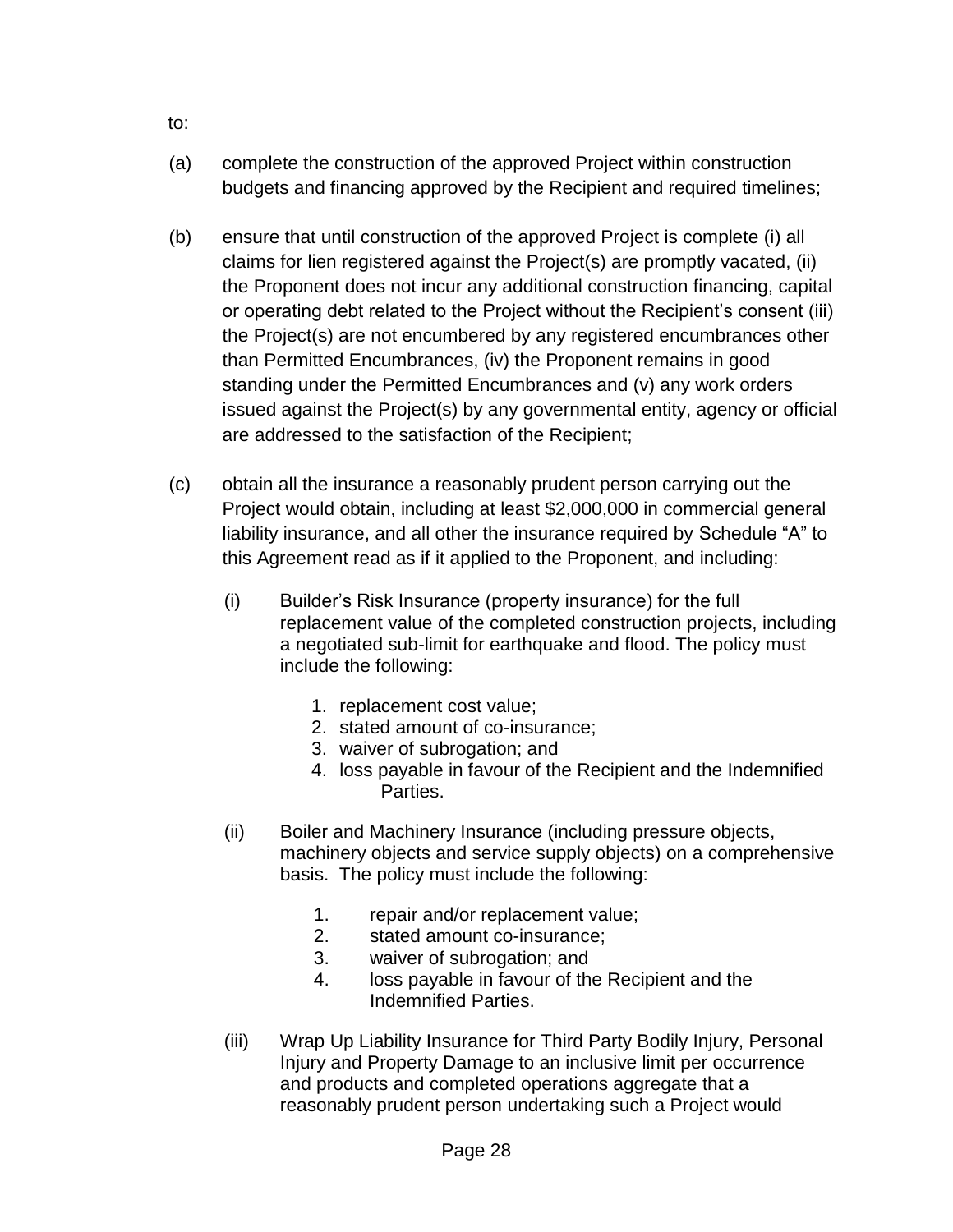obtain. The insurance shall be in the joint names of the Recipient, the Indemnified Parties*,* all other contractors, sub-contractors, suppliers and/or tradesmen while working on the site, engineers, architects, consultants or other person which the Recipient may require to be added as insured parties. The policy must include the following:

- 1. premises and operations;
- 2. owner's and contractor's protective liability;
- 3. broad form products and completed operations liability;
- 4. cross liability;
- 5. blanket written and oral contractual liability;
- 6. all risks tenant's legal liability;
- 7. hoist liability;
- 8. firefighting and forest fire fighting expense liability;
- 9. employer's liability and voluntary compensation;
- 10. non-owned automobile liability;
- 11. directors, officers, employees, shareholders, the Recipient and the Indemnified Parties added as insureds and/or additional insureds;
- 12. shoring, blasting, excavating, under-pinning, demolition, pile driving and caisson work, work below and above ground surface, work below and above water, tunnelling and grading and similar operations associated with construction work, as applicable;
- 13. sudden and accidental pollution liability with a discovery provision of not less than one hundred and twenty (120) hours and a subsequent reporting provision of not less than one hundred and twenty (120) hours; and
- 14. thirty (30) days written notice of cancellation.
- (iv) Valid coverage and clearance certificates of coverage under the *Workplace Safety and Insurance Act, 1997,* S.O. 1997, c. 16, Schedule A ("WSIA") for all persons working on the Project(s);
- (d) provide to the Recipient valid insurance and WSIA certificates evidencing the above coverage;
- (e) use its property insurance proceeds to repair or rebuild the Project(s) in the event of damage to all or part of them;
- (f) require the Proponent to use the Funds provided for the Project only for eligible expenses in connection with the Project and adhere to the affordability requirements throughout the Affordability Period and/or use the Project for its Intended Use for the entire Intended Use Period;
- (g) refund to the Recipient any misused funds; and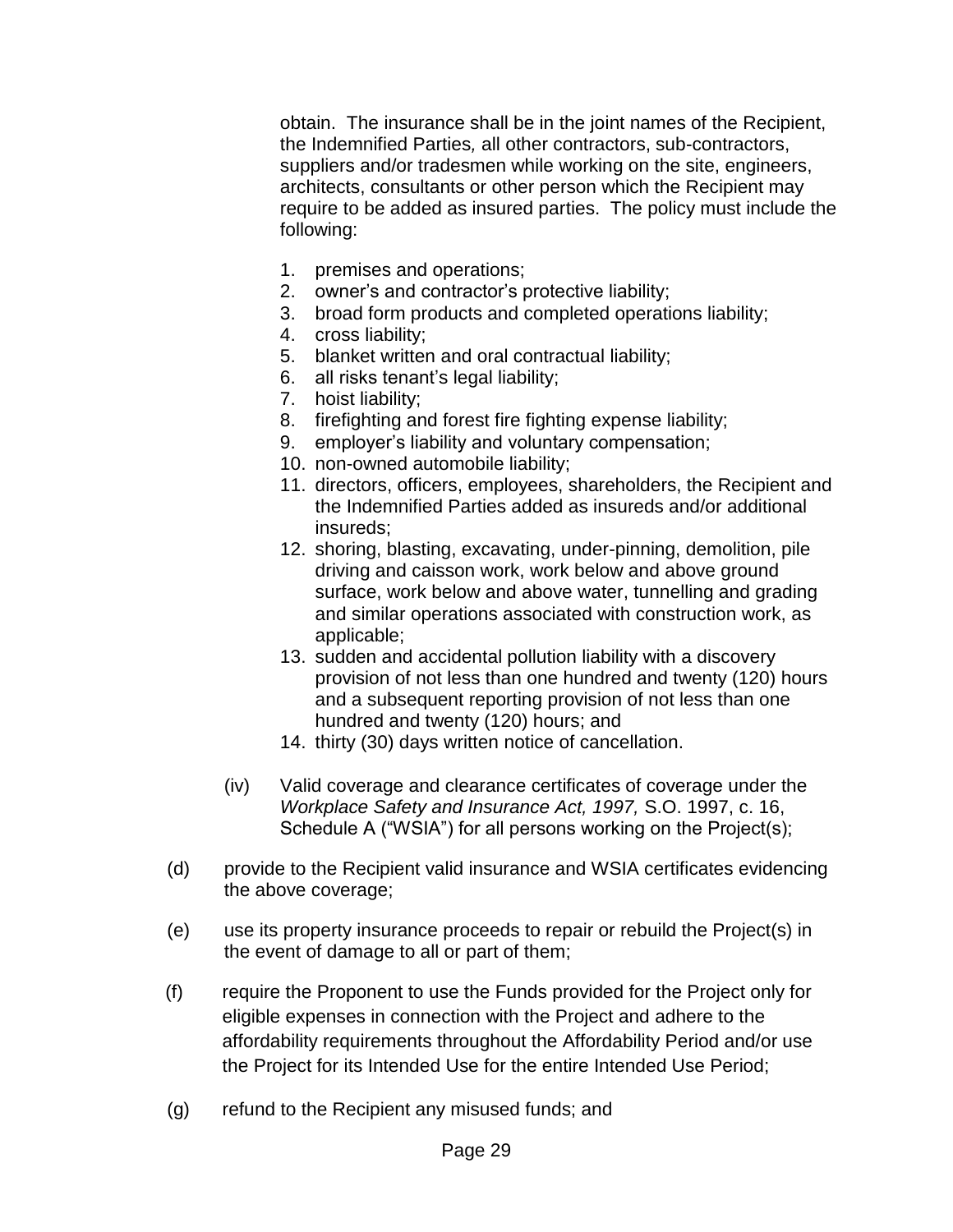- (h) provide the reports and other things to the Recipient needed to enable the Recipient to comply with requirements of the Agreement, including the reporting requirements.
- (3) The Recipient agrees that, where it is to be the owner of a New Facilities Project, the provisions of subsection 8(2) apply to it with the necessary changes.
- (4) The Recipient shall ensure that each Contribution Agreement contains provisions to the effect that,
	- (a) the payment of Funds is subject to the necessary appropriations from the Provincial Legislature and the Province shall have no liability to the Recipient or the Proponent in case there are insufficient appropriations for the payments, or in case the total appropriations available for the Province's undertakings are insufficient for all of the Province's undertakings; and
	- (b) the provision by the Recipient of Funds to the Proponent in respect of its Project(s) is subject to the terms and conditions for funding under the Program Guidelines, including this Schedule "C-1".
- 9. **Contribution Agreement Deadline.** No Contribution Agreement under this Schedule can be signed after November 30 of the Funding Year, or such earlier or later date as may be determined by the Province and communicated by the Province to the Recipient by Notice.
- 10. **Intended Use.** The Recipient shall ensure that each completed New Facilities Project is used for its Intended Use for the entire Intended Use Period.
- 11. **Disposition of Acquired Facilities**. For Emergency Shelter Solutions New Facilities Projects acquired by the Recipient for the purposes of the Program, the Recipient may dispose of the Project after the expiry of the Intended Use Period, or at an earlier date if the Recipient is of the view that the Project is no longer needed for its Intended Use, provided that the Recipient has complied with the Program Guidelines, including this Schedule "C-1", and the Recipient reinvests the proceeds of disposition, if any, in the housing and homelessness sector.

# **RETROFIT PROJECTS**

12. **Proposed Retrofit Projects.** The Recipient shall submit to the Province a Project Information Form for each Retrofit Project that it would like funded. The Recipient shall update the Project Information Form in accordance with the Program Guidelines, in the event of a project milestone being achieved and/or in the event of any proposed change.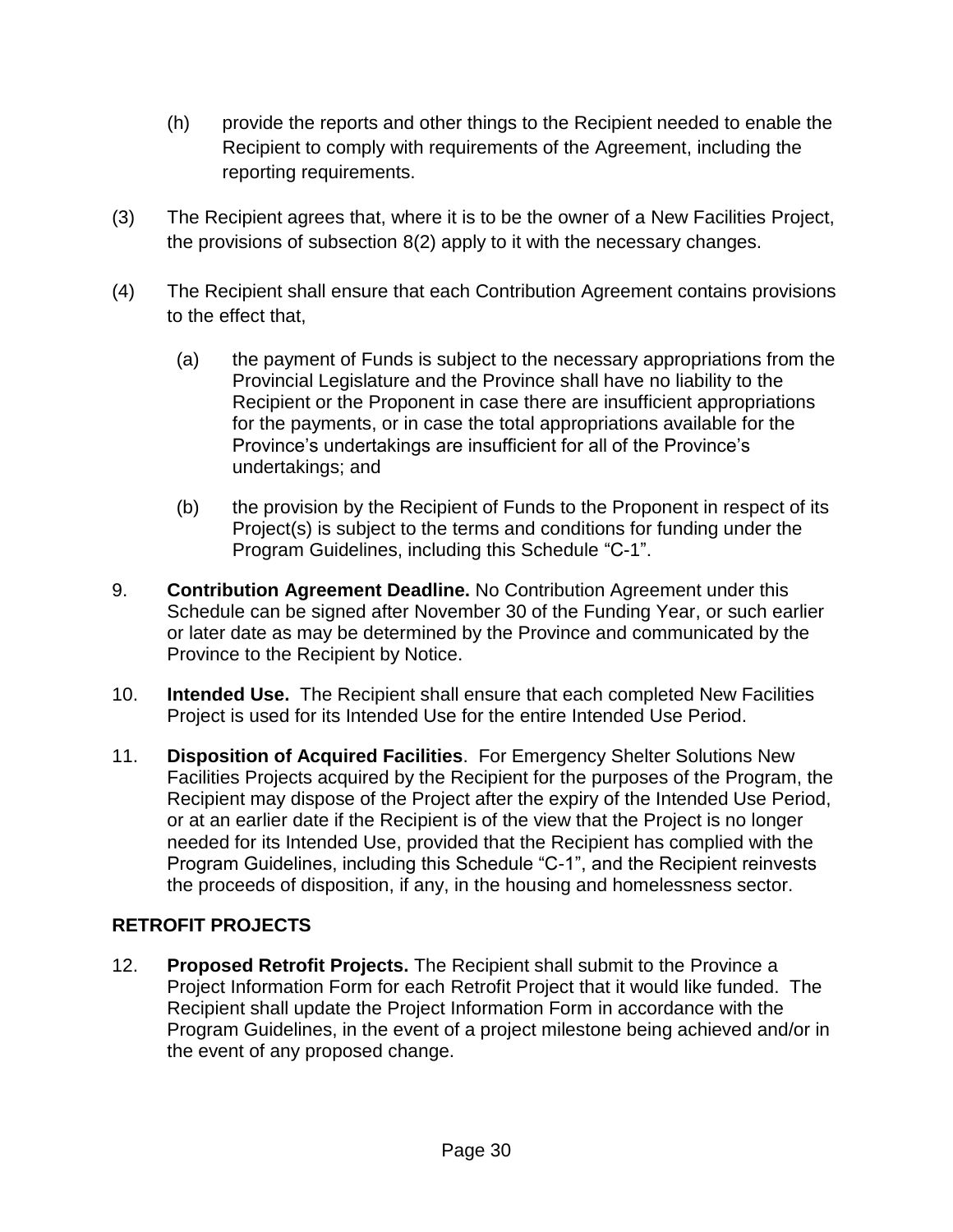- 13. **Retrofit Project Eligibility.** Each Retrofit Project must comply with the project eligibility requirements set out in the Program Guidelines, including the following:
	- (a) all acquisitions/purchases must be procured in accordance with procurement policies adopted and maintained under the Municipal Act, 2001;
	- (b) the Retrofit Project must meet current Ontario Building Code requirements;
	- (c) the completed Retrofit Project must comply with the Program Guidelines; and
	- (d) the Recipient must have a plan in place to ensure that the Retrofit Project will be used for its Intended Use for the entire Intended Use Period.

# 14. **Funding Conditions.**

- (1) The Recipient shall ensure that the Funding Agreement with each Proponent requires the Proponent to comply with the requirements of the Program and includes obligations to:
	- (a) complete the Development Activities within construction budgets and financing approved by the Recipient and required timelines;
	- (b) require the Proponent to use the Funds provided for the Project only for eligible expenses in connection with the Project and adhere to the affordability requirements throughout the Affordability Period and/or use the Project for its Intended Use for the entire Intended Use Period;
	- (c) refund to the Recipient any misused funds; and
	- (d) provide the reports and other things to the Recipient needed to enable the Recipient to comply with requirements of the Agreement, including the reporting requirements.
- (2) The Recipient agrees that, where it is to be the owner of a Retrofit Project, the provisions of subsection 14(1) apply to it with the necessary changes.
- (3) The Recipient shall ensure that each Funding Agreement contains provisions to the effect that,
	- (c) the payment of Funds is subject to the necessary appropriations from the Provincial Legislature and the Province shall have no liability to the Recipient or the Proponent in case there are insufficient appropriations for the payments, or in case the total appropriations available for the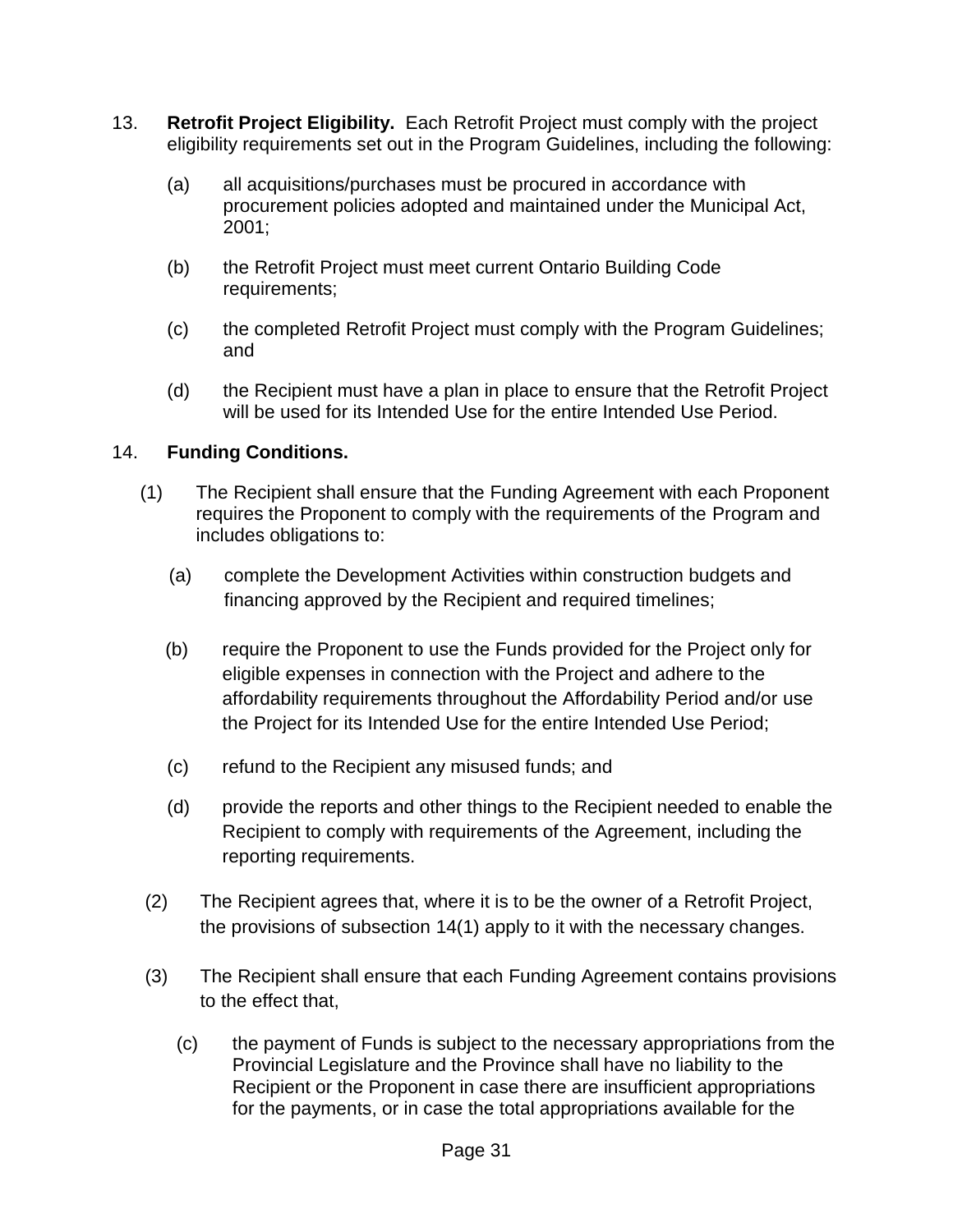Province's undertakings are insufficient for all of the Province's undertakings; and

- (d) the provision by the Recipient of Funds to the Proponent in respect of its Project(s) is subject to the terms and conditions for funding under the Program Guidelines, including this Schedule "C-1".
- 15. **Funding Agreement Deadline.** No Funding Agreement under this Schedule can be signed after December 31 of the Funding Year, or such earlier or later date as may be determined by the Province and communicated by the Province to the Recipient by Notice.
- 16. **Intended Use.** The Recipient shall ensure that each completed Retrofit Project is used for its Intended Use for the entire Intended Use Period.

# **ALL PROJECTS**

- 17. **Payments.** Funds shall be paid in accordance with the Program Guidelines.
- 18. **Acknowledgement.** The Recipient acknowledges that the requirements in this Schedule "C-1" relating to the Project(s) are not all that is required, advisable and/or prudent in connection with their construction.
- 19. **Monitoring.** The Recipient shall monitor the construction of all Projects which have received a funding allocation to determine whether the Proponents carry out all Development Activities in such manner and within such time periods as are set out in the Contributions Agreement or Letter of Agreement and the Program Guidelines, including this Schedule "C-1".
- 20. **Budget and Financing**. The Recipient shall ensure that any property for an approved Project is acquired and that approved Project(s) are constructed and/or retrofitted by Proponents(s) within budgets and financing approved by the Recipient.
- 21. **Construction Start.** The Recipient shall use its best efforts to ensure that construction for each approved Project commences within the timelines contemplated by the Program Guidelines unless such period is extended by the Province. Despite anything to the contrary in this Agreement, if construction for an approved Project has not commenced within those timelines or the end of the extended period, whichever is applicable, the Recipient or the Province may cancel the Funds for the Project.
- 22. **Construction Completion.** Construction for each approved Project must be completed within the timelines contemplated by the Program Guidelines unless such period is extended by the Province. Despite anything to the contrary in this Agreement, if construction for an approved Project is not completed by that date, the Province may cancel the Funds for the Project.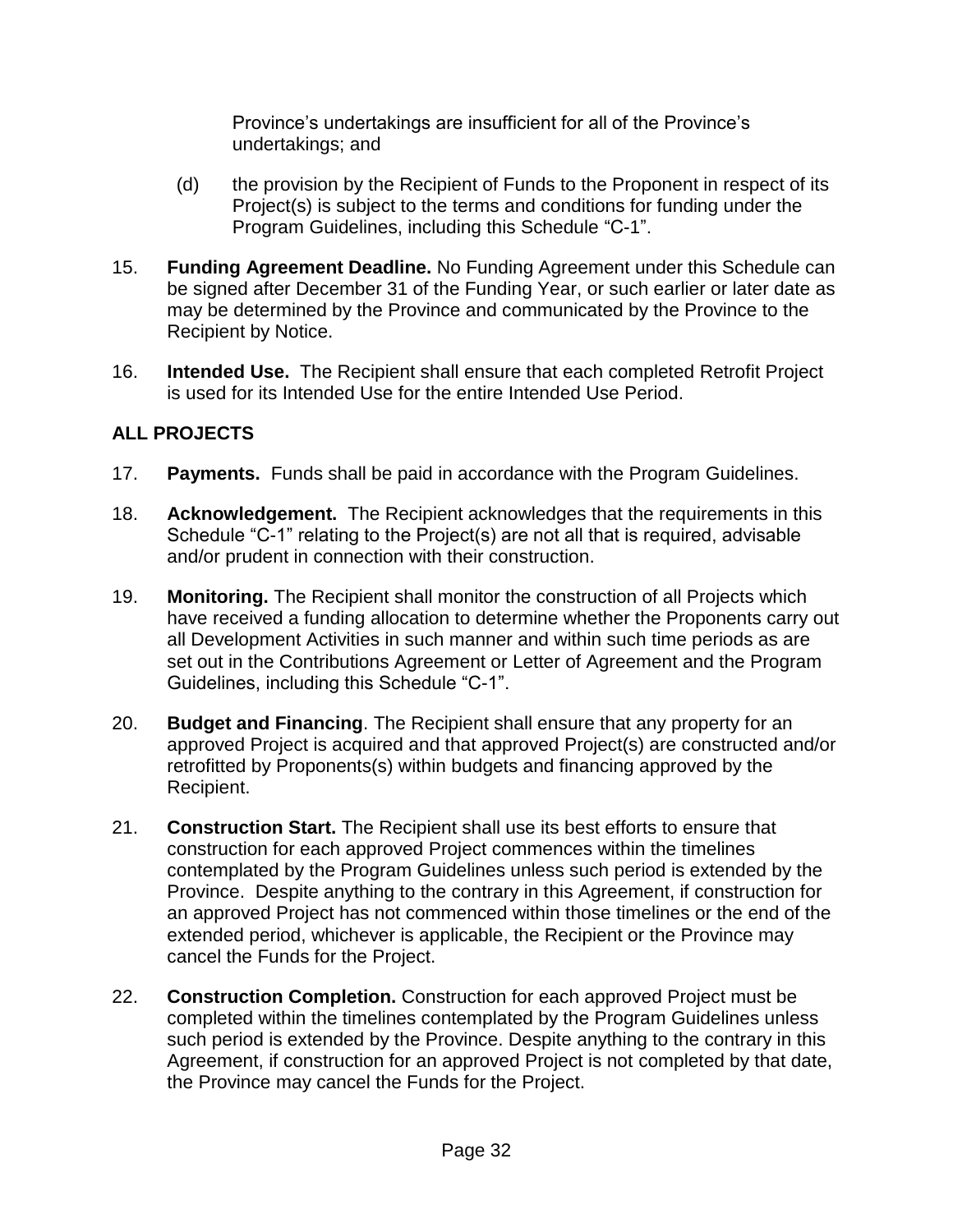- 23. **Confirmation of Construction Start.** The Recipient shall provide the Province with a completed Confirmation of Construction Start at the start of construction of each Project, within ten (10) days of the start of construction of the Project.
- 24. **Proof of Completion.** The Recipient shall provide the Province with proof that that the Project is complete and may be used for its Intended Use.
- 25. **Enforcing Contribution Agreement and Letter of Agreement.** The Recipient shall, after consultation with and if required by the Province, use its best efforts to enforce the terms of all Contribution Agreements, Letters of Agreement and Security.
- 26. **Proof that Units Can be Occupied.** The Recipient shall, at the request of the Province, provide the Province with proof that occupancy of all Units in a completed New Facilities Project is permitted.
- 27. **Initial Occupancy Report.** Upon initial occupancy of a completed Supportive Housing Project, the Recipient shall obtain and validate from each Proponent, the Project Initial Occupancy Report, as described in Schedule "D", and submit it to the Province.
- 28. **Annual Occupancy Reports.** During the period between the Occupancy Date of each completed Supportive Housing Project and the end of the Affordability Period, the Recipient shall obtain annually from each Proponent a completed Annual Occupancy Report as described in Schedule "D" and submit it to the Province.
- 29. **Notices.** The Recipient shall immediately inform the Province in writing of the following matters as soon as it becomes aware of them:
	- (a) a request by a Proponent to transfer responsibility for an approved Project to another entity;
	- (b) any failure by the Proponent to carry out Development Activities which threatens the completion of an approved Project;
	- (c) if the construction, acquisition, rehabilitation and/or conversion of an approved Project has not commenced within ninety (90) days of the date of the Commitment for the Project;
	- (d) any substantial breach by the Proponent of its Contribution Agreement or Letter of Agreement with the Recipient;
	- (e) the Proponent becoming bankrupt or insolvent or taking the benefit of any act now or hereafter in force for bankrupt or insolvent debtors or filing any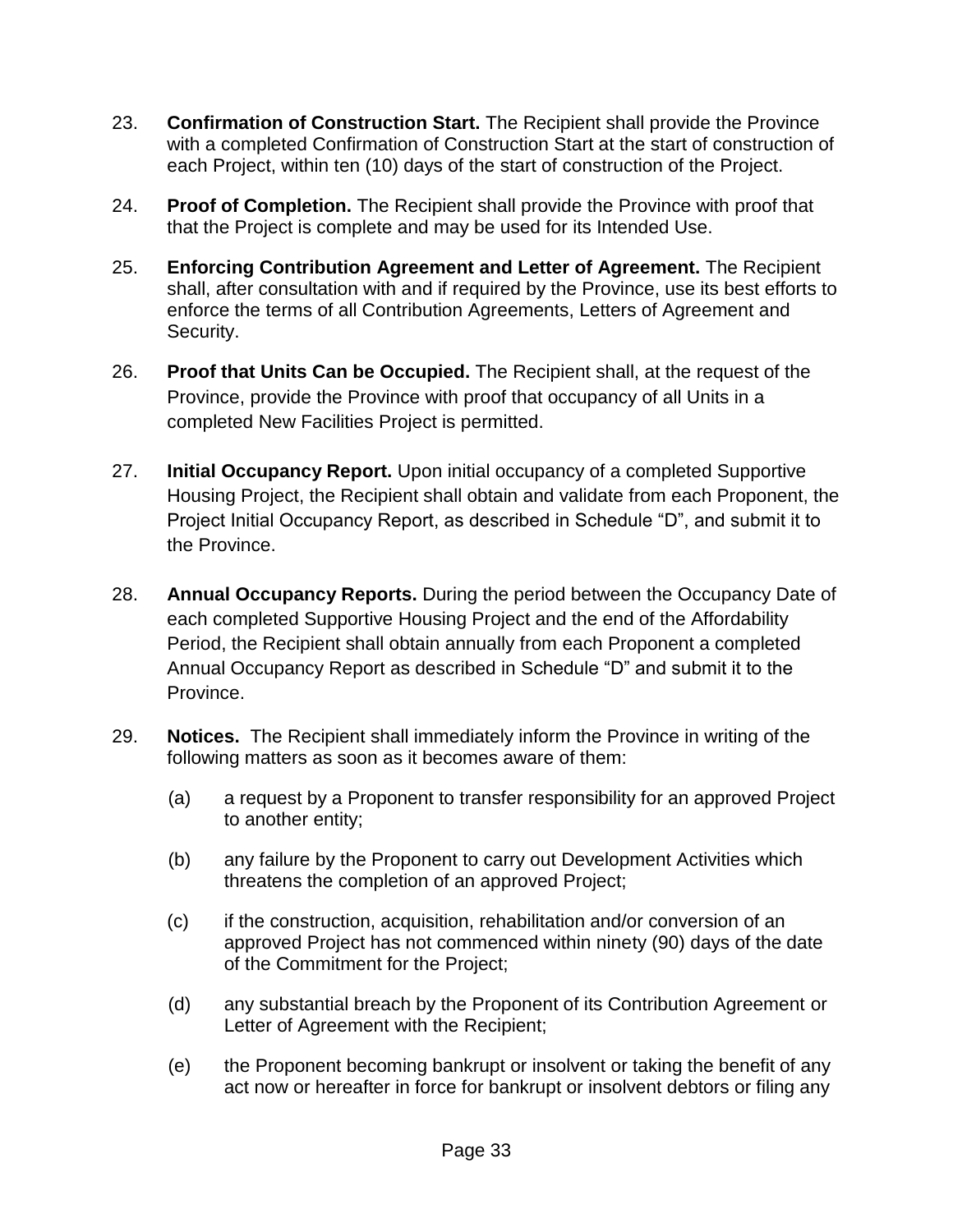proposal or making any assignment for the benefit of creditors or any arrangement or compromise;

- (f) the appointment of a receiver or a receiver and manager for all or a portion of an approved Project;
- (g) the taking of any steps or any action or the institution of any proceedings by a Proponent or by any other party, including, without limitation, any court or governmental body of competent jurisdiction for the dissolution, winding up or liquidation of the Proponent or its assets;
- (h) if the construction, acquisition, rehabilitation and/or conversion, repair and/or upgrade activity has not been or is not likely to be completed within the timelines outlined in the Program Guidelines; and
- (i) any significant changes to a Proponent's business structure.

# 30. **Additional Events of Default.**

- $(1)$  If,
	- (a) a Proponent does not complete construction, acquisition, rehabilitation and/or conversion of an approved Project;
	- (b) a Proponent ceases to use the Project for its Intended Use during the Intended Use Period;
	- (c) a Proponent uses the Funds provided to it by the Recipient for a purpose other than that contemplated by the Project Information Form; or
	- (d) one of the events referred to in section 29 has occurred in relation to a Proponent,

the Province may suspend, reduce or cease funding in relation to the Project, shall have no obligation to provide any further Funds in respect of that Proponent and shall have no liability for any consequential or other damages and/or liability incurred by the Recipient or the Proponent as a result of the suspension, reduction and/or cessation of funding.

(2) For greater certainty, the above rights are in addition to any other rights the Province may have under the TPA and any other rights the Province may have at law.

## 31. **Signage**.

(1) For Projects approved by the Province to receive \$100,000 or greater of Funds, a sign must be present at the construction site at all stages including before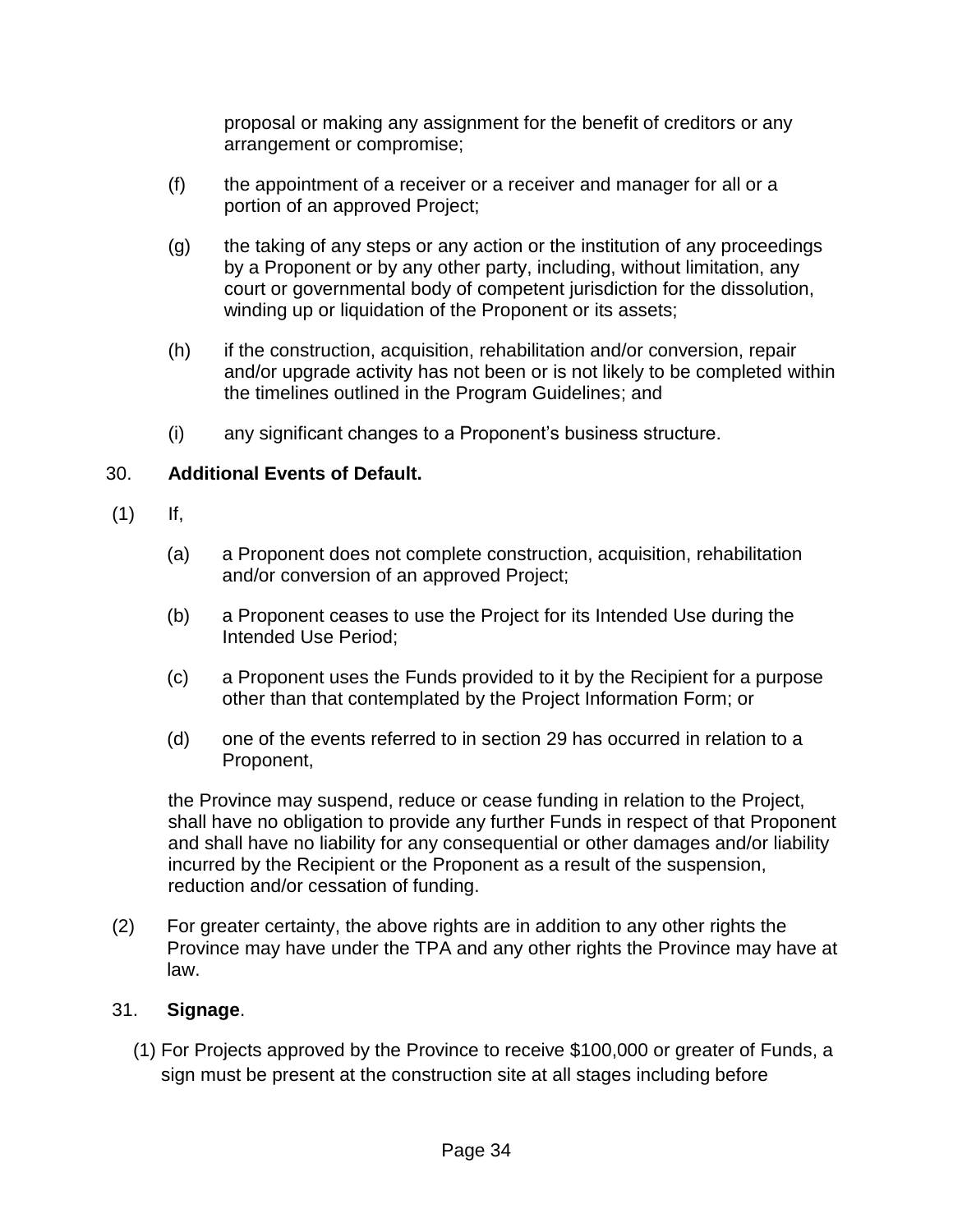construction work starts and throughout construction unless directed otherwise by the Province in writing.

- (2) The Recipient is responsible for removing the signage within six months of the completion of the project.
- (3) The Province must provide to the Recipient digital artwork and any guidelines that the Recipient must use to create the signage.
- (4) The Recipient must provide the Province with photographs of the signage once it is on display.
- (5) The Province will monitor compliance with the requirements of this section, and may, at its discretion, advise the Recipient of issues and required adjustments.
- 32.**Affordability Requirements.** The Recipient acknowledges and agrees that the Rental Protocol set out in Appendix "A" to this Schedule applies to all Supportive Housing Projects by virtue of the contractual terms of this Agreement, whether or not the Rental Protocol applies to Supportive Housing Projects under the Residential Tenancies Act, 2006, and shall ensure that the Proponent agrees in writing that Appendix "A" to this Schedule applies to its Supportive Housing Project(s).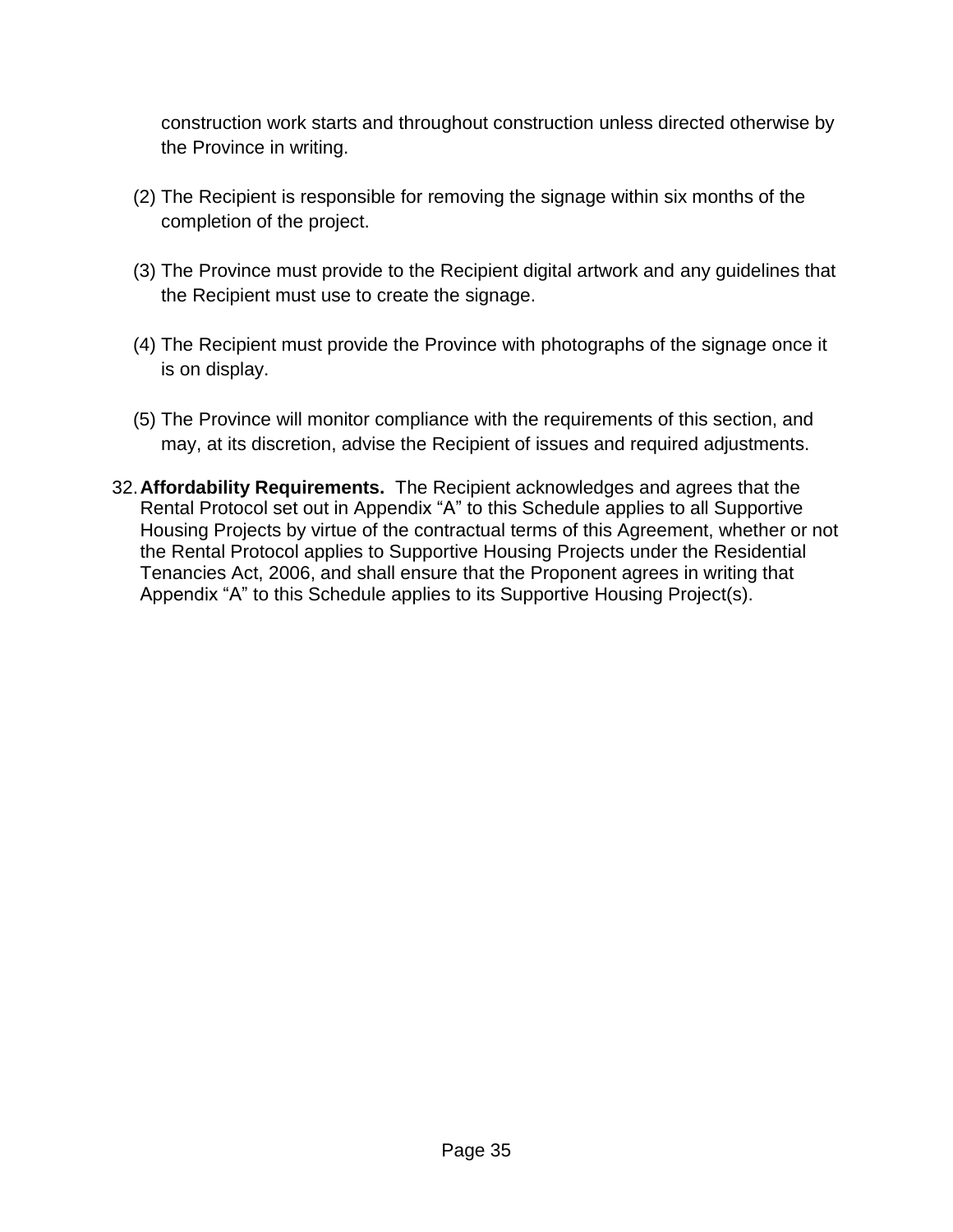## **Homelessness Prevention Program**

# **APPENDIX "A" RENTAL PROTOCOL**

## **1. DEFINITIONS**

1.1 In this Appendix "A", unless the context requires otherwise,

**"Average Market Rent"** means the average rent figures, based on geographical areas and classified by bedroom count, as determined annually in the CMHC Annual Market Rent Survey or as determined by the Minister, based on available data in areas where there is no or insufficient information from the CMHC Average Market Rent Survey; and

when used in this Appendix "A", the term "rent" includes the amount of any consideration paid or given or required to be paid or given by or on behalf of a tenant to the Proponent or the Proponent's agent for the right to occupy a Unit and for any services and facilities and any privilege, accommodation or thing that the Proponent provides for the tenant in respect of the occupancy of the Unit, whether or not a separate charge is made for services and facilities or for the privilege, accommodation or thing.

- 1.2 The definitions in the Agreement shall apply to this Appendix "A", in addition to the definitions contained in section 1.1 above.
- 1.3 All references to section numbers in this Appendix are references to sections of the Appendix, unless otherwise explicitly stated.

## **2. AFFORDABLE RENT**

2.1 During the Affordability Period, the Proponent shall not charge rent for a Unit in the Supportive Housing Project in excess of the affordable rent permitted under this Appendix "A" nor increase any rent charged for a Unit except as permitted in this Appendix "A".

## **3. RENTS**

- 3.1 The weighted average rent of all Units in:
	- (a) a Supportive Housing New Facilities Project for which Program Funds have been utilized shall not exceed eighty per cent (80%) of Average Market Rents in the geographical area.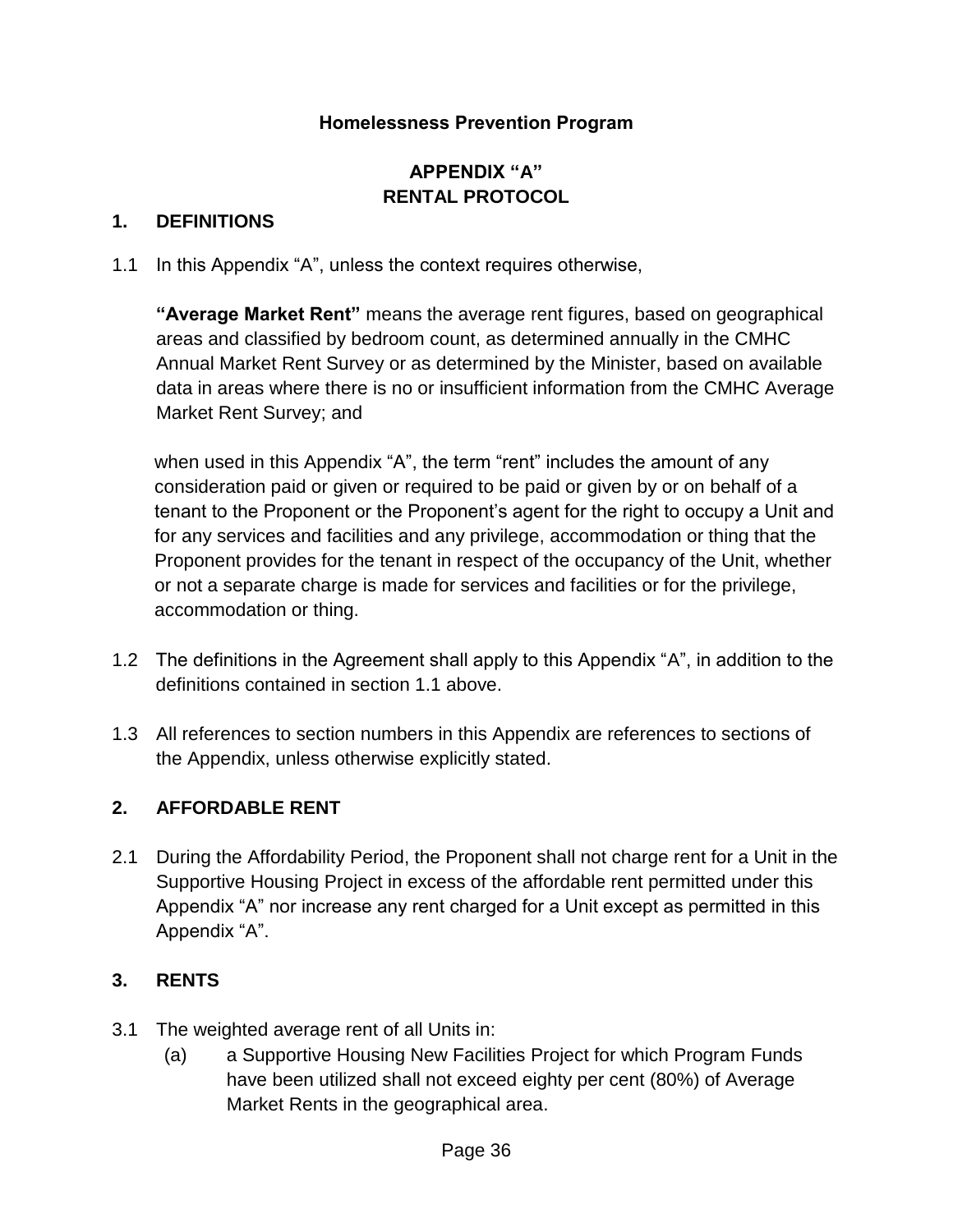- (b) a Supportive Housing Retrofit Project for which Program Funds have been utilized shall not exceed one hundred per cent (100%) of Average Market Rents in the geographical area.
- 3.2 If rent supplements or housing allowances are used for Program funded units to provide deeper affordability for tenants, the Recipient shall ensure that the total rent received by a Proponent, including rent for a tenant and any rent supplement from a service manager or other party, shall not exceed one hundred per cent (100%) of Average Market Rent for units of a similar type in the geographical area.

# **4. RENT INCREASES**

- 4.1 The Proponent may increase the rent charged under section 3.1 with respect to a Unit only if at least twelve (12) months have elapsed,
	- (a) since the day of the last rent increase respecting the Unit, if there has been an increase; or
	- (b) since the day the Unit was first rented for the first (1st) rental period following the completion of the Development Activities in connection with the Supportive Housing Project.
- 4.2 Subject to section 4.3, the Proponent shall not increase the rent pursuant to section 4.1 during the Affordability Period by more than the then prevailing rent increase guideline established for each calendar year pursuant to the *Residential Tenancies Act, 2006* or any successor legislation. The Proponent acknowledges and agrees that regardless of whether the rent increase guideline of the *Residential Tenancies Act, 2006* or any successor legislation, applies to the Supportive Housing Project, the rent increase guideline applies by virtue of the contractual terms of the Agreement and this Appendix "A".
- 4.3 For Supportive Housing New Facilities Projects, subject to the *Residential Tenancies Act, 2006,* or any successor legislation from the beginning of the eleventh (11th) year of the Affordability Period until the end of the Affordability Period, in addition to the increase permitted by section 4.2, the Proponent may apply to the Recipient to increase Unit rents to an amount not to exceed Average Market Rent for units of a similar type in the geographical area.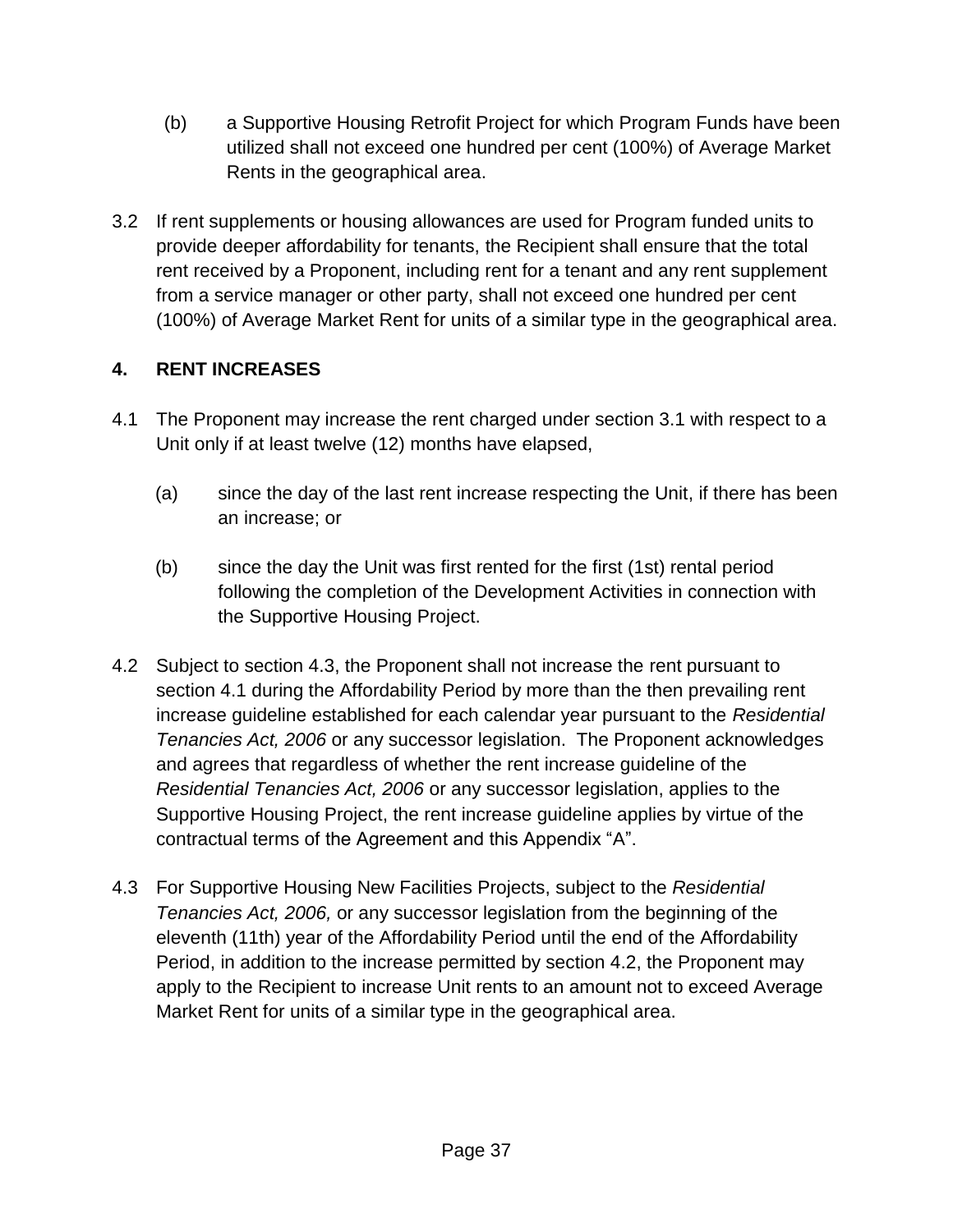# **5. EXCEPTION**

5.1 Subject to the provisions of the *Residential Tenancies Act, 2006* or any successor legislation, and notwithstanding the provisions of this Appendix "A" respecting rent increases during the Affordability Period, where the Recipient implements income verification of tenants following the initial occupancy of a Unit, the Recipient may increase the rent for a Unit by more than the rent increase guideline under the *Residential Tenancies Act, 2006* or any successor legislation, provided that the rent for the Unit does not exceed the Average Market Rent for units of a similar type for that year and provided that the weighted average rent for the funded Units in a Supportive Housing Project does not exceed the permitted rents for the Supportive Housing Project.

# **6. AFTER AFFORDABILITY PERIOD**

6.1 After the end of the Affordability Period, the Proponent shall be permitted to rent Units in the Supportive Housing Project to new tenants at rents agreed to by the Proponent and the new tenants.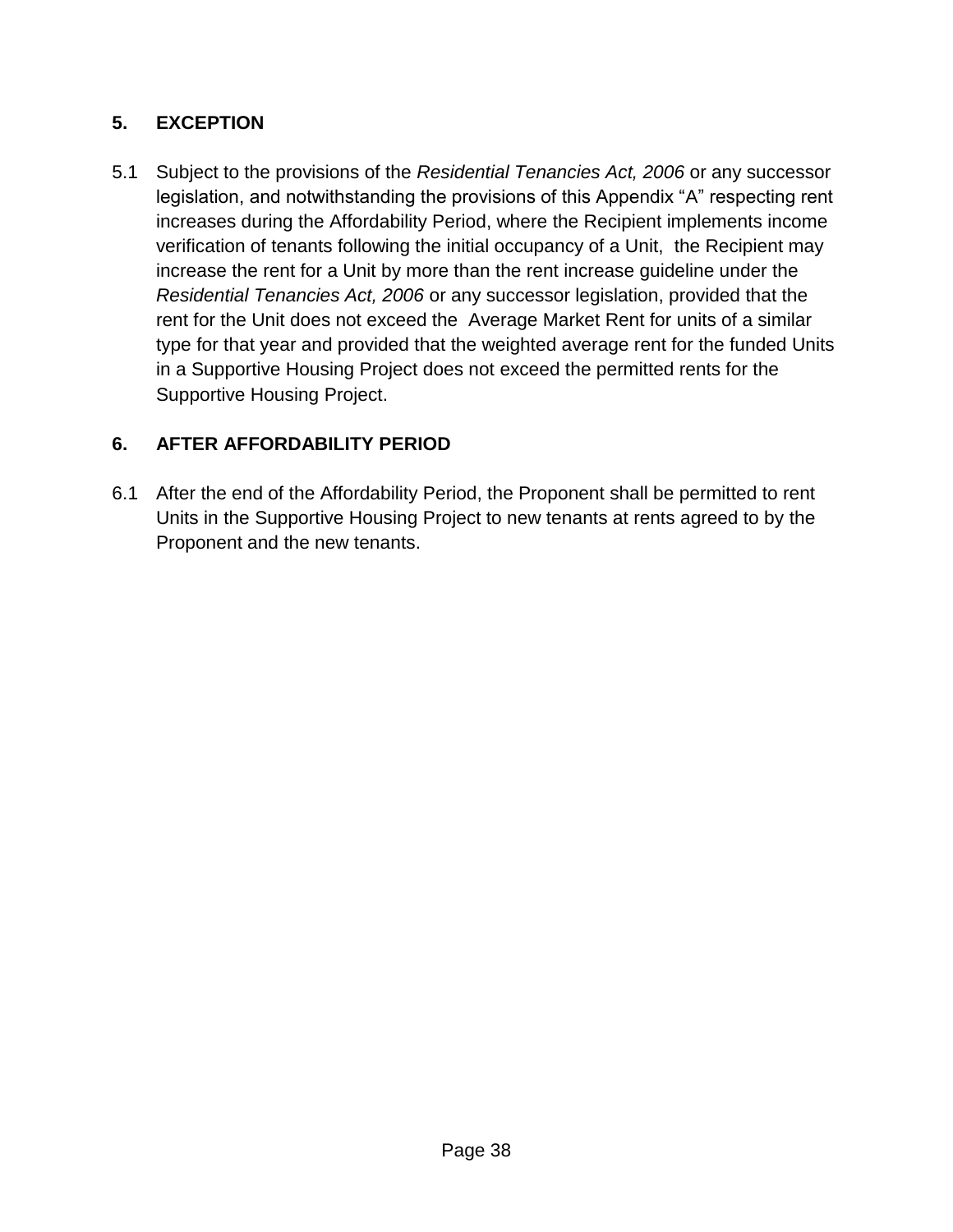**Homelessness Prevention Program**

**SCHEDULE "C-2" PROGRAM GUIDELINES**

**SEE ATTACHED**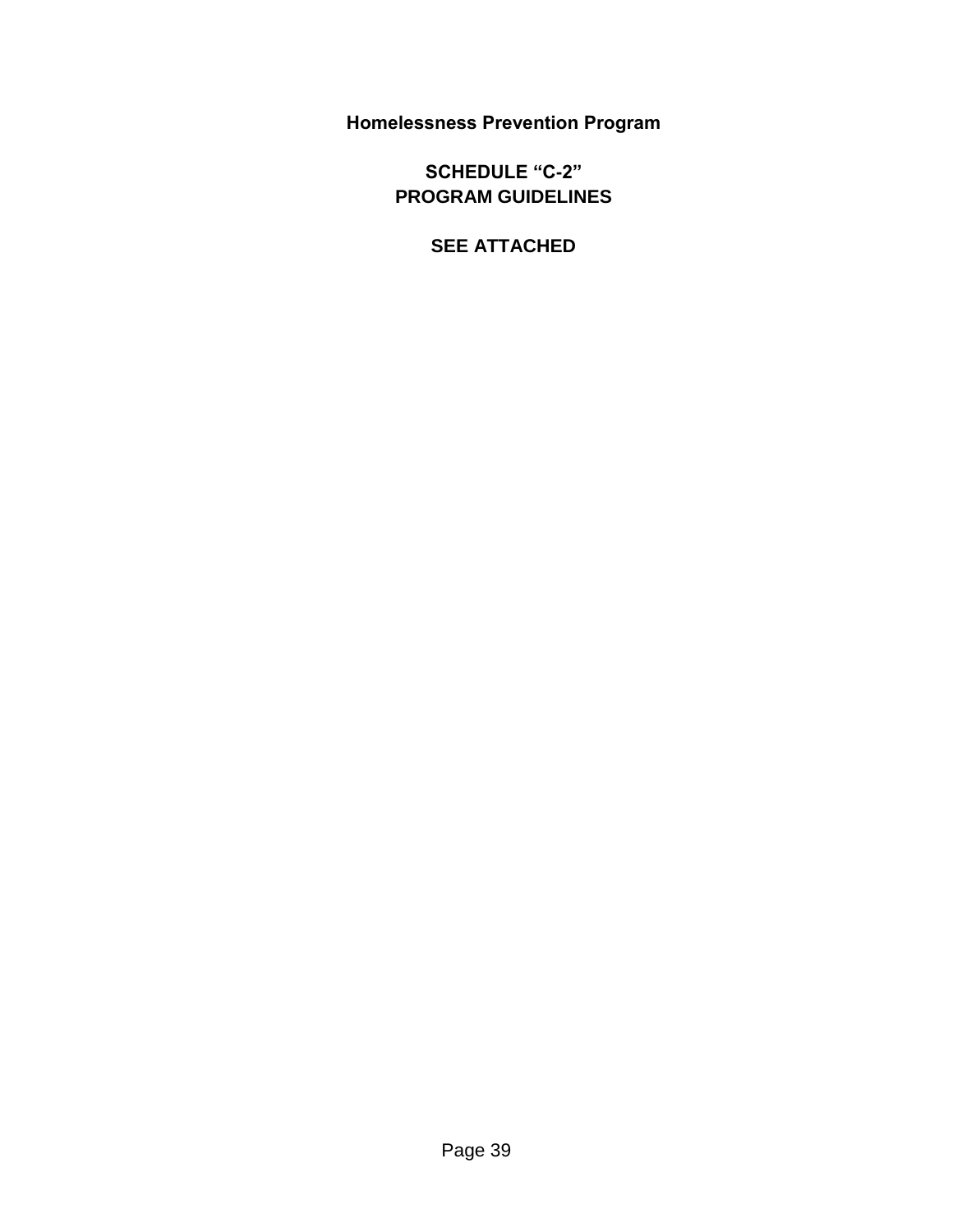## **Homelessness Prevention Program**

#### **SCHEDULE "D"**

## **REPORTS**

| <b>Name of Report</b>                                    | <b>Due Date</b>                                  |
|----------------------------------------------------------|--------------------------------------------------|
| 1. Investment Plan                                       | In accordance with Schedule "C-2".               |
| 2. Updates to Investment Plan                            | In accordance with Schedule "C-2".               |
| 3. Year-End Report                                       | In accordance with Schedule "C-2".               |
| 4. Project Information Forms(s)                          | In accordance with Schedule "C-2".               |
| 5. Contribution Agreement(s)                             | In accordance with Schedule "C-2".               |
| 6. Project Initial Occupancy Report                      | In accordance with Schedule "C-2".               |
| 7. Project Annual Occupancy Report                       | In accordance with Schedule "C-2".               |
| 8. Confirmation of Construction Start                    | In accordance with Schedule "C-2".               |
| 9. New Facilities Project Audited Financial<br>Statement | In accordance with Schedule "C-2".               |
| 10. French Language Services Report                      | On May 31 of each Funding Year.                  |
| 11. Reports as specified from time to time               | On a date or dates specified by the<br>Province. |

#### **Report Due Date**

The Reporting period is based on the Funding Year.

Except as noted below, if the due date of any Report falls on a non-Business Day, the due date is deemed to be the next Business Day.

#### **Submission of Reports**

All reports are to be submitted through Transfer Payment Ontario (TPON) unless the Province notifies the Recipient otherwise. Reports attached to the Schedule are samples of the reports required.

#### **Report Details**

1. The Investment Plan shall be substantially in the form of Appendix "A" to this Schedule.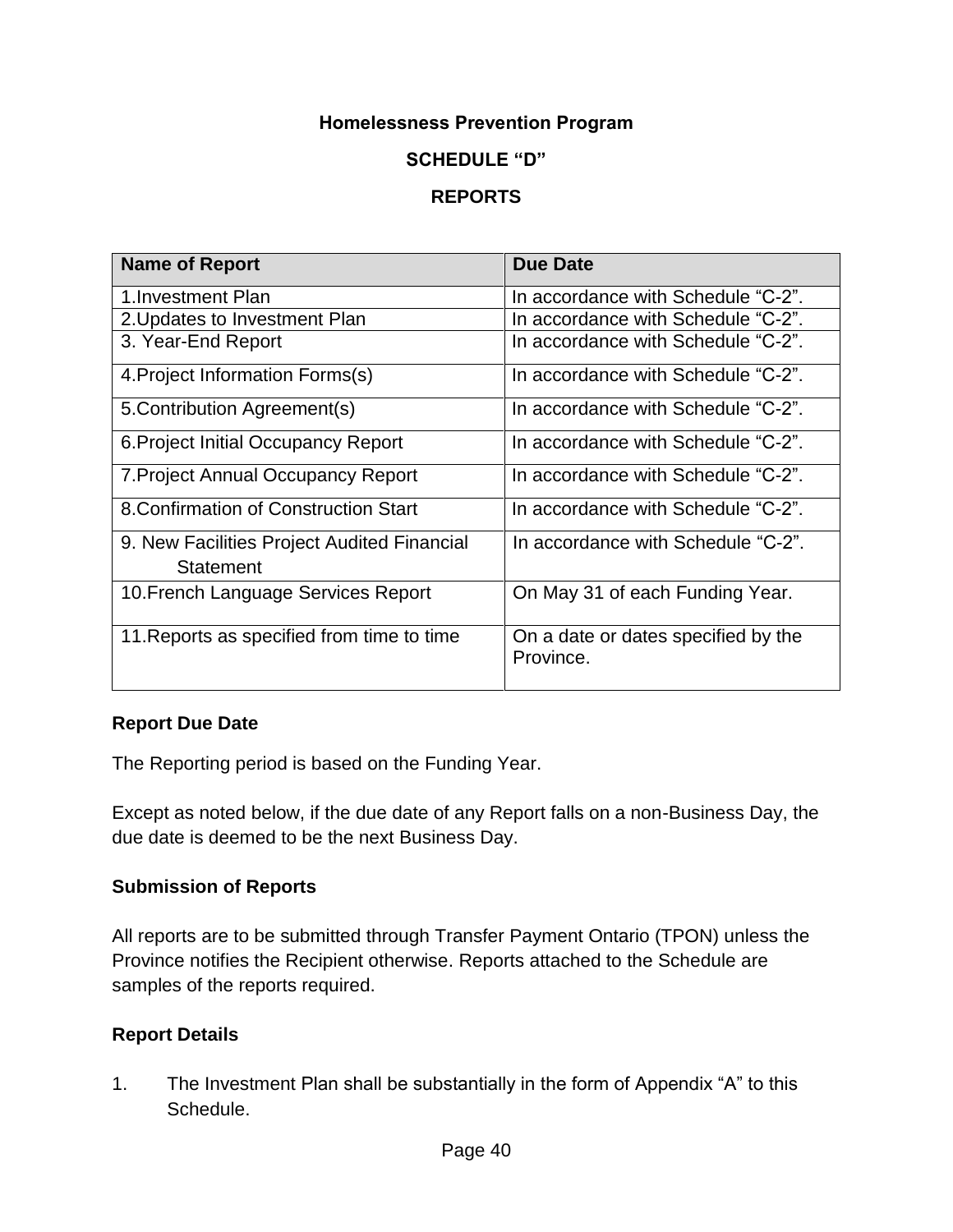- 2. Updates to the Investment Plan will provide, among other things, actuals for service category activities that have been spent and updated projections for future spending.
- 3. Through the Recipient's quarterly updates to the Investment Plan, the Province will obtain information on:
	- (a) the Recipient's progress against its Annual Funding Allocation by service category;
	- (b) the actual number of households assisted under each service category;
	- (c) variance explanation, as required
- 4. The Year End Report shall be in the form determined by the Province and shall include the following information:
	- (a) actual quarterly operating expenditures and capital commitments for the previous Funding Year and households assisted by service category;
	- (b) actual expenditures and households assisted by spending category activity;
	- (c) municipal homelessness Program spending; and
	- (d) performance indicator reporting for previous Funding Year.
- 5. The Project Information Form shall be in the form determined by the Province and shall be accompanied by all supporting documentation required under it.
- 6. The Project Initial Occupancy Report shall be in a form determined by the Province and will require the Recipient to obtain and validate from each Proponent information regarding unit and household types, rents at occupancy, and the depth of affordability of units.
- 7. The Project Annual Occupancy Report shall be in a form determined by the Province and will require the Recipient to obtain and validate annually from each Proponent information regarding unit and household types, rents at year-end, and the depth of affordability of units.
- 8. The Confirmation of Construction Start shall be in the form of Appendix "B" to this Schedule.
- 9. The French Language Services Report will be in the form of Appendix "C" to this schedule and shall set out whether the Recipient has complied with the French Language Services requirements of the Agreement.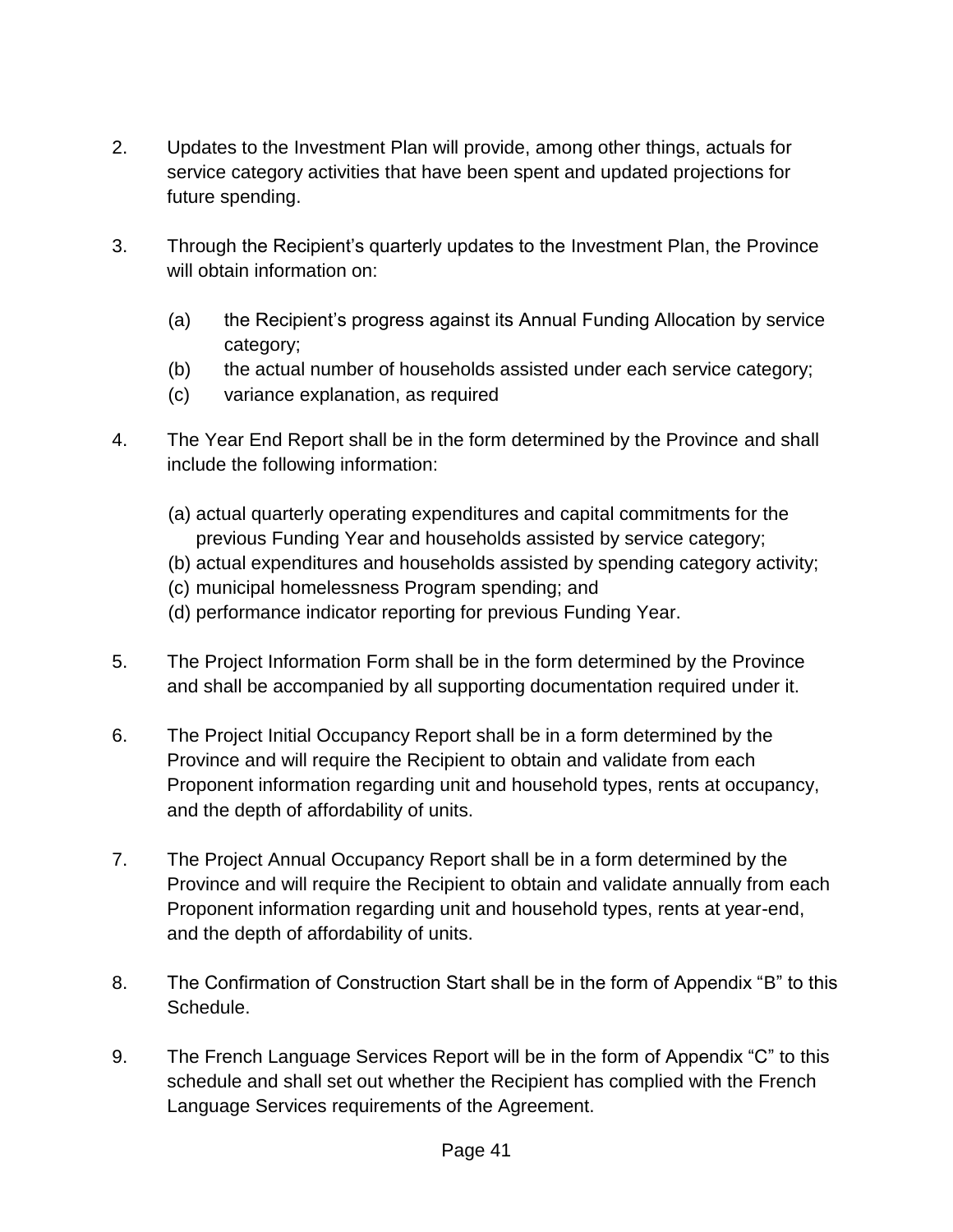10. The Province will specify the timing and content of any other reports as may be necessary.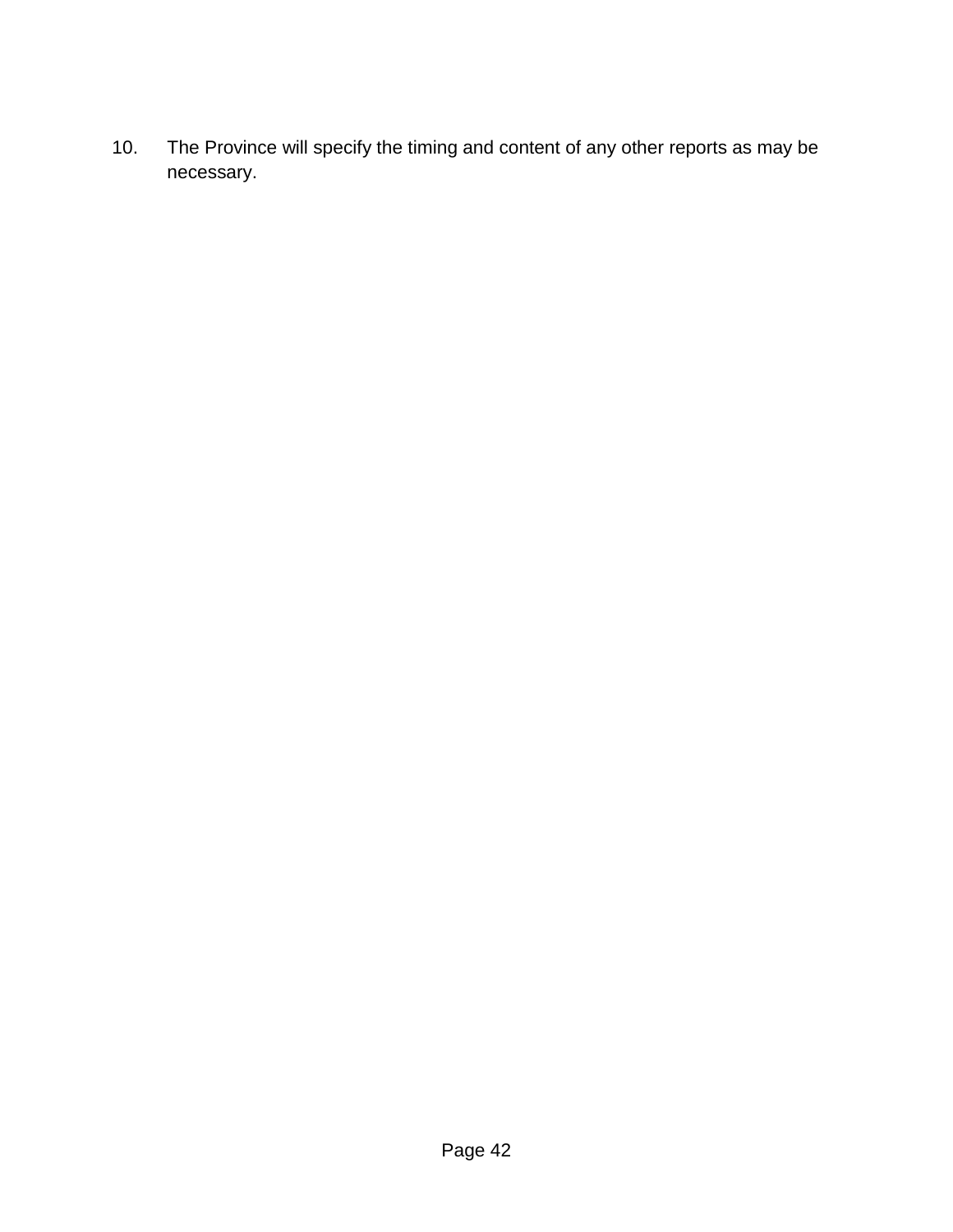## **Homelessness Prevention Program**

# **APPENDIX "A"**

# **INVESTMENT PLAN**

# **Introduction**

Service Managers are required to submit an annual Investment Plan for review and approval by the Ministry. The Investment Plan is comprised of two parts:

- 1. This form, in which you are required to:
	- a. forecast and outline your anticipated quarterly spending in the upcoming fiscal year and projected number of households assisted for the program year across all HPP service categories
	- b. forecast and outline your anticipated annual expenditures and projected number of households assisted across various program activities
	- c. provide an attestation that the information provided in this plan is true and correct and that funding will be spent according to HPP program requirements, including those outlined in the program guidelines.
- 2. The HPP Proposed Plan, in which you are to provide written details on your proposed use of funds, including information on the types of services and activities that will be funded for each service category.

This Investment Plan must be approved by the Service Manager's local Council, District Social Services Administration Board, or a delegated authority.

For further information, please consult the HPP Program Guidelines.

# **Section A – Contact Information**

## **Service Manager Contact Information**

| Contact Name (First and Last Name): |  |
|-------------------------------------|--|
| Contact Email:                      |  |
| Contact Phone Number:               |  |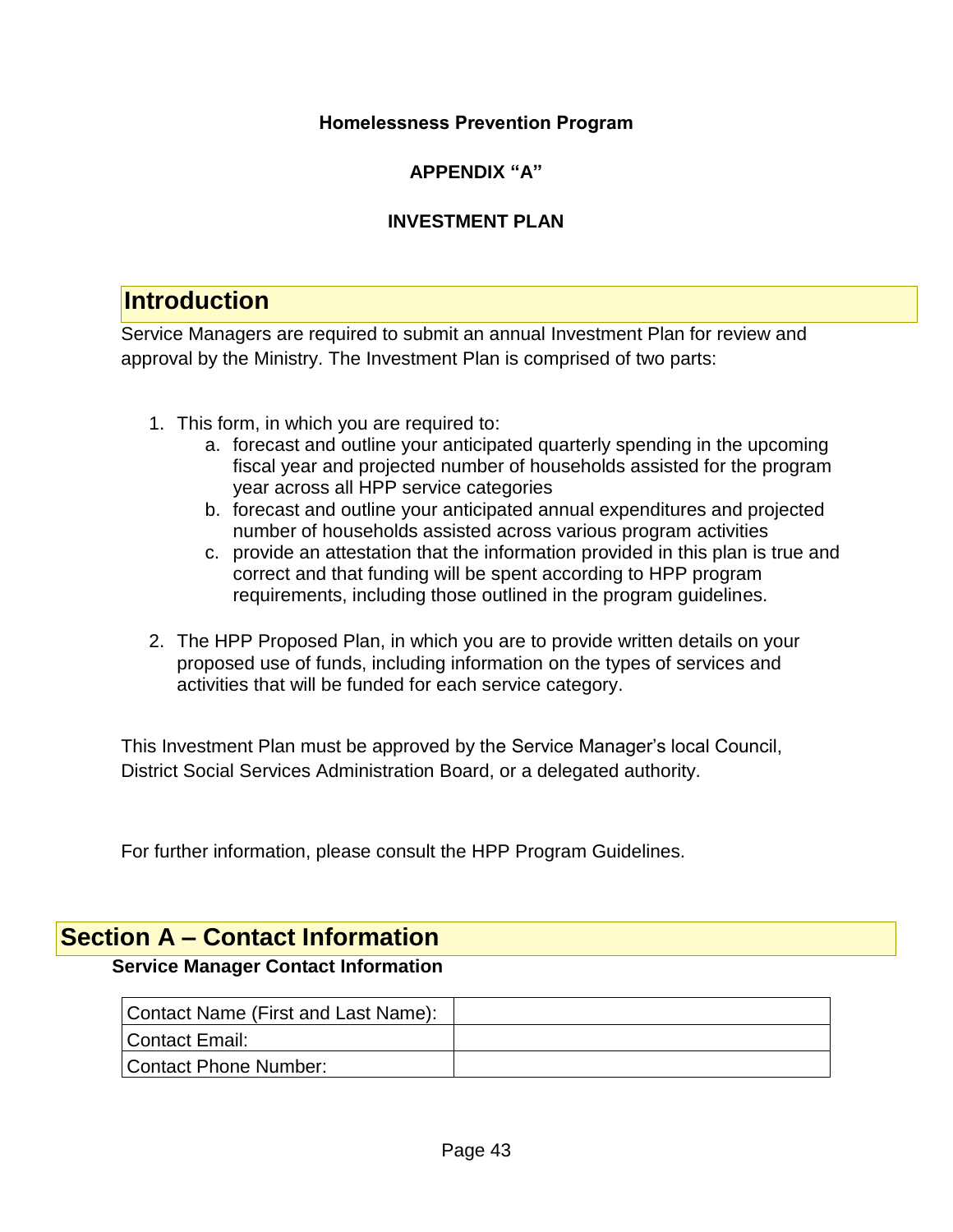# **Section B - Planned Commitments by Quarters**

For the HPP Operating Service Categories, enter the projected spending in each quarter of the program year and projected total number of households to be assisted.

For the Capital HPP Service Category Activities (i.e., New Facilities and Retrofits), enter the estimated amount of HPP funding to be committed in each quarter of the program year and the projected total number of units to be funded in the program year.

Details on the Service Categories and Service Category Activities are outlined in the HPP Program Guidelines.

| <b>Service Category</b>                             |                                | <b>Planned Financial Commitments</b><br>by Quarter |           |           | \$###,###.## |              |
|-----------------------------------------------------|--------------------------------|----------------------------------------------------|-----------|-----------|--------------|--------------|
| Operating                                           | Projected<br><b>Households</b> | Quarter 1                                          | Quarter 2 | Quarter 3 | Quarter 4    | <b>Total</b> |
|                                                     | Assisted<br>(Annual)           | Apr - Jun                                          | Jul - Sep | Oct - Dec | Jan - Mar    |              |
| Community Outreach and<br><b>Support Services</b>   |                                |                                                    |           |           |              |              |
| <b>Emergency Shelter</b><br><b>Solutions</b>        |                                |                                                    |           |           |              |              |
| <b>Housing Assistance</b>                           |                                |                                                    |           |           |              |              |
| <b>Supportive Housing</b>                           |                                |                                                    |           |           |              |              |
| <b>Total Operating</b>                              |                                |                                                    |           |           |              |              |
| <b>Capital</b>                                      | Projected<br>Units Funded      | Quarter 1                                          | Quarter 2 | Quarter 3 | Quarter 4    | <b>Total</b> |
|                                                     | (Annual)                       | Apr - Jun                                          | Jul - Sep | Oct - Dec | Jan - Mar    |              |
| <b>Emergency Shelter - New</b><br><b>Facilities</b> |                                |                                                    |           |           |              |              |
| <b>Emergency Shelter -</b><br><b>Retrofits</b>      |                                |                                                    |           |           |              |              |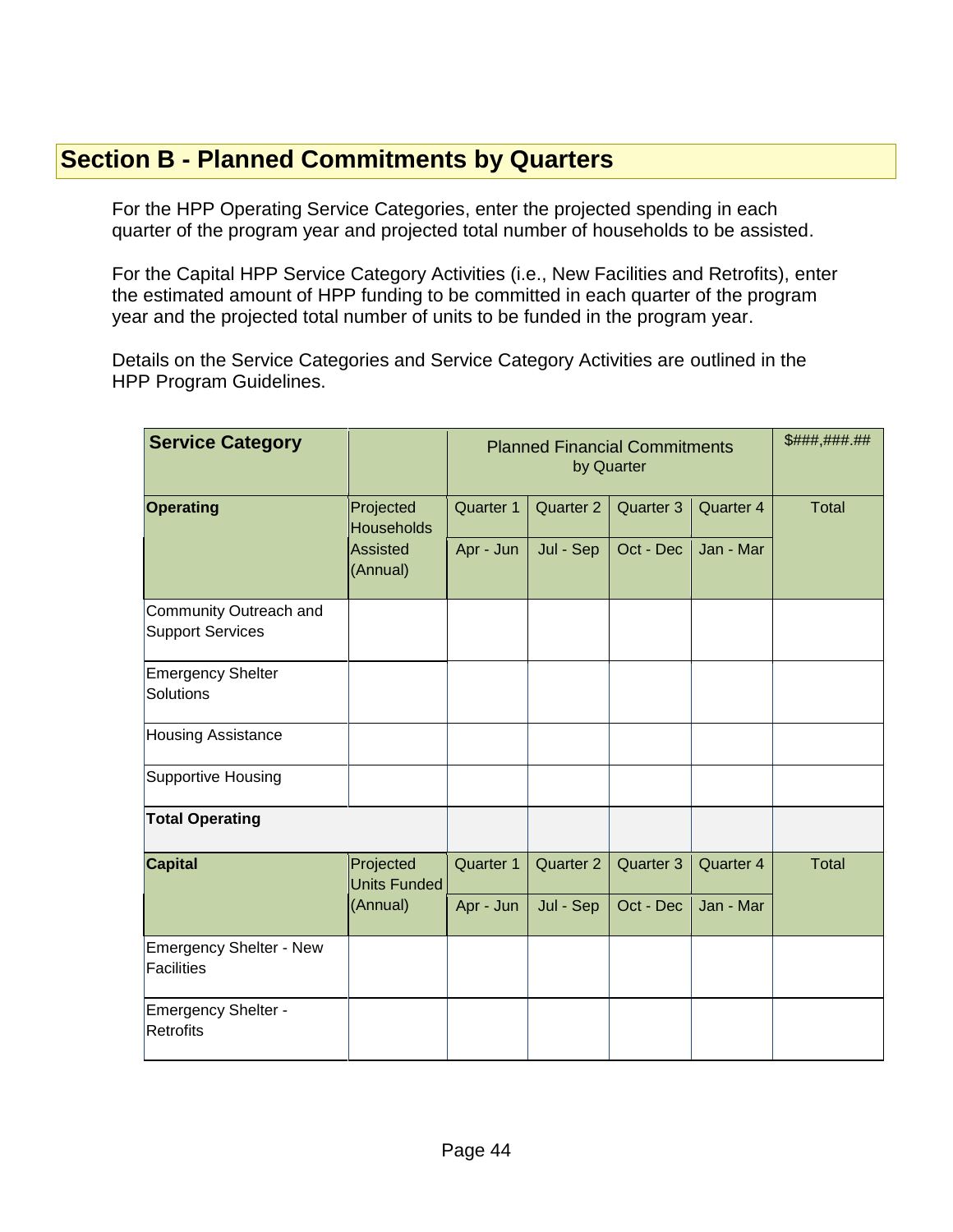| Supportive Housing - New<br>Facilities |               |           |           |           |           |              |
|----------------------------------------|---------------|-----------|-----------|-----------|-----------|--------------|
| Supportive Housing -<br>Retrofits      |               |           |           |           |           |              |
| <b>Total Capital</b>                   |               |           |           |           |           |              |
| Administration                         | $\frac{9}{6}$ | Quarter 1 | Quarter 2 | Quarter 3 | Quarter 4 | <b>Total</b> |
|                                        |               | Apr - Jun | Jul - Sep | Oct - Dec | Jan - Mar |              |
| <b>Administration Fees</b>             | $\frac{0}{0}$ |           |           |           |           |              |
| <b>Grand Total</b>                     |               |           |           |           |           |              |
| Variance                               |               |           |           |           |           | 10           |

1.0 Please complete the charts below detailing the projected number of households assisted and funding by each of the categories' activity:

# **Section C - Planned Commitments by Activities**

| <b>Community Outreach and Support Services</b>                | \$###,###.##                       |                          |
|---------------------------------------------------------------|------------------------------------|--------------------------|
| <b>Activities</b>                                             | Projected # Households<br>Assisted | <b>Projected Funding</b> |
| Mental Health and Addictions Supports                         |                                    |                          |
| Other Health-Related Supports                                 |                                    |                          |
| Life Skills Development / Daily Living<br>Supports            |                                    |                          |
| <b>Food Security</b>                                          |                                    |                          |
| Employment / Education / Training<br>Supports                 |                                    |                          |
| Case Management and Outreach                                  |                                    |                          |
| <b>Culturally-Relevant Supports for Indigenous</b><br>Peoples |                                    |                          |
| <b>By-Name List Activities</b>                                |                                    |                          |
| Total                                                         | <i>S###,###.##</i>                 |                          |
| Variance                                                      | 0                                  |                          |

| <b>Housing Assistance</b>    | \$###,###.##                       |                          |
|------------------------------|------------------------------------|--------------------------|
| <b>Activities</b>            | Projected # Households<br>Assisted | <b>Projected Funding</b> |
| Long-Term Housing Assistance |                                    |                          |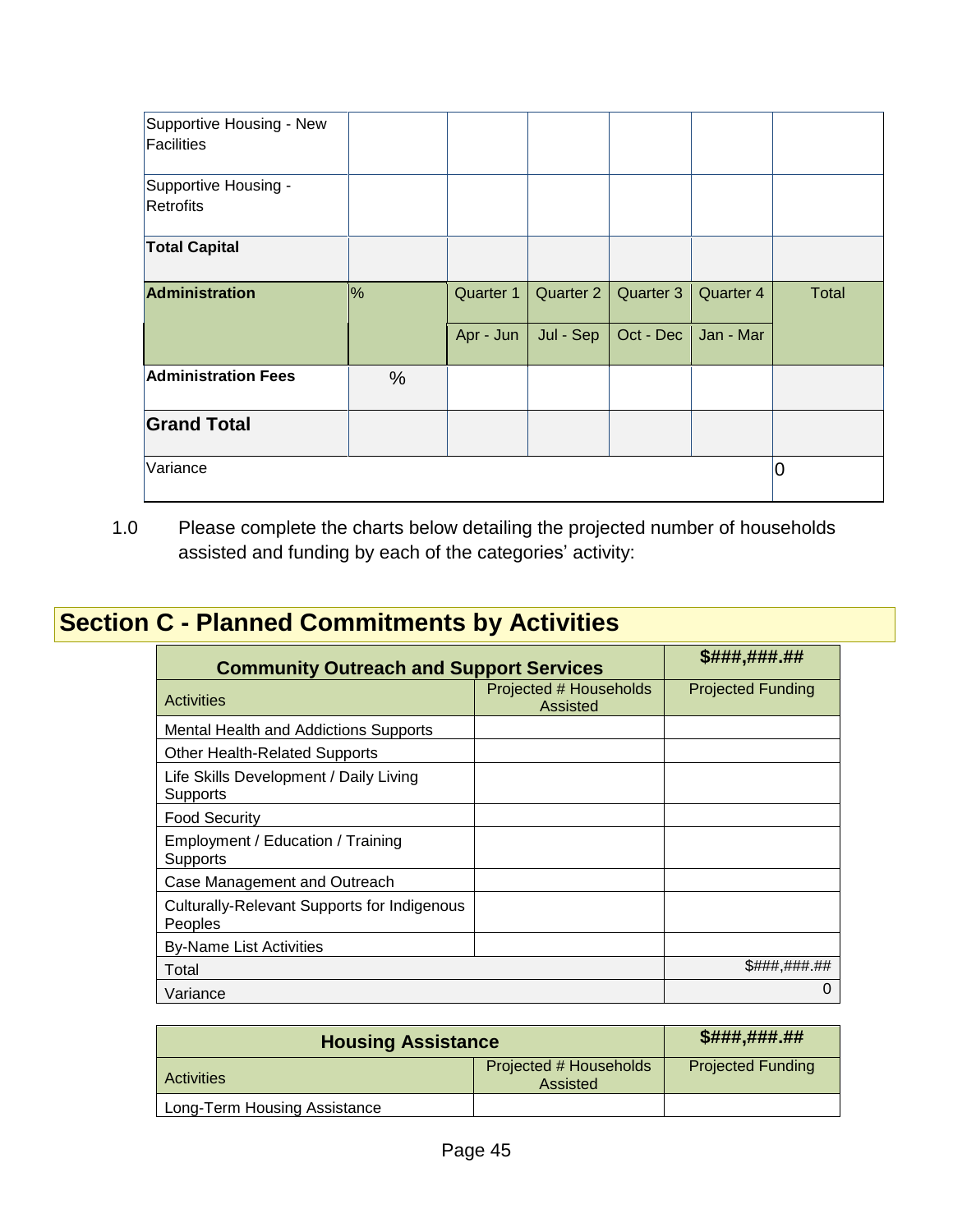| Short-Term / Emergency Assistance |  |  |
|-----------------------------------|--|--|
| Non-Financial Assistance          |  |  |
| Total                             |  |  |
| Variance                          |  |  |

| <b>Supportive Housing</b>                                     | \$###,###.##                       |                          |
|---------------------------------------------------------------|------------------------------------|--------------------------|
| <b>Activities</b>                                             | Projected # Households<br>Assisted | <b>Projected Funding</b> |
| <b>Housing Assistance</b>                                     |                                    |                          |
| Mental Health and Addictions Supports                         |                                    |                          |
| <b>Other Health-Related Expenses</b>                          |                                    |                          |
| Life Skills Development / Daily Living<br>Supports            |                                    |                          |
| <b>Culturally-Relevant Supports for Indigenous</b><br>Peoples |                                    |                          |
| Other Supports Not Captured Above                             |                                    |                          |
| <b>Minor Repairs</b>                                          | n/a                                |                          |
| Residential Services Homes*                                   |                                    |                          |
| <b>Total</b>                                                  |                                    |                          |
| Variance                                                      |                                    | O                        |

\*Projected Households Assisted and Projected Funding for the **Residential Services Homes** activity should not be included in the other Supportive Housing activities.

# **Section - Attestation**

 $\Box$ 

 $\Box$ I declare that, to the best of my knowledge and belief, the information provided in this report and the attached Proposed Plan for the Homelessness Prevention Program is true and correct, with approvals by local Council/Board or their delegated authority.

I certify that Funds for Administration Fees are to be used in accordance with Homelessness Prevention Program 2022-23 Guidelines and as outlined in the HPP Proposed Plan.

| Prepared By (Name and Title):                                      | *Date: |
|--------------------------------------------------------------------|--------|
| <sup>*</sup> Approved By (Delegated Service Manager<br>Authority): | *Date: |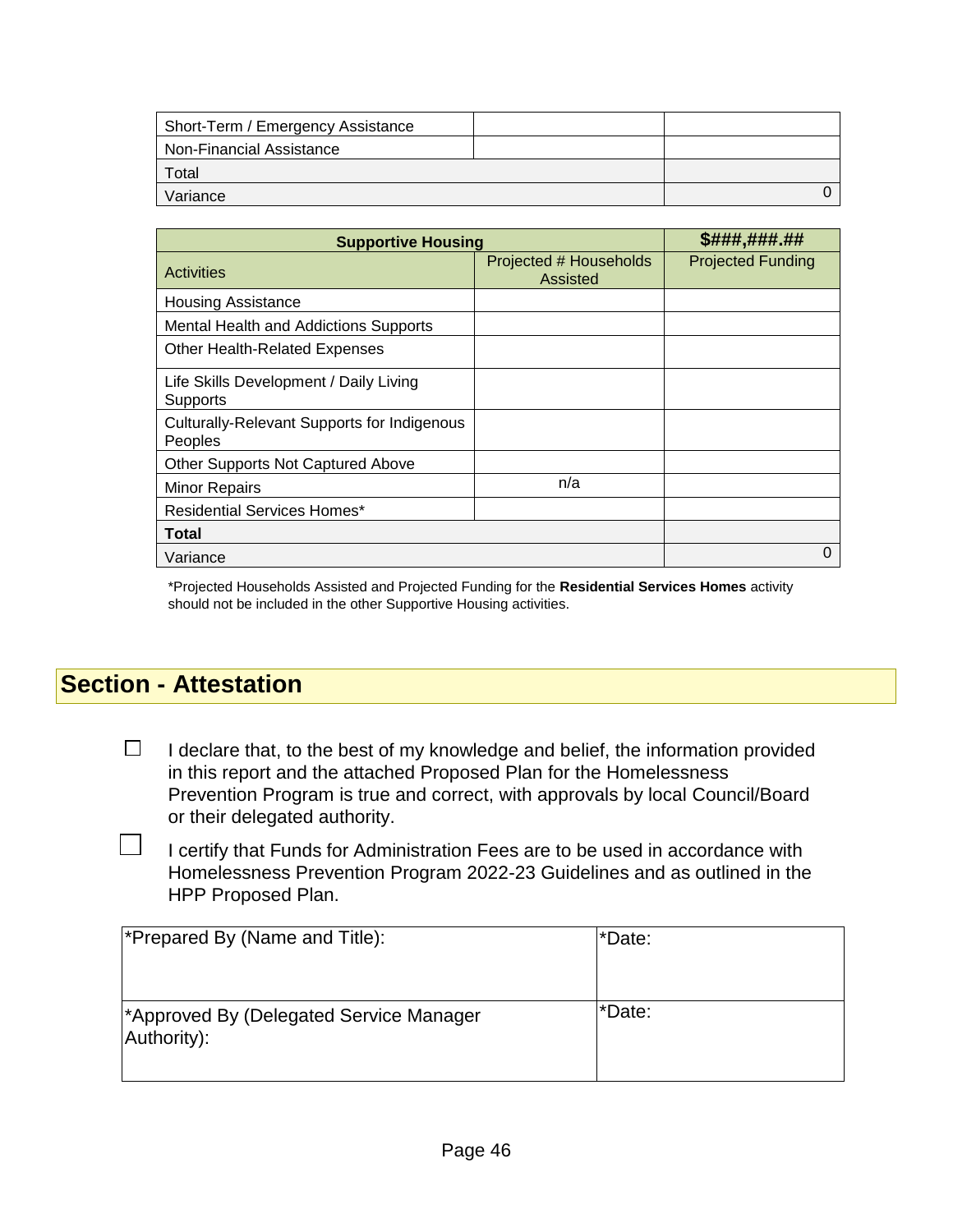# **HPP PROPOSED PLAN**

# **Section B – Planning Overview**

- 1. Please provide a strategic overview of what you intend to achieve with HPP funding. Describe how the services and activities that you plan to fund under HPP in 2022-23 are aligned with your Housing and Homelessness Plan, including:
	- How does your proposed plan support people who are at risk of homelessness and provide housing stability for those experiencing homelessness?
	- How does your plan contribute to a reduction in chronic homelessness?
	- How will your plan support priority populations (e.g., youth, Indigenous Peoples, people transitioning from provincial institutions)?

2. HPP has consolidated funding from the Community Homelessness Prevention Initiative, Home For Good, and the Strong Communities Rent Supplement Program. How will your use of funding be impacted by the additional flexibility under the consolidated program? How will the additional flexibility under the consolidated program allow you to continue to provide services to protect tenants including those formerly supported under the SCRSP program? How will your plan support cost avoidance (e.g., help avoid the use of high-cost systems by helping people achieve housing stability? Please provide specifics.

3. Do you plan to use HPP funding to sustain/continue initiatives developed through the Social Services Relief Fund (e.g., temporary shelters) once this funding winds down? If yes, please provide details.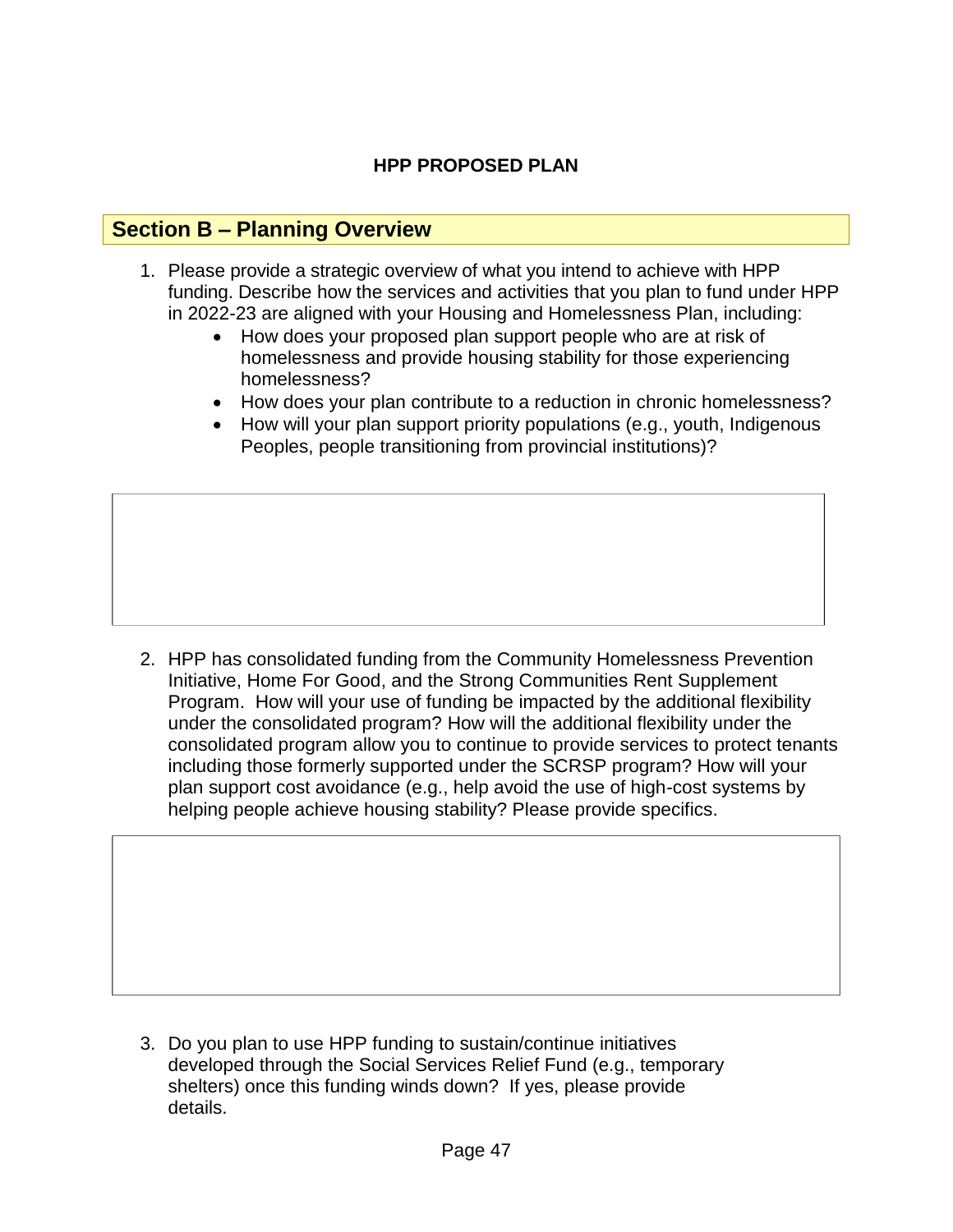- 4. Please outline how you plan to use your By-Name List in 2022-23 to:
	- Help connect people to services and supports;

• Track progress in addressing homelessness. Please describe any planned changes to service delivery in 2022-23 that are being implemented to support the use of By-Name Lists to connect people to services and supports.

# **Section C – Capital**

# **1) Supportive Housing Capital**

If you plan to use HPP funding towards **Supportive Housing Capital**, please provide details including:

- evidence of local need,
- target group and the types of supports to be provided,
- Number of Units/Facilities to be created or repaired/retrofitted,
- Other costs that may be avoided through investments in supportive housing/services (e.g., Emergency shelter use, acute medical services).

Please describe how you plan to fund the ongoing operational requirements from any new Supportive Housing units you plan to create.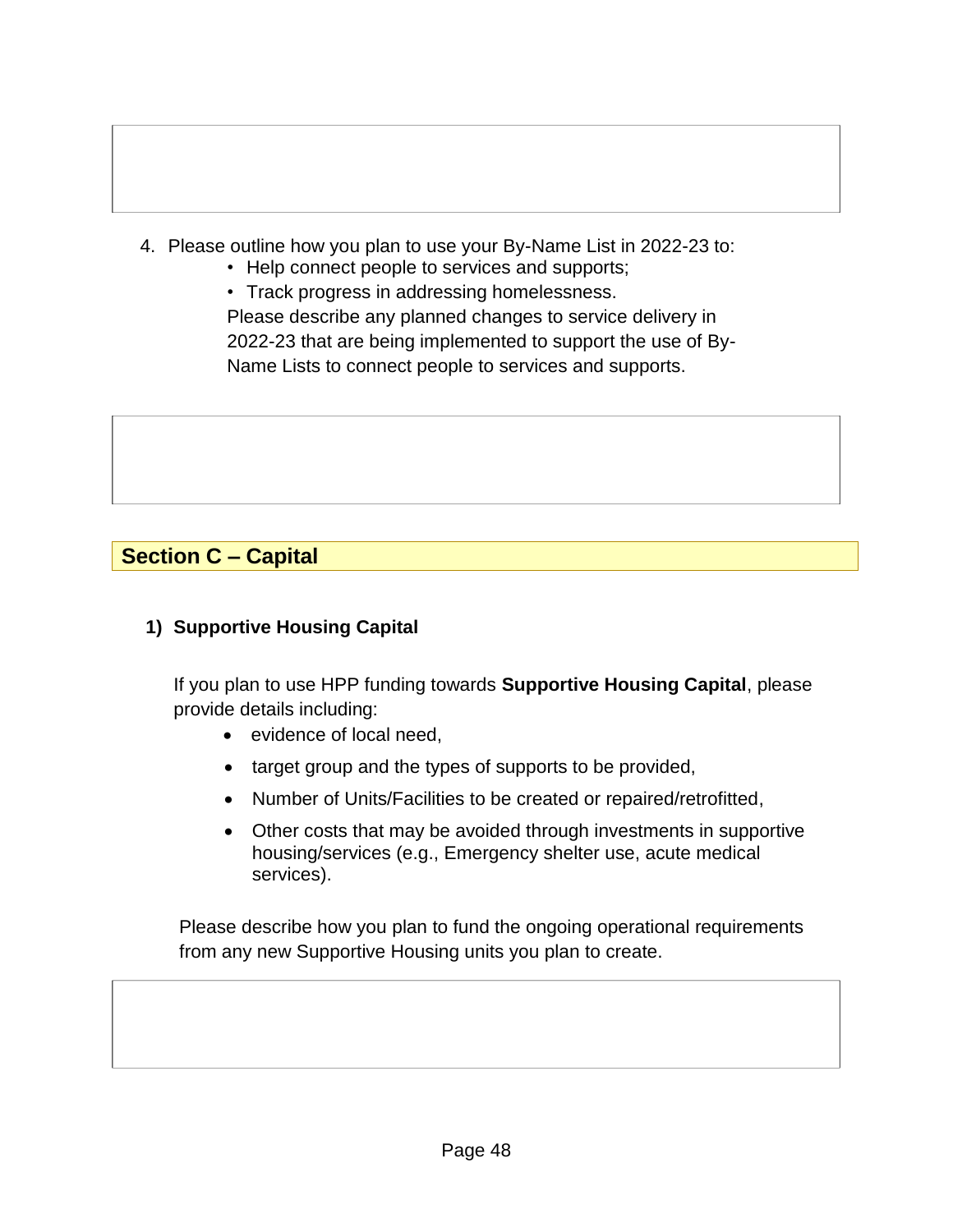# **2) Emergency Shelter Solutions Capital (i.e., New Facilities and Retrofits)**

If you plan to use HPP funding towards Emergency Shelter Solutions **Capital**, please provide **evidence of local need** and why this should be prioritized for funding.

#### **3) Administration**

Please provide details on your proposed use of HPP funding to support the **administration of homelessness prevention programs** (e.g., staffing, general office expense, professional services etc..).

## **4) Residential Services Homes Framework**

Will you be using HPP funds for Residential Services Homes covered under the Standards Framework (e.g., housing formerly known as domiciliary hostels)? If yes, please attach a copy of your local standards via Transfer Payment Ontario.

Did you make significant changes to your Standards? If yes, please provide a brief summary of the changes.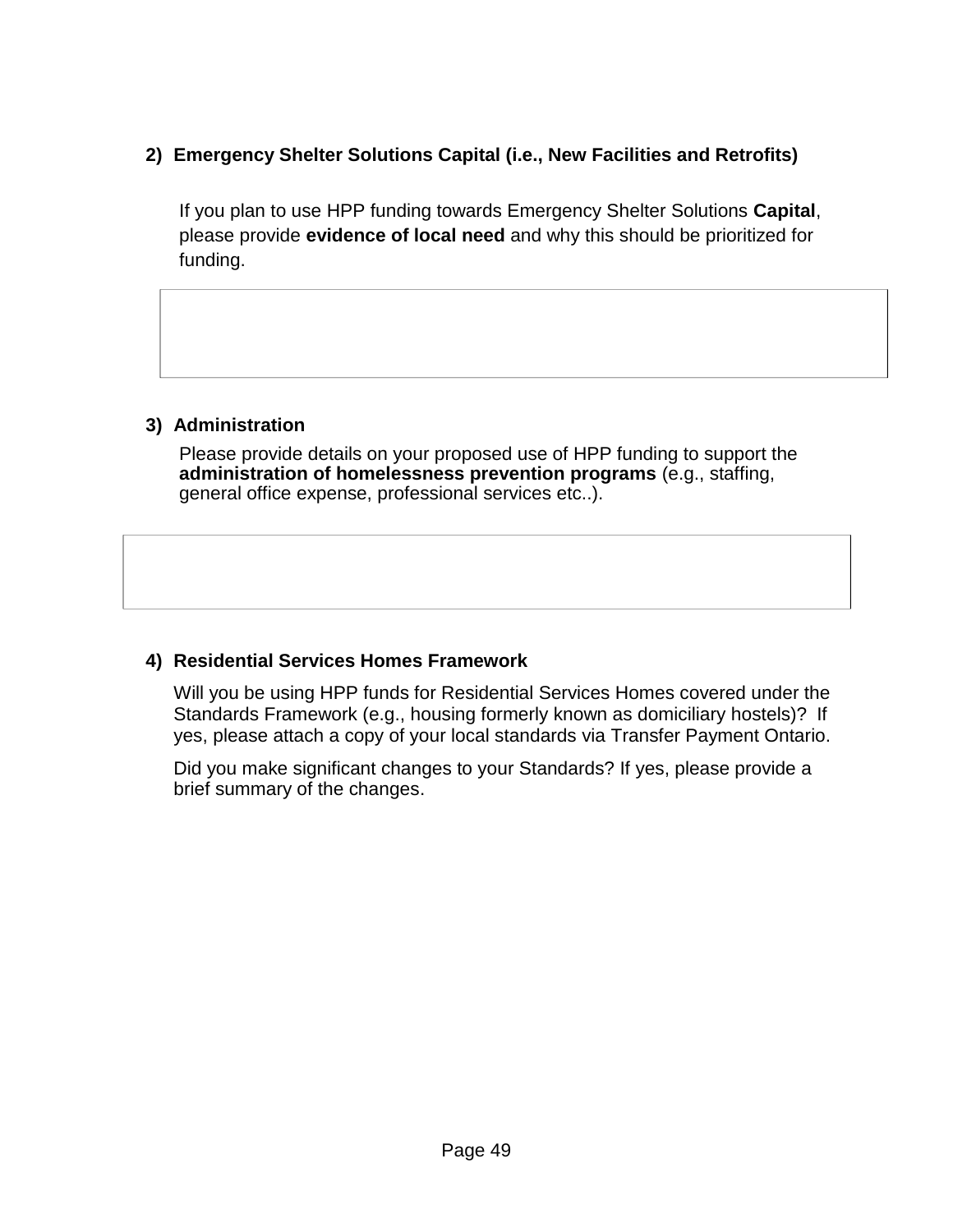## **Homelessness Prevention Program**

## **APPENDIX "B"**

## **CONFIRMATION OF CONSTRUCTION START**

This is to confirm that the \_\_\_\_\_\_\_\_\_\_\_\_\_\_\_\_\_\_\_ project in the \_\_\_\_\_\_\_\_\_\_\_\_\_\_\_\_\_\_ [SM name] has commenced construction on \_\_\_\_\_\_\_\_\_\_\_\_\_\_\_\_\_\_\_\_\_\_\_\_ [date].

The start of construction for this project is within one hundred twenty (120) days of the date of the project's Contribution Agreement, which was signed on

\_\_\_\_\_\_\_\_\_\_\_\_\_\_\_\_\_\_\_\_ [CA date].

\_\_\_\_\_\_\_\_\_\_\_\_\_\_\_\_\_\_\_\_\_\_\_\_\_\_\_\_\_

\_\_\_\_\_\_\_\_\_\_\_\_\_\_\_\_\_\_\_\_\_\_\_\_\_\_\_\_\_

I declare that the above information is true and complete.

**Signature** 

Dated at \_\_\_\_\_\_\_\_\_\_\_\_ this \_\_\_\_\_\_\_\_\_\_ day of \_\_\_\_\_\_\_\_\_\_\_, 20\_\_\_

Name and Title of Service Manager / Authorized Signing Officer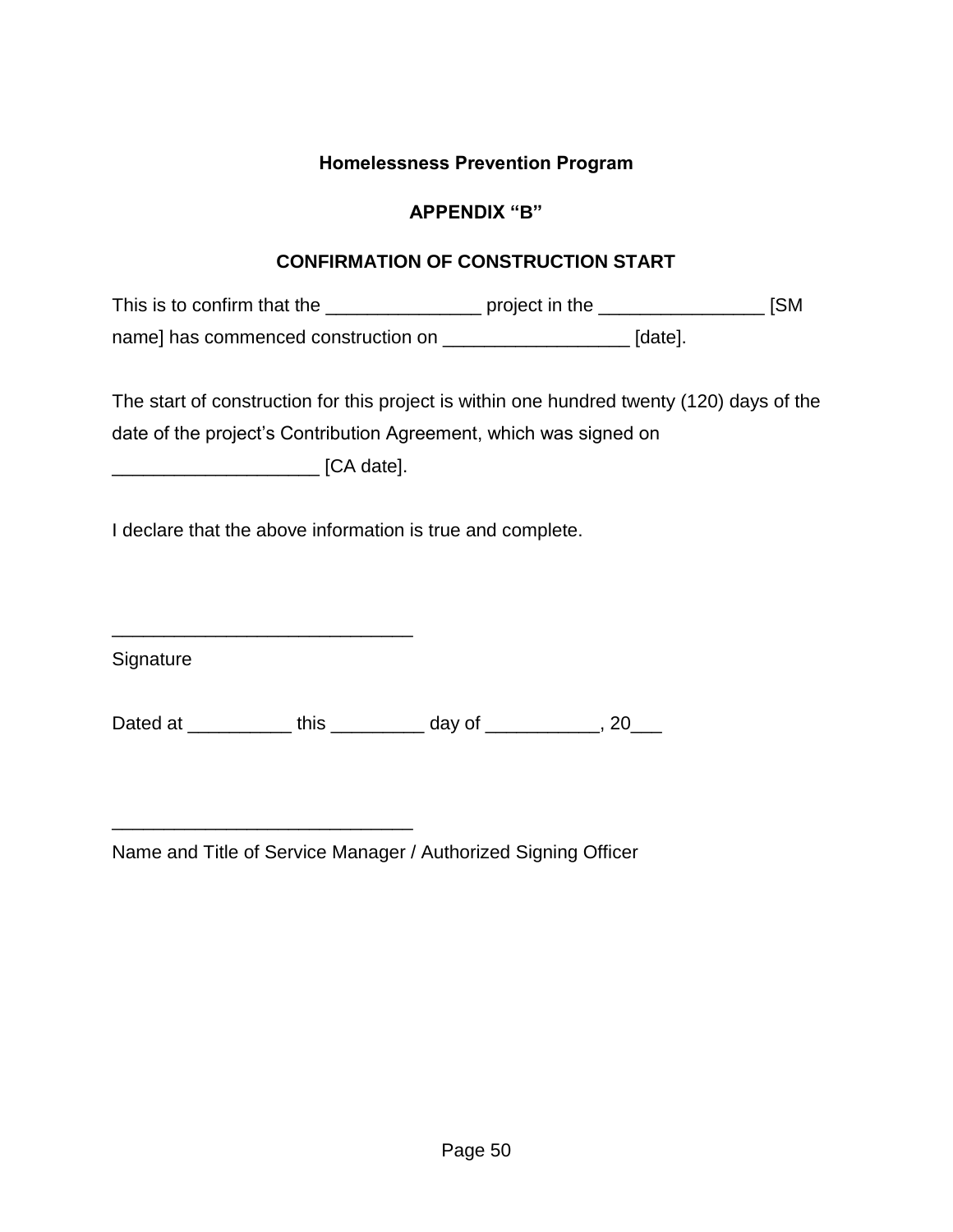## **Homelessness Prevention Program**

## **"APPENDIX C"**

## **FRENCH LANGUAGE SERVICES REPORT**

Please complete and submit this Report, including Schedule A, on an annual basis by May 31st of each year.

Service Manager: Service Manager Address: Service Manager Contact:

Name:

Number:

Email:

This report is to confirm that the **Service Manager name** is providing services under the Homelessness Prevention Program and has an office(s) located in or serving an area designated in the Schedule to the French Language Services Act ("FLSA").

The \_\_\_\_\_\_\_\_\_\_\_\_\_\_\_\_\_\_\_\_ [Service Manager name] confirms that it is:

Providing Homelessness Prevention Program services to the public in French in all of its offices (including the offices of sub-contractors) located in or serving an area designated in the Schedule to the FLSA as described in Schedule A; and,

Making it known to the public, including by way of signs, notices, other information on services, and initiation of communications in French, that services provided to and communications with the public in connection with Homelessness Prevention Program are available in French.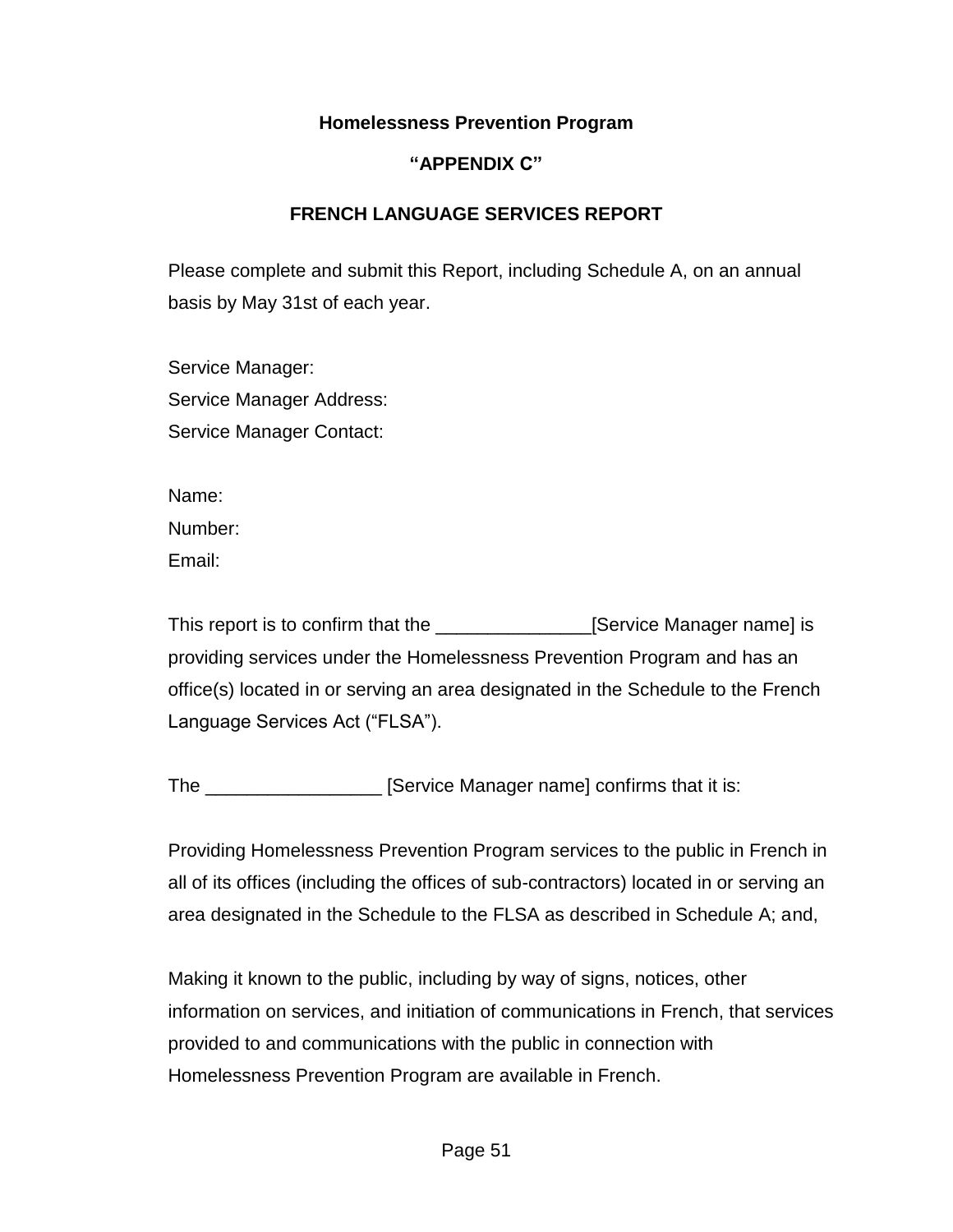I declare that the above information is true and complete.

| Service Manager Signature |                                        |        |                       |
|---------------------------|----------------------------------------|--------|-----------------------|
| Name:                     |                                        |        |                       |
| Title:                    |                                        |        |                       |
|                           | I have the authority to bind _________ |        | Service Manager name] |
| Dated at                  | this                                   | day of |                       |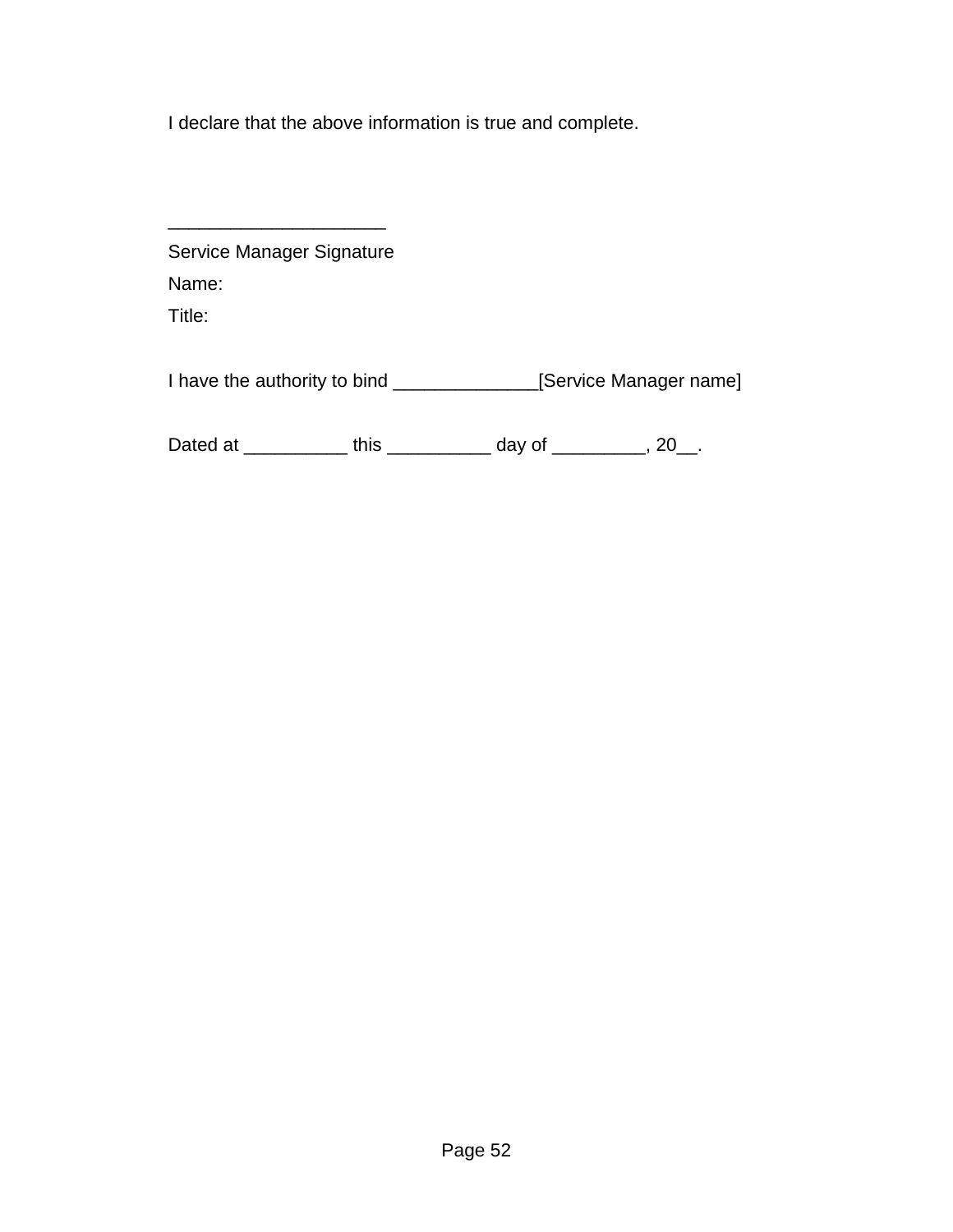# **Schedule A**

As a Service Manager providing services under the Homelessness Prevention Program and having offices (including the offices of sub-contractors) located in or serving an area designated in the Schedule to the French Language Services Act, please complete the section below. A list of designated areas can be found in Schedule B.

**Service Manager Name: Name of Designated Area(s): Description of Services:**

Please select all items that apply to the services you are providing under the Homelessness Prevention Program in an office (or the office of a sub-contractor) that is located in or services a designated area.

Signage and visibility of available services in French Over-the-counter services are available in French Written correspondence and telephone service are available in French Translation of written material produced for public use is available in French Other \_\_\_\_\_\_\_\_\_\_\_\_\_\_\_\_\_\_\_[please specify]

Please list any services or locations in designated areas where these French language services are not being provided. Please explain.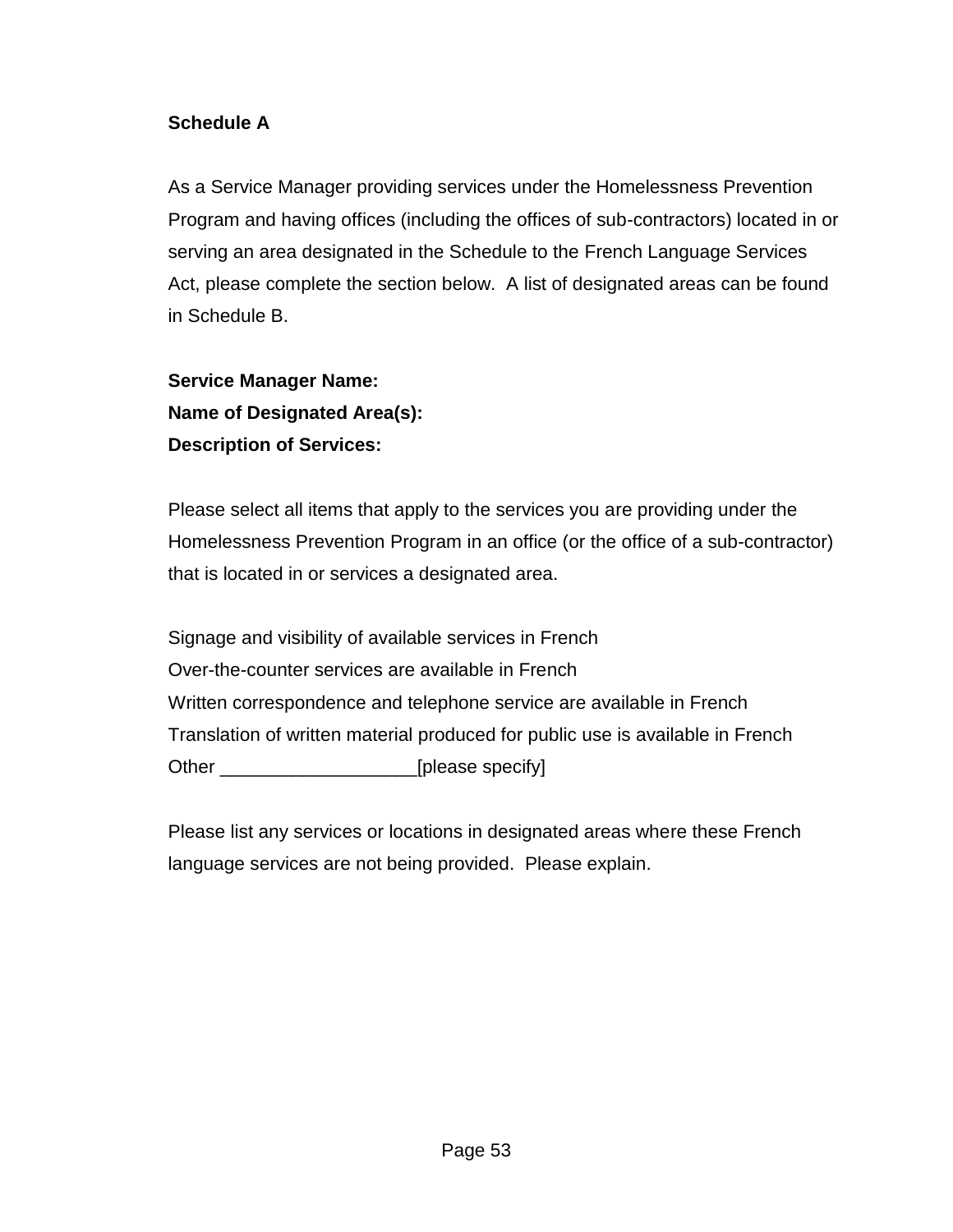# **Schedule B**

# **List of Designated Areas under the French Language Services Act**

| <b>Service Manager</b>                  | <b>Designated Area(s)</b>                                                                                                                                                                    |
|-----------------------------------------|----------------------------------------------------------------------------------------------------------------------------------------------------------------------------------------------|
| City of Toronto                         | All                                                                                                                                                                                          |
| <b>Central Region</b>                   |                                                                                                                                                                                              |
| <b>Regional Municipality of York</b>    | City of Markham                                                                                                                                                                              |
| <b>Regional Municipality of Peel</b>    | City of Mississauga; City of Brampton                                                                                                                                                        |
| <b>County of Simcoe</b>                 | Town of Penetanguishene; Townships of Tiny<br>and Essa                                                                                                                                       |
| <b>Eastern Region</b>                   |                                                                                                                                                                                              |
| City of Cornwall                        | County of Glengarry; Township of<br>Winchester; County of Stormont                                                                                                                           |
| City of Kingston                        | City of Kingston                                                                                                                                                                             |
| City of Ottawa                          | All                                                                                                                                                                                          |
| United Counties of Prescott and Russell | County of Prescott; County of Russell                                                                                                                                                        |
| <b>County of Renfrew</b>                | City of Pembroke; Townships of Stafford and<br>Westmeath                                                                                                                                     |
| <b>Western Region</b>                   |                                                                                                                                                                                              |
| Municipality of Chatham-Kent            | Town of Tilbury; Townships of Dover and<br><b>Tilbury East</b>                                                                                                                               |
| City of Hamilton                        | All of the City of Hamilton as it exists on<br>December 31, 2000                                                                                                                             |
| City of London                          | City of London                                                                                                                                                                               |
| Regional Municipality of Niagara        | City of Port Colborne; City of Welland                                                                                                                                                       |
| City of Windsor                         | City of Windsor; Towns of Belle River and<br>Tecumseh; Townships of Anderdon,<br>Colchester North, Maidstone, Sandwich<br>South, Sandwich West, Tilbury North, Tilbury<br>West and Rochester |